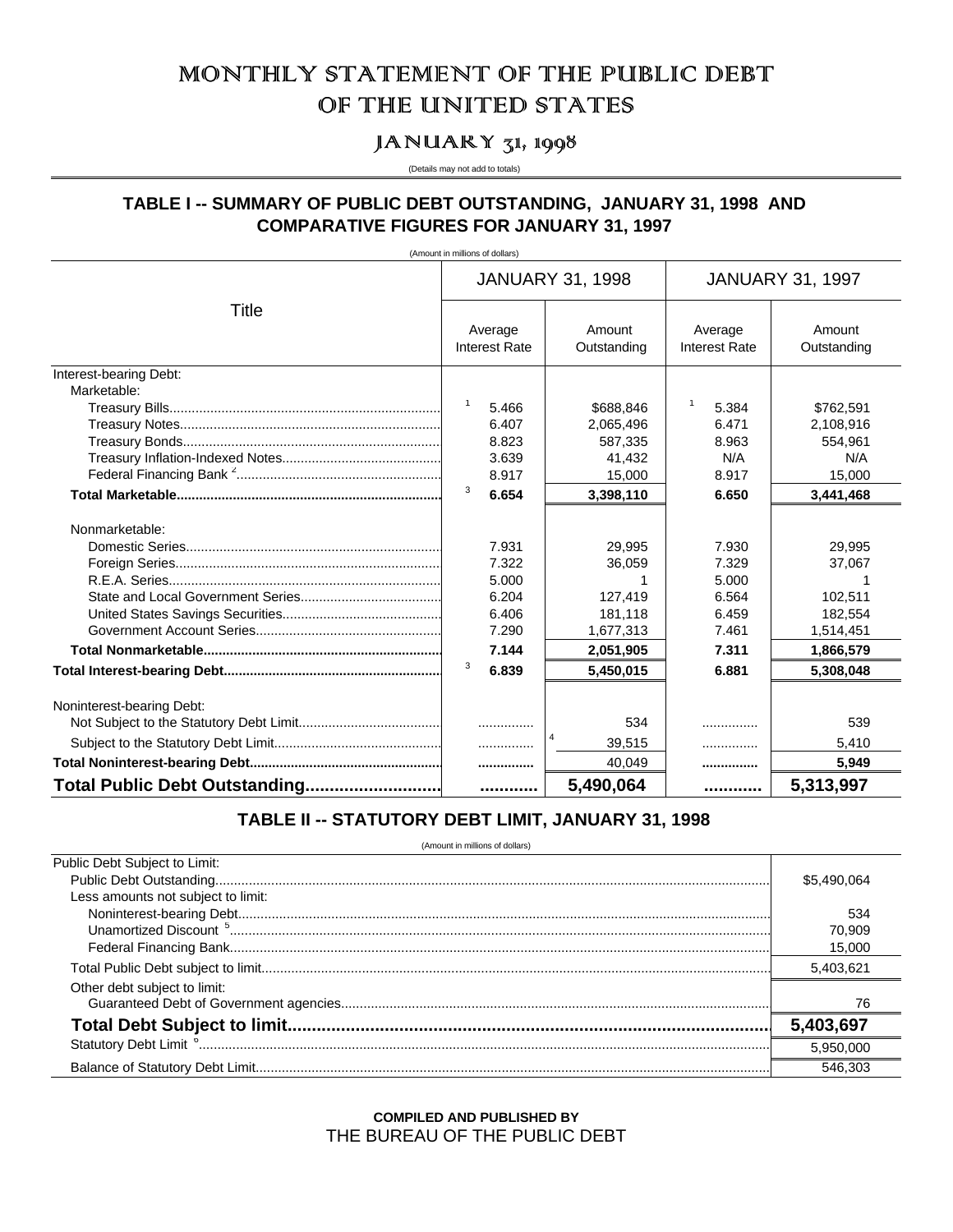# **2 TABLE III - DETAIL OF PUBLIC DEBT OUTSTANDING, JANUARY 31, 1998**

|                                                    | Loan Description |                        | Issue<br>Date        | Payable/             | Interest                   | Amount in Millions of Dollars |                            |                  |  |
|----------------------------------------------------|------------------|------------------------|----------------------|----------------------|----------------------------|-------------------------------|----------------------------|------------------|--|
|                                                    |                  |                        |                      | Callable             | Payable                    | Issued                        | (Retired) / Inflation Adj. | Outstanding      |  |
| Interest-bearing Debt: <sup>a</sup><br>Marketable: |                  |                        |                      |                      |                            |                               |                            |                  |  |
| Treasury Bills (Maturity Value):                   |                  | 7 <sub>c</sub>         |                      |                      |                            |                               |                            |                  |  |
| CUSIP:                                             |                  | Yield:                 |                      |                      |                            |                               |                            |                  |  |
| 912794 4R2                                         |                  | 5.34<br>5.20           | 02/06/97<br>08/07/97 | 02/05/98             | 02/05/98                   | 20,983<br>13,236              |                            | 45,304           |  |
|                                                    |                  | 5.12                   | 11/06/97             |                      |                            | 11,084                        |                            |                  |  |
| 6D <sub>1</sub>                                    |                  | 5.23                   | 08/14/97             | 02/12/98             | 02/12/98                   | 12,321                        | .                          | 23,744           |  |
|                                                    |                  | 5.160                  | 11/13/97             |                      |                            | 11,423                        |                            |                  |  |
| 6E9                                                |                  | 5.12                   | 08/21/97             | 02/19/98             | 02/19/98                   | 11,643                        | .                          | 22,585           |  |
|                                                    |                  | 5.165                  | 11/20/97             |                      |                            | 10,943                        |                            |                  |  |
| 6F6                                                |                  | 5.14                   | 08/28/97             | 02/26/98             | 02/26/98                   | 12,067                        |                            | 22,644           |  |
| 4S <sub>0</sub>                                    |                  | 5.145<br>5.36          | 11/28/97<br>03/06/97 | 03/05/98             | 03/05/98                   | 10,578<br>20,841              |                            | 44,592           |  |
|                                                    |                  | 5.19                   | 09/04/97             |                      |                            | 12,900                        |                            |                  |  |
|                                                    |                  | 5.110                  | 12/04/97             |                      |                            | 10,852                        |                            |                  |  |
| 6G4                                                |                  | 5.14                   | 09/11/97             | 03/12/98             | 03/12/98                   | 11,841                        |                            | 23,196           |  |
|                                                    |                  | 5.150                  | 12/11/97             |                      |                            | 11,355                        |                            |                  |  |
| 6H <sub>2</sub>                                    |                  | 5.08                   | 09/18/97             | 03/19/98             | 03/19/98                   | 10,999                        | .                          | 21,834           |  |
| 6J8                                                |                  | 5.070<br>5.04          | 12/18/97<br>09/25/97 | 03/26/98             | 03/26/98                   | 10,835<br>10,500              |                            | 20,949           |  |
|                                                    |                  | 5.295                  | 12/26/97             |                      |                            | 10,449                        |                            |                  |  |
| 4T <sub>8</sub>                                    |                  | 5.66                   | 04/03/97             | 04/02/98             | 04/02/98                   | 19,073                        |                            | 41,211           |  |
|                                                    |                  | 5.08                   | 10/02/97             |                      |                            | 11,033                        |                            |                  |  |
|                                                    |                  | 5.285                  | 01/02/98             |                      |                            | 11,105                        |                            |                  |  |
| 6K <sub>5</sub>                                    |                  | 5.01                   | 10/09/97             | 04/09/98             | 04/09/98                   | 10,760                        |                            | 22,220           |  |
|                                                    |                  | 5.115                  | 01/08/98             |                      |                            | 11,461                        |                            |                  |  |
| 6L <sub>3</sub>                                    |                  | 5.12<br>4.965          | 10/16/97<br>01/15/98 | 04/16/98             | 04/16/98                   | 11,162<br>11,279              |                            | 22,441           |  |
| 6M1                                                |                  | 5.15                   | 10/23/97             | 04/23/98             | 04/23/98                   | 10,692                        |                            | 21,560           |  |
|                                                    |                  | 4.980                  | 01/22/98             |                      |                            | 10,868                        |                            |                  |  |
| 4U5                                                |                  | 5.72                   | 05/01/97             | 04/30/98             | 04/30/98                   | 20,689                        |                            | 43,080           |  |
|                                                    |                  | 5.08                   | 10/30/97             |                      |                            | 11,580                        |                            |                  |  |
|                                                    |                  | 5.070                  | 01/29/98             |                      |                            | 10,811                        |                            |                  |  |
| 6N9                                                |                  | 5.13                   | 11/06/97             | 05/07/98             | 05/07/98                   | 10,979                        |                            | 10,979           |  |
| 6P4<br>6Q2                                         |                  | 5.160<br>5.165         | 11/13/97<br>11/20/97 | 05/14/98<br>05/21/98 | 05/14/98<br>05/21/98       | 10,883<br>10,844              |                            | 10,883<br>10,844 |  |
| 4V3                                                |                  | 5.55                   | 05/29/97             | 05/28/98             | 05/28/98                   | 20,833                        |                            | 32,160           |  |
|                                                    |                  | 5.195                  | 11/28/97             |                      |                            | 11,327                        |                            |                  |  |
| 6R <sub>0</sub>                                    |                  | 5.195                  | 12/04/97             | 06/04/98             | 06/04/98                   | 10,979                        |                            | 10,979           |  |
| 6S8                                                |                  | 5.270                  | 12/11/97             | 06/11/98             | 06/11/98                   | 11,321                        |                            | 11,321           |  |
| 6T6                                                |                  | 5.175                  | 12/18/97             | 06/18/98             | 06/18/98                   | 11,324                        | .                          | 11,324           |  |
| 4W1                                                |                  | 5.35                   | 06/26/97             | 06/25/98             | 06/25/98                   | 19,430                        | .                          | 29,925           |  |
|                                                    |                  | 5.315                  | 12/26/97             |                      |                            | 10,495                        |                            |                  |  |
| 912795 AA9<br>AB7                                  |                  | 5.285<br>5.130         | 01/02/98<br>01/08/98 | 07/02/98<br>07/09/98 | 07/02/98<br>07/09/98       | 10,762<br>12,275              |                            | 10,762<br>12,275 |  |
| AC <sub>5</sub>                                    |                  | 4.910                  | 01/15/98             | 07/16/98             | 07/16/98                   | 11,785                        | <br>                       | 11,785           |  |
| 912794 4X9                                         |                  | 5.26                   | 07/24/97             | 07/23/98             | 07/23/98                   | 18,830                        |                            | 29,759           |  |
|                                                    |                  | 4.995                  | 01/22/98             |                      |                            | 10,929                        |                            |                  |  |
| 912795 AD3                                         |                  | 5.025                  | 01/29/98             | 07/30/98             | 07/30/98                   | 10,332                        |                            | 10,332           |  |
| 912794 4Y7                                         |                  | 5.28                   | 08/21/97             | 08/20/98             | 08/20/98                   | 18,783                        |                            | 18,783           |  |
| 4Z4                                                |                  | 5.30                   | 09/18/97             | 09/17/98             | 09/17/98                   | 18,302                        |                            | 18,302           |  |
| 5A8<br>5B6                                         |                  | 5.20<br>5.140          | 10/16/97<br>11/13/97 | 10/15/98<br>11/12/98 | 10/15/98<br>11/12/98       | 18,774<br>18,451              |                            | 18,774<br>18,451 |  |
| 5C4                                                |                  | 5.180                  | 12/11/97             | 12/10/98             | 12/10/98                   | 18,011                        |                            | 18,011           |  |
| 912795 BS9                                         |                  | 5.065                  | 01/08/98             | 01/07/99             | 01/07/99                   | 17,837                        | .<br>                      | 17,837           |  |
|                                                    |                  |                        |                      | .                    | .                          | 688,846                       |                            | 688,846          |  |
|                                                    |                  |                        |                      |                      |                            |                               |                            |                  |  |
| <b>Treasury Notes:</b>                             | 8 d              |                        |                      |                      |                            |                               |                            |                  |  |
| CUSIP:                                             | Series:          | Interest Rate:         |                      |                      |                            |                               |                            |                  |  |
| 912827 VW9                                         | Α                | 9<br>$8 - 1/8$         | 02/15/88             | 02/15/98             | 02/15-08/15                | 9,159                         |                            | 9,159            |  |
| S78                                                | W                | $7 - 1/4$              | 02/15/95             | 02/15/98             | 02/15-08/15                | 21,080                        |                            | 21,080           |  |
| <b>J94</b>                                         | Κ                | $5 - 1/8$              | 03/01/93             | 02/28/98             | 02/28-08/31                | 30,870                        |                            | 30,870           |  |
| K35<br>X31                                         | L<br>AD          | $5 - 1/8$<br>$6 - 1/8$ | 03/31/93<br>04/10/96 | 03/31/98<br>03/31/98 | 03/31-09/30<br>03/31-09/30 | 13,149<br>21,720              | .<br>                      | 13,149<br>21,720 |  |
| A44                                                | F                | $7 - 7/8$              | 04/15/91             | 04/15/98             | 04/15-10/15                | 8,788                         |                            | 8,788            |  |
| K68                                                | М                | $5 - 1/8$              | 04/30/93             | 04/30/98             | 04/30-10/31                | 12,225                        |                            | 12,225           |  |
| X56                                                | AE               | $5 - 7/8$              | 04/30/96             | 04/30/98             | 04/30-10/31                | 21,406                        |                            | 21,406           |  |
| WE8                                                | В                | 9<br>9                 | 05/16/88             | 05/15/98             | 05/15-11/15                | 9,165                         |                            | 9,165            |  |
| T77                                                | Х                | $6 - 1/8$              | 05/15/95             | 05/15/98             | 05/15-11/15                | 21,226                        |                            | 21,226           |  |
| L26                                                | N                | $5 - 3/8$              | 06/01/93             | 05/31/98             | 05/31-11/30                | 12,358                        |                            | 12,358           |  |
| X98<br>L42                                         | AF<br>P          | 6<br>$5 - 1/8$         | 05/31/96<br>06/30/93 | 05/31/98<br>06/30/98 | 05/31-11/30<br>06/30-12/31 | 21,110<br>12,596              |                            | 21,110<br>12,596 |  |
| Y30                                                | AG               | $6 - 1/4$              | 07/01/96             | 06/30/98             | 06/30-12/31                | 22,054                        |                            | 22,054           |  |
| <b>B50</b>                                         | G                | $8 - 1/4$              | 07/15/91             | 07/15/98             | 01/15-07/15                | 9,694                         |                            | 9,694            |  |
| L67                                                | Q                | $5 - 1/4$              | 08/02/93             | 07/31/98             | 01/31-07/31                | 11,689                        |                            | 11,689           |  |
| Y63                                                | AН               | $6 - 1/4$              | 07/31/96             | 07/31/98             | 01/31-07/31                | 21,563                        |                            | 21,563           |  |
| WN8                                                | C                | 9<br>$9 - 1/4$         | 08/15/88             | 08/15/98             | 02/15-08/15                | 11,343                        |                            | 11,343           |  |
| U75                                                | Υ                | $5 - 7/8$              | 08/15/95             | 08/15/98             | 02/15-08/15                | 22,418                        | .                          | 22,418           |  |
| M25                                                | R                | $4 - 3/4$              | 08/31/93             | 08/31/98             | 02/28-08/31                | 13,019                        | .                          | 13,019           |  |
| Z21                                                | AJ               | $6 - 1/8$              | 09/03/96             | 08/31/98             | 02/28-08/31                | 21,949                        |                            | 21,949           |  |
| M41<br>Z47                                         | S<br>АK          | $4 - 3/4$<br>6         | 09/30/93<br>09/30/96 | 09/30/98<br>09/30/98 | 03/31-09/30<br>03/31-09/30 | 12,576<br>21,486              |                            | 12,576<br>21,486 |  |
|                                                    |                  |                        |                      |                      |                            |                               |                            |                  |  |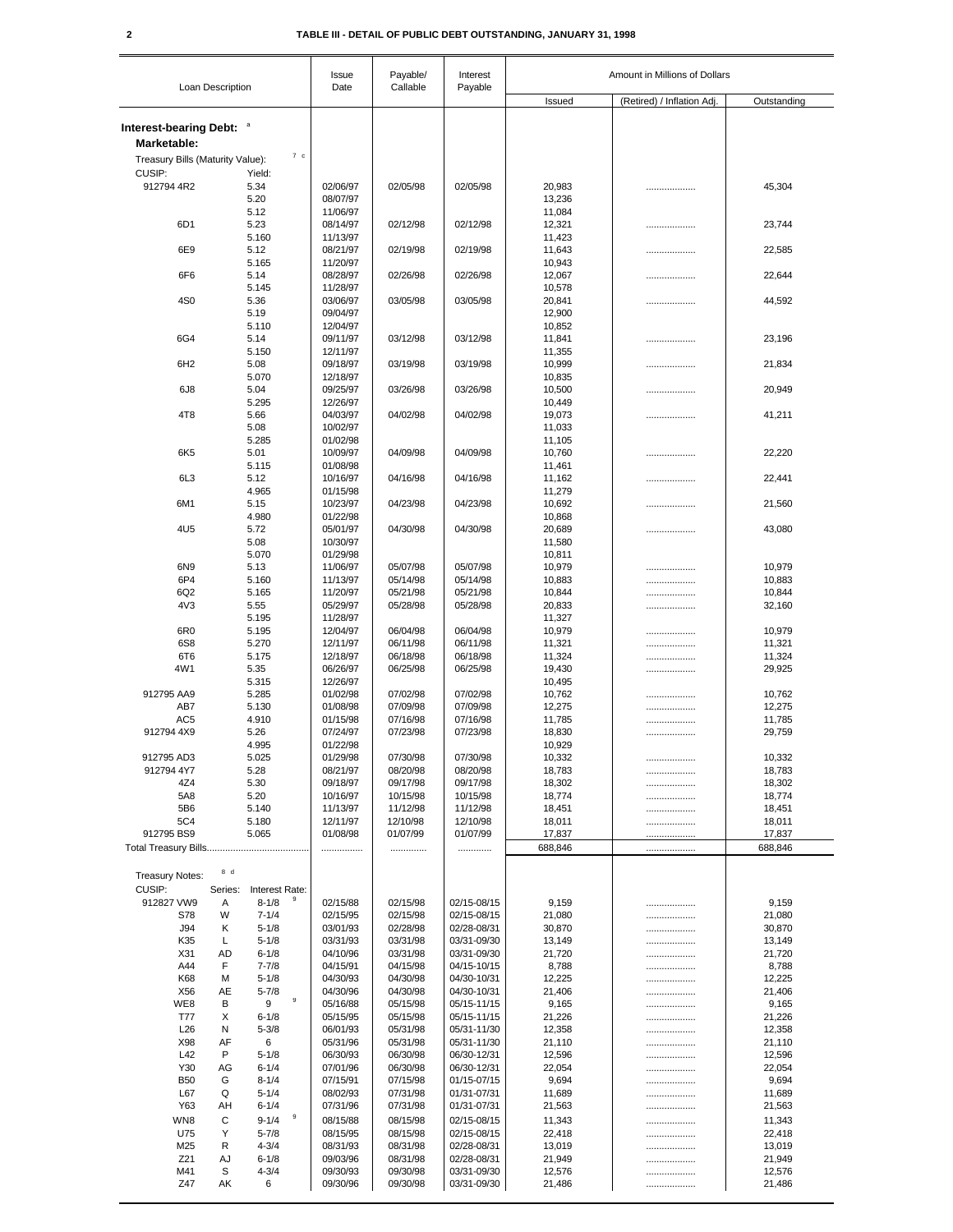| Loan Description                       |         | Payable/<br>Issue<br>Callable |                      | Interest<br>Payable  | Amount in Millions of Dollars |                  |                            |                  |
|----------------------------------------|---------|-------------------------------|----------------------|----------------------|-------------------------------|------------------|----------------------------|------------------|
|                                        |         |                               | Date                 |                      |                               | Issued           | (Retired) / Inflation Adj. | Outstanding      |
| Marketable, Treasury Notes--Continued: |         |                               |                      |                      |                               |                  |                            |                  |
| CUSIP:                                 |         | Series: Interest Rate:        |                      |                      |                               |                  |                            |                  |
| 912827 C67                             | н       | $7 - 1/8$                     | 10/15/91             | 10/15/98             | 04/15-10/15                   | 10,268           |                            | 10,268           |
| M66                                    | Т       | $4 - 3/4$                     | 11/01/93             | 10/31/98             | 04/30-10/31                   | 13,023           | .                          | 13,023           |
| Z70<br>WW8                             | AL<br>D | $5 - 7/8$<br>9<br>$8 - 7/8$   | 10/31/96<br>11/15/88 | 10/31/98<br>11/15/98 | 04/30-10/31<br>05/15-11/15    | 21,221<br>9,903  |                            | 21,221<br>9,903  |
| V74                                    | Ζ       | $5 - 1/2$                     | 11/24/95             | 11/15/98             | 05/15-11/15                   | 20,598           | .<br>.                     | 20,598           |
| N24                                    | U       | $5 - 1/8$                     | 11/30/93             | 11/30/98             | 05/31-11/30                   | 12,115           |                            | 12,115           |
| 2B7                                    | AM      | $5 - 5/8$                     | 12/02/96             | 11/30/98             | 05/31-11/30                   | 20,532           | .                          | 20,532           |
| N40                                    | V       | $5 - 1/8$                     | 12/31/93             | 12/31/98             | 06/30-12/31                   | 12,444           |                            | 12,444           |
| 2D <sub>3</sub>                        | AN      | $5 - 3/4$                     | 12/31/96             | 12/31/98             | 06/30-12/31                   | 20,615           | .                          | 20,615           |
| D74<br>N65                             | Е<br>J  | $6 - 3/8$<br>5                | 01/15/92<br>01/31/94 | 01/15/99<br>01/31/99 | 01/15-07/15<br>01/31-07/31    | 10,559<br>12,901 | .                          | 10,559<br>12,901 |
| 2F8                                    | AB      | $5 - 7/8$                     | 01/31/97             | 01/31/99             | 01/31-07/31                   | 19,468           | .<br>                      | 19,468           |
| XE7                                    | A       | 9<br>$8 - 7/8$                | 02/15/89             | 02/15/99             | 02/15-08/15                   | 9,720            |                            | 9,720            |
| W73                                    | W       | 5                             | 02/15/96             | 02/15/99             | 02/15-08/15                   | 21,997           |                            | 21,997           |
| P <sub>22</sub>                        | Κ       | $5 - 1/2$                     | 02/28/94             | 02/28/99             | 02/28-08/31                   | 11,914           | .                          | 11,914           |
| 2K7                                    | AC      | $5 - 7/8$                     | 02/28/97             | 02/28/99             | 02/28-08/31                   | 19,916           | .                          | 19,916           |
| P48                                    | L       | $5 - 7/8$                     | 03/31/94             | 03/31/99             | 03/31-09/30                   | 12,780           | .                          | 12,780           |
| 2N1<br>E81                             | AD<br>F | $6 - 1/4$<br>$\overline{7}$   | 03/31/97<br>04/15/92 | 03/31/99<br>04/15/99 | 03/31-09/30<br>04/15-10/15    | 19,798<br>10,178 | .<br>.                     | 19,798<br>10,178 |
| P63                                    | M       | $6 - 1/2$                     | 05/02/94             | 04/30/99             | 04/30-10/31                   | 12,292           | .                          | 12,292           |
| 2R2                                    | AE      | $6 - 3/8$                     | 04/30/97             | 04/30/99             | 04/30-10/31                   | 19,353           | .                          | 19,353           |
| XN7                                    | В       | 9<br>$9 - 1/8$                | 05/15/89             | 05/15/99             | 05/15-11/15                   | 10,047           |                            | 10,047           |
| X72                                    | X       | $6 - 3/8$                     | 05/15/96             | 05/15/99             | 05/15-11/15                   | 23,360           | .                          | 23,360           |
| Q21                                    | N       | $6 - 3/4$                     | 05/31/94             | 05/31/99             | 05/31-11/30                   | 12,339           |                            | 12,339           |
| 2V <sub>3</sub><br>Q47                 | AF<br>P | $6 - 1/4$<br>$6 - 3/4$        | 06/02/97<br>06/30/94 | 05/31/99<br>06/30/99 | 05/31-11/30<br>06/30-12/31    | 18,575           | .                          | 18,575           |
| 2X9                                    | AG      | 6                             | 06/30/97             | 06/30/99             | 06/30-12/31                   | 13,101<br>17,862 | <br>.                      | 13,101<br>17,862 |
| F98                                    | G       | $6 - 3/8$                     | 07/15/92             | 07/15/99             | 01/15-07/15                   | 10,006           | .                          | 10,006           |
| Q62                                    | Q       | $6 - 7/8$                     | 08/01/94             | 07/31/99             | 01/31-07/31                   | 12,411           | .                          | 12,411           |
| 3B6                                    | AH      | $5 - 7/8$                     | 07/31/97             | 07/31/99             | 01/31-07/31                   | 16,839           | .                          | 16,839           |
| XW7                                    | C       | 9<br>8                        | 08/15/89             | 08/15/99             | 02/15-08/15                   | 10,164           |                            | 10,164           |
| Y89                                    | Υ       | 6                             | 08/15/96             | 08/15/99             | 02/15-08/15                   | 22,708           | .                          | 22,708           |
| R <sub>20</sub><br>3F7                 | R<br>AJ | $6 - 7/8$<br>$5 - 7/8$        | 08/31/94<br>09/02/97 | 08/31/99<br>08/31/99 | 02/28-08/31<br>02/28-08/31    | 12,397<br>17,215 |                            | 12,397<br>17,215 |
| R46                                    | S       | $7 - 1/8$                     | 09/30/94             | 09/30/99             | 03/31-09/30                   | 12,836           | .<br>.                     | 12,836           |
| 3H <sub>3</sub>                        | AK      | 9<br>$5 - 3/4$                | 09/30/97             | 09/30/99             | 03/31-09/30                   | 17,487           | .                          | 17,487           |
| H <sub>21</sub>                        | н       | 6                             | 10/15/92             | 10/15/99             | 04/15-10/15                   | 10,337           |                            | 10,337           |
| R61                                    | Т       | $7 - 1/2$                     | 10/31/94             | 10/31/99             | 04/30-10/31                   | 12,152           |                            | 12,152           |
| 3K6                                    | AL      | 9<br>$5 - 5/8$<br>9           | 10/31/97             | 10/31/99             | 04/30-10/31                   | 16,824           |                            | 16,824           |
| YE <sub>6</sub>                        | D       | $7 - 7/8$                     | 11/15/89             | 11/15/99             | 05/15-11/15                   | 10,774           | .                          | 10,774           |
| Z96<br>S <sub>29</sub>                 | Ζ<br>U  | $5 - 7/8$<br>$7 - 3/4$        | 11/15/96<br>11/30/94 | 11/15/99<br>11/30/99 | 05/15-11/15<br>05/31-11/30    | 22,870<br>11,934 | .                          | 22,870<br>11,934 |
| 3P <sub>5</sub>                        | AM      | 9<br>$5 - 5/8$                | 12/01/97             | 11/30/99             | 05/31-11/30                   | 17,051           | <br>.                      | 17,051           |
| S45                                    | V       | $7 - 3/4$                     | 01/03/95             | 12/31/99             | 06/30-12/31                   | 12,523           | .                          | 12,523           |
| 3R1                                    | AN      | 9<br>$5 - 5/8$                | 12/31/97             | 12/31/99             | 06/30-12/31                   | 16,747           |                            | 16,747           |
| J37                                    | Е       | $6 - 3/8$                     | 01/15/93             | 01/15/00             | 01/15-07/15                   | 10,104           |                            | 10,104           |
| S60                                    | G       | $7 - 3/4$                     | 01/31/95             | 01/31/00             | 01/31-07/31                   | 12,229           |                            | 12,229           |
| YN <sub>6</sub>                        | Α       | 9<br>$8 - 1/2$                | 02/15/90             | 02/15/00             | 02/15-08/15                   | 10,673           |                            | 10,673           |
| 2H4                                    | U       | $5 - 7/8$                     | 02/18/97             | 02/15/00             | 02/15-08/15                   | 20,421           |                            | 20,421           |
| T <sub>28</sub>                        | н       | $7 - 1/8$                     | 02/28/95             | 02/29/00             | 02/28-08/31                   | 12,496           |                            | 12,496           |
| T44<br>K43                             | J<br>F  | $6 - 7/8$<br>$5 - 1/2$        | 03/31/95<br>04/15/93 | 03/31/00<br>04/15/00 | 03/31-09/30<br>04/15-10/15    | 13,188<br>10,535 |                            | 13,188<br>10,535 |
| T69                                    | Κ       | $6 - 3/4$                     | 05/01/95             | 04/30/00             | 04/30-10/31                   | 12,433           | <br>                       | 12,433           |
| YW6                                    | B       | 9<br>$8 - 7/8$                | 05/15/90             | 05/15/00             | 05/15-11/15                   | 10,496           | .                          | 10,496           |
| 2T8                                    | V       | $6 - 3/8$                     | 05/15/97             | 05/15/00             | 05/15-11/15                   | 20,763           |                            | 20,763           |
| U26                                    | L       | $6 - 1/4$                     | 05/31/95             | 05/31/00             | 05/31-11/30                   | 12,752           | .                          | 12,752           |
| U42                                    | M       | $5 - 7/8$                     | 06/30/95             | 06/30/00             | 06/30-12/31                   | 12,464           |                            | 12,464           |
| U67                                    | N       | $6 - 1/8$<br>9                | 07/31/95             | 07/31/00             | 01/31-07/31                   | 12,339           | .                          | 12,339           |
| ZE <sub>5</sub>                        | C<br>W  | $8 - 3/4$                     | 08/15/90             | 08/15/00<br>08/15/00 | 02/15-08/15                   | 11,081           |                            | 11,081           |
| 3D <sub>2</sub><br>V25                 | P       | 6<br>$6 - 1/4$                | 08/15/97<br>08/31/95 | 08/31/00             | 02/15-08/15<br>02/28-08/31    | 18,053<br>11,922 |                            | 18,053<br>11,922 |
| V <sub>41</sub>                        | Q       | $6 - 1/8$                     | 10/02/95             | 09/30/00             | 03/31-09/30                   | 12,011           | .<br>                      | 12,011           |
| V66                                    | R       | $5 - 3/4$                     | 10/31/95             | 10/31/00             | 04/30-10/31                   | 12,080           |                            | 12,080           |
| ZN <sub>5</sub>                        | D       | 9<br>$8 - 1/2$                | 11/15/90             | 11/15/00             | 05/15-11/15                   | 11,520           | .                          | 11,520           |
| 3M <sub>2</sub>                        | Х       | 9<br>$5 - 3/4$                | 11/17/97             | 11/15/00             | 05/15-11/15                   | 16,036           |                            | 16,036           |
| W24                                    | S       | $5 - 5/8$                     | 11/30/95             | 11/30/00             | 05/31-11/30                   | 12,357           |                            | 12,357           |
| W40                                    | T       | $5 - 1/2$                     | 01/02/96             | 12/31/00             | 06/30-12/31                   | 12,821           |                            | 12,821           |
| W65<br>ZX3                             | Е<br>Α  | $5 - 1/4$<br>9<br>$7 - 3/4$   | 01/31/96<br>02/15/91 | 01/31/01<br>02/15/01 | 01/31-07/31<br>02/15-08/15    | 12,816<br>11,313 |                            | 12,816<br>11,313 |
| X23                                    | F       | $5 - 5/8$                     | 02/29/96             | 02/28/01             | 02/28-08/31                   | 12,820           | <br>                       | 12,820           |
| X49                                    | G       | $6 - 3/8$                     | 04/10/96             | 03/31/01             | 03/31-09/30                   | 14,181           |                            | 14,181           |
| X64                                    | н       | $6 - 1/4$                     | 04/30/96             | 04/30/01             | 04/30-10/31                   | 13,780           | .                          | 13,780           |
| A85                                    | B       | 9<br>8                        | 05/15/91             | 05/15/01             | 05/15-11/15                   | 12,398           | .                          | 12,398           |
| Y22                                    | J       | $6 - 1/2$                     | 05/31/96             | 05/31/01             | 05/31-11/30                   | 13,722           |                            | 13,722           |
| Y48                                    | Κ       | $6 - 5/8$                     | 07/01/96             | 06/30/01             | 06/30-12/31                   | 14,282           | .                          | 14,282           |
| Y71                                    | L       | $6 - 5/8$                     | 07/31/96             | 07/31/01             | 01/31-07/31                   | 14,137           |                            | 14,137           |
| <b>B92</b>                             | C       | 9<br>$7 - 7/8$                | 08/15/91             | 08/15/01             | 02/15-08/15                   | 12,339           |                            | 12,339           |
| Z39                                    | M       | $6 - 1/2$                     | 09/03/96             | 08/31/01             | 02/28-08/31                   | 14,000           | .                          | 14,000           |
| Z54                                    | N       | $6 - 3/8$                     | 09/30/96             | 09/30/01             | 03/31-09/30                   | 14,519           |                            | 14,519           |
| Z88                                    | P       | $6 - 1/4$                     | 10/31/96             | 10/31/01             | 04/30-10/31                   | 14,640           |                            | 14,640           |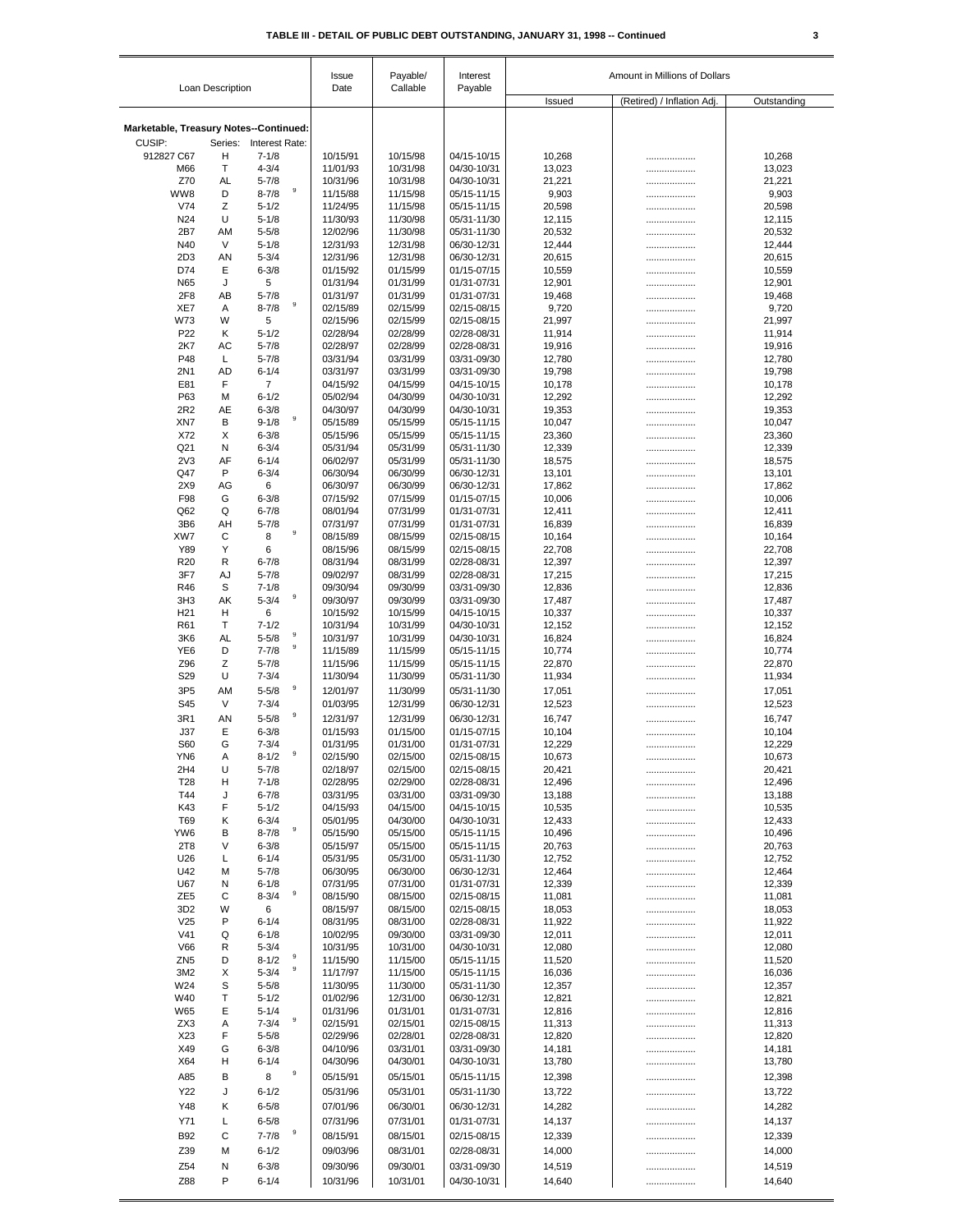| Issued<br>(Retired) / Inflation Adj.<br>Outstanding<br>Marketable, Treasury Notes--Continued:<br>CUSIP:<br>Series: Interest Rate:<br>$7 - 1/2$<br>912827 D25<br>D<br>11/15/91<br>11/15/01<br>05/15-11/15<br>24,226<br>24,226<br>.<br>Q<br>$5 - 7/8$<br>12/02/96<br>11/30/01<br>05/31-11/30<br>14,031<br>14,031<br>2C <sub>5</sub><br><br>$6 - 1/8$<br>2E1<br>R<br>12/31/96<br>12/31/01<br>06/30-12/31<br>13,971<br>13,971<br><br>C<br>13,453<br>$6 - 1/4$<br>01/31/97<br>01/31/02<br>01/31-07/31<br>13,453<br>2G <sub>6</sub><br>.<br>$6 - 1/4$<br>02/28/97<br>02/28/02<br>02/28-08/31<br>2L5<br>D<br>13,800<br>13,800<br>.<br>2P6<br>Е<br>$6 - 5/8$<br>03/31/97<br>03/31/02<br>03/31-09/30<br>14,301<br>14,301<br>.<br>F<br>04/30/97<br><b>2S0</b><br>$6 - 5/8$<br>04/30/02<br>04/30-10/31<br>14,475<br>14,475<br>.<br>$\boldsymbol{9}$<br>$7 - 1/2$<br>05/15/92<br>05/15/02<br>05/15-11/15<br>F49<br>Α<br>11,714<br>11,714<br>.<br>2W1<br>G<br>$6 - 1/2$<br>06/02/97<br>05/31/02<br>05/31-11/30<br>13,504<br>13,504<br>.<br>06/30/97<br>2Y7<br>н<br>$6 - 1/4$<br>06/30/02<br>06/30-12/31<br>13,059<br>13,059<br><br>3C4<br>κ<br>6<br>07/31/97<br>07/31/02<br>01/31-07/31<br>12,231<br>12,231<br><br>$\boldsymbol{9}$<br>$6 - 3/8$<br>G55<br>В<br>08/17/92<br>08/15/02<br>02/15-08/15<br>23,859<br>23,859<br><br>Г<br>$6 - 1/4$<br>09/02/97<br>08/31/02<br>02/28-08/31<br>12,732<br>12,732<br>3G <sub>5</sub><br><br>$\mathsf g$<br>$5 - 7/8$<br>09/30/97<br>12,807<br>3J9<br>M<br>09/30/02<br>03/31-09/30<br>12,807<br><br>$\mathsf g$<br>3L4<br>$5 - 3/4$<br>10/31/97<br>10/31/02<br>04/30-10/31<br>11,737<br>11,737<br>N<br><br>9<br>P<br>3Q3<br>$5 - 3/4$<br>12/01/97<br>11/30/02<br>05/31-11/30<br>12,121<br>12,121<br>.<br>$\boldsymbol{9}$<br>$5 - 5/8$<br>3S9<br>Q<br>12/31/97<br>12/31/02<br>06/30-12/31<br>12,052<br>12,052<br><br>9<br>J78<br>$6 - 1/4$<br>02/16/93<br>02/15/03<br>02/15-08/15<br>23,563<br>23,563<br>Α<br><br>$\mathsf g$<br>L83<br>В<br>$5 - 3/4$<br>08/16/93<br>08/15/03<br>02/15-08/15<br>28,011<br>28,011<br><br>$\boldsymbol{9}$<br>Α<br>$5 - 7/8$<br>N81<br>02/15/94<br>02/15/04<br>02/15-08/15<br>12,955<br>12,955<br>.<br>9<br>P89<br>В<br>$7 - 1/4$<br>05/16/94<br>05/15/04<br>05/15-11/15<br>14,440<br>14,440<br><br>9<br>C<br>$7 - 1/4$<br>08/15/94<br>08/15/04<br>02/15-08/15<br>13,346<br>Q88<br>13,346<br>.<br>9<br>D<br>$7 - 7/8$<br>11/15/94<br>11/15/04<br>05/15-11/15<br>14,374<br>14,374<br>R87<br>.<br>9<br>Α<br>$7 - 1/2$<br>02/15/95<br>02/15/05<br>02/15-08/15<br>13,835<br>S86<br>13,835<br>.<br>$\boldsymbol{9}$<br>$6 - 1/2$<br>T85<br>В<br>05/15/95<br>05/15/05<br>05/15-11/15<br>14,740<br>14,740<br>.<br>9<br>C<br>$6 - 1/2$<br>02/15-08/15<br>U83<br>08/15/95<br>08/15/05<br>15,003<br>15,003<br><br>9<br>D<br>$5 - 7/8$<br>11/24/95<br>05/15-11/15<br>V82<br>11/15/05<br>15,210<br>15,210<br>.<br>$\boldsymbol{9}$<br>W81<br>Α<br>$5 - 5/8$<br>02/15/96<br>02/15/06<br>02/15-08/15<br>15,514<br>15,514<br>.<br>9<br>B<br>$6 - 7/8$<br>X80<br>05/15/96<br>05/15/06<br>05/15-11/15<br>16,015<br>16,015<br>.<br>$\boldsymbol{9}$<br>C<br>Y55<br>$\overline{7}$<br>07/15/96<br>07/15/06<br>01/15-07/15<br>22,740<br>22,740<br>.<br>$\boldsymbol{9}$<br>$6 - 1/2$<br>Z62<br>D<br>10/15/96<br>04/15-10/15<br>10/15/06<br>22,460<br>22,460<br>.<br>9<br>B<br>2J <sub>0</sub><br>$6 - 1/4$<br>02/18/97<br>02/15/07<br>02/15-08/15<br>13,104<br>13,104<br>.<br>$\boldsymbol{9}$<br>2U <sub>5</sub><br>C<br>$6 - 5/8$<br>05/15/97<br>05/15/07<br>05/15-11/15<br>13,958<br>13,958<br><br>9<br>D<br>3E0<br>$6 - 1/8$<br>08/15/97<br>02/15-08/15<br>25,637<br>25,637<br>08/15/07<br><br>2,065,496<br>2,065,496<br>.<br>.<br>.<br><br>8 d<br><b>Treasury Bonds:</b><br>CUSIP:<br>Interest Rate:<br>11<br>$3 - 1/2$<br>912810 BG2<br>10/03/60<br>11/15/98<br>05/15-11/15<br>4,463<br>(4, 237)<br>226<br>BU <sub>1</sub><br>$8 - 1/4$<br>05/15/75<br>05/15/05<br>05/15-11/15<br>4,246<br>(22)<br>4,224<br>10<br>05/15/00<br>C <sub>T</sub> 3<br>$11 - 3/4$<br>01/12/81<br>02/15/01<br>02/15-08/15<br>1,501<br>1,501<br><br><b>CU0</b><br>$13 - 1/8$<br>04/02/81<br>1,750<br>1,750<br>05/15/01<br>05/15-11/15<br>.<br>CW <sub>6</sub><br>$13 - 3/8$<br>07/02/81<br>08/15/01<br>02/15-08/15<br>1,753<br>1,753<br>.<br>$15 - 3/4$<br>1,753<br>CX4<br>10/07/81<br>11/15/01<br>05/15-11/15<br>1,753<br>.<br>BX <sub>5</sub><br>$7 - 5/8$<br>02/15/77<br>02/15/07<br>02/15-08/15<br>4,249<br>4,234<br>(15)<br>$02/15/02$ <sup>10</sup><br>CZ9<br>02/15-08/15<br>$14 - 1/4$<br>01/06/82<br>02/15/02<br>1,759<br>1,759<br><br>BZ <sub>0</sub><br>$7 - 7/8$<br>11/15/77<br>11/15/07<br>05/15-11/15<br>1,495<br>1,495<br><br>$11/15/02$ <sup>10</sup><br>DA3<br>11/15/02<br>$11 - 5/8$<br>09/29/82<br>05/15-11/15<br>2,753<br>2,753<br><br>DC <sub>9</sub><br>01/04/83<br>$10 - 3/4$<br>02/15/03<br>02/15-08/15<br>3,007<br>3,007<br>DD <sub>7</sub><br>$10 - 3/4$<br>04/04/83<br>05/15/03<br>05/15-11/15<br>3,249<br>3,249<br><br>CC <sub>0</sub><br>$8 - 3/8$<br>08/15/78<br>08/15/08<br>02/15-08/15<br>2,103<br>2,103<br>.<br>10<br>08/15/03<br>DE <sub>5</sub><br>$11 - 1/8$<br>07/05/83<br>08/15/03<br>02/15-08/15<br>3,501<br>3,501<br><br>CE <sub>6</sub><br>$8 - 3/4$<br>11/15/78<br>5,230<br>11/15/08<br>05/15-11/15<br>5,230<br>.<br>10<br>11/15/03<br>DG <sub>0</sub><br>$11 - 7/8$<br>10/05/83<br>11/15/03<br>05/15-11/15<br>7,260<br>7,260<br>.<br>CG <sub>1</sub><br>$9 - 1/8$<br>05/15/79<br>05/15/09<br>05/15-11/15<br>4,606<br>4,606<br>.<br>10<br>05/15/04<br>DH <sub>8</sub><br>$12 - 3/8$<br>04/05/84<br>05/15/04<br>05/15-11/15<br>3,755<br>3,755<br><br>07/10/84<br>DK <sub>1</sub><br>$13 - 3/4$<br>08/15/04<br>02/15-08/15<br>4,000<br>4,000<br>.<br>$10 - 3/8$<br>11/15/09<br>4,201<br>CK <sub>2</sub><br>11/15/79<br>05/15-11/15<br>4,201<br>.<br>10<br>11/15/04<br>9<br>$11 - 5/8$<br>DM7<br>10/30/84<br>11/15/04<br>05/15-11/15<br>8,302<br>8,302<br><br>02/15/10<br>CM <sub>8</sub><br>$11 - 3/4$<br>02/15/80<br>02/15-08/15<br>2,647<br>2,494<br>(153)<br>10<br>02/15/05<br>CP <sub>1</sub><br>10<br>05/15/80<br>05/15/10<br>05/15-11/15<br>2,987<br>2,987<br><br>10<br>05/15/05<br>9<br>DQ8<br>12<br>04/02/85<br>05/15/05<br>05/15-11/15<br>4,261<br>4,261<br><br>9<br>$10 - 3/4$<br>07/02/85<br>DR <sub>6</sub><br>08/15/05<br>02/15-08/15<br>9,270<br>9,270<br><br>CS <sub>5</sub><br>$12 - 3/4$<br>11/17/80<br>11/15/10<br>05/15-11/15<br>4,736<br>4,736<br>.<br>10<br>11/15/05<br>9<br>$9 - 3/8$<br>01/15/86<br>DU <sub>9</sub><br>02/15/06<br>02/15-08/15<br>4,756<br>4,756<br>.<br>CV8<br>$13 - 7/8$<br>05/15/81<br>05/15/11<br>05/15-11/15<br>4,609<br>4,609<br><br>10<br>05/15/06<br>CY <sub>2</sub><br>14<br>11/16/81<br>11/15/11<br>05/15-11/15<br>4,901<br>4,901<br><br>10<br>11/15/06<br>DB1<br>$10 - 3/8$<br>11/15/82<br>11/15/12<br>05/15-11/15<br>11,032<br>11,032<br> | Loan Description |  | Issue<br>Date | Payable/<br>Callable |                          | Amount in Millions of Dollars |  |  |  |
|--------------------------------------------------------------------------------------------------------------------------------------------------------------------------------------------------------------------------------------------------------------------------------------------------------------------------------------------------------------------------------------------------------------------------------------------------------------------------------------------------------------------------------------------------------------------------------------------------------------------------------------------------------------------------------------------------------------------------------------------------------------------------------------------------------------------------------------------------------------------------------------------------------------------------------------------------------------------------------------------------------------------------------------------------------------------------------------------------------------------------------------------------------------------------------------------------------------------------------------------------------------------------------------------------------------------------------------------------------------------------------------------------------------------------------------------------------------------------------------------------------------------------------------------------------------------------------------------------------------------------------------------------------------------------------------------------------------------------------------------------------------------------------------------------------------------------------------------------------------------------------------------------------------------------------------------------------------------------------------------------------------------------------------------------------------------------------------------------------------------------------------------------------------------------------------------------------------------------------------------------------------------------------------------------------------------------------------------------------------------------------------------------------------------------------------------------------------------------------------------------------------------------------------------------------------------------------------------------------------------------------------------------------------------------------------------------------------------------------------------------------------------------------------------------------------------------------------------------------------------------------------------------------------------------------------------------------------------------------------------------------------------------------------------------------------------------------------------------------------------------------------------------------------------------------------------------------------------------------------------------------------------------------------------------------------------------------------------------------------------------------------------------------------------------------------------------------------------------------------------------------------------------------------------------------------------------------------------------------------------------------------------------------------------------------------------------------------------------------------------------------------------------------------------------------------------------------------------------------------------------------------------------------------------------------------------------------------------------------------------------------------------------------------------------------------------------------------------------------------------------------------------------------------------------------------------------------------------------------------------------------------------------------------------------------------------------------------------------------------------------------------------------------------------------------------------------------------------------------------------------------------------------------------------------------------------------------------------------------------------------------------------------------------------------------------------------------------------------------------------------------------------------------------------------------------------------------------------------------------------------------------------------------------------------------------------------------------------------------------------------------------------------------------------------------------------------------------------------------------------------------------------------------------------------------------------------------------------------------------------------------------------------------------------------------------------------------------------------------------------------------------------------------------------------------------------------------------------------------------------------------------------------------------------------------------------------------------------------------------------------------------------------------------------------------------------------------------------------------------------------------------------------------------------------------------------------------------------------------------------------------------------------------------------------------------------------------------------------------------------------------------------------------------------------------------------------------------------------------------------------------------------------------------------------------------------------------------------------------------------------------------------------------------------------------------------------------------------------------------------------------------------------------------------------------------------------------------------------------------------------------------------------------------------------------------------------------------------------------------------------------------------------------------------------------------------------------------------------------------------------------------------------------------------------------------------------------------------------------|------------------|--|---------------|----------------------|--------------------------|-------------------------------|--|--|--|
|                                                                                                                                                                                                                                                                                                                                                                                                                                                                                                                                                                                                                                                                                                                                                                                                                                                                                                                                                                                                                                                                                                                                                                                                                                                                                                                                                                                                                                                                                                                                                                                                                                                                                                                                                                                                                                                                                                                                                                                                                                                                                                                                                                                                                                                                                                                                                                                                                                                                                                                                                                                                                                                                                                                                                                                                                                                                                                                                                                                                                                                                                                                                                                                                                                                                                                                                                                                                                                                                                                                                                                                                                                                                                                                                                                                                                                                                                                                                                                                                                                                                                                                                                                                                                                                                                                                                                                                                                                                                                                                                                                                                                                                                                                                                                                                                                                                                                                                                                                                                                                                                                                                                                                                                                                                                                                                                                                                                                                                                                                                                                                                                                                                                                                                                                                                                                                                                                                                                                                                                                                                                                                                                                                                                                                                                                                                                                                                                                                                                                                                                                                                                                                                                                                                                                                                                                                                        |                  |  |               |                      |                          | Payable                       |  |  |  |
|                                                                                                                                                                                                                                                                                                                                                                                                                                                                                                                                                                                                                                                                                                                                                                                                                                                                                                                                                                                                                                                                                                                                                                                                                                                                                                                                                                                                                                                                                                                                                                                                                                                                                                                                                                                                                                                                                                                                                                                                                                                                                                                                                                                                                                                                                                                                                                                                                                                                                                                                                                                                                                                                                                                                                                                                                                                                                                                                                                                                                                                                                                                                                                                                                                                                                                                                                                                                                                                                                                                                                                                                                                                                                                                                                                                                                                                                                                                                                                                                                                                                                                                                                                                                                                                                                                                                                                                                                                                                                                                                                                                                                                                                                                                                                                                                                                                                                                                                                                                                                                                                                                                                                                                                                                                                                                                                                                                                                                                                                                                                                                                                                                                                                                                                                                                                                                                                                                                                                                                                                                                                                                                                                                                                                                                                                                                                                                                                                                                                                                                                                                                                                                                                                                                                                                                                                                                        |                  |  |               |                      |                          |                               |  |  |  |
|                                                                                                                                                                                                                                                                                                                                                                                                                                                                                                                                                                                                                                                                                                                                                                                                                                                                                                                                                                                                                                                                                                                                                                                                                                                                                                                                                                                                                                                                                                                                                                                                                                                                                                                                                                                                                                                                                                                                                                                                                                                                                                                                                                                                                                                                                                                                                                                                                                                                                                                                                                                                                                                                                                                                                                                                                                                                                                                                                                                                                                                                                                                                                                                                                                                                                                                                                                                                                                                                                                                                                                                                                                                                                                                                                                                                                                                                                                                                                                                                                                                                                                                                                                                                                                                                                                                                                                                                                                                                                                                                                                                                                                                                                                                                                                                                                                                                                                                                                                                                                                                                                                                                                                                                                                                                                                                                                                                                                                                                                                                                                                                                                                                                                                                                                                                                                                                                                                                                                                                                                                                                                                                                                                                                                                                                                                                                                                                                                                                                                                                                                                                                                                                                                                                                                                                                                                                        |                  |  |               |                      |                          |                               |  |  |  |
|                                                                                                                                                                                                                                                                                                                                                                                                                                                                                                                                                                                                                                                                                                                                                                                                                                                                                                                                                                                                                                                                                                                                                                                                                                                                                                                                                                                                                                                                                                                                                                                                                                                                                                                                                                                                                                                                                                                                                                                                                                                                                                                                                                                                                                                                                                                                                                                                                                                                                                                                                                                                                                                                                                                                                                                                                                                                                                                                                                                                                                                                                                                                                                                                                                                                                                                                                                                                                                                                                                                                                                                                                                                                                                                                                                                                                                                                                                                                                                                                                                                                                                                                                                                                                                                                                                                                                                                                                                                                                                                                                                                                                                                                                                                                                                                                                                                                                                                                                                                                                                                                                                                                                                                                                                                                                                                                                                                                                                                                                                                                                                                                                                                                                                                                                                                                                                                                                                                                                                                                                                                                                                                                                                                                                                                                                                                                                                                                                                                                                                                                                                                                                                                                                                                                                                                                                                                        |                  |  |               |                      |                          |                               |  |  |  |
|                                                                                                                                                                                                                                                                                                                                                                                                                                                                                                                                                                                                                                                                                                                                                                                                                                                                                                                                                                                                                                                                                                                                                                                                                                                                                                                                                                                                                                                                                                                                                                                                                                                                                                                                                                                                                                                                                                                                                                                                                                                                                                                                                                                                                                                                                                                                                                                                                                                                                                                                                                                                                                                                                                                                                                                                                                                                                                                                                                                                                                                                                                                                                                                                                                                                                                                                                                                                                                                                                                                                                                                                                                                                                                                                                                                                                                                                                                                                                                                                                                                                                                                                                                                                                                                                                                                                                                                                                                                                                                                                                                                                                                                                                                                                                                                                                                                                                                                                                                                                                                                                                                                                                                                                                                                                                                                                                                                                                                                                                                                                                                                                                                                                                                                                                                                                                                                                                                                                                                                                                                                                                                                                                                                                                                                                                                                                                                                                                                                                                                                                                                                                                                                                                                                                                                                                                                                        |                  |  |               |                      |                          |                               |  |  |  |
|                                                                                                                                                                                                                                                                                                                                                                                                                                                                                                                                                                                                                                                                                                                                                                                                                                                                                                                                                                                                                                                                                                                                                                                                                                                                                                                                                                                                                                                                                                                                                                                                                                                                                                                                                                                                                                                                                                                                                                                                                                                                                                                                                                                                                                                                                                                                                                                                                                                                                                                                                                                                                                                                                                                                                                                                                                                                                                                                                                                                                                                                                                                                                                                                                                                                                                                                                                                                                                                                                                                                                                                                                                                                                                                                                                                                                                                                                                                                                                                                                                                                                                                                                                                                                                                                                                                                                                                                                                                                                                                                                                                                                                                                                                                                                                                                                                                                                                                                                                                                                                                                                                                                                                                                                                                                                                                                                                                                                                                                                                                                                                                                                                                                                                                                                                                                                                                                                                                                                                                                                                                                                                                                                                                                                                                                                                                                                                                                                                                                                                                                                                                                                                                                                                                                                                                                                                                        |                  |  |               |                      |                          |                               |  |  |  |
|                                                                                                                                                                                                                                                                                                                                                                                                                                                                                                                                                                                                                                                                                                                                                                                                                                                                                                                                                                                                                                                                                                                                                                                                                                                                                                                                                                                                                                                                                                                                                                                                                                                                                                                                                                                                                                                                                                                                                                                                                                                                                                                                                                                                                                                                                                                                                                                                                                                                                                                                                                                                                                                                                                                                                                                                                                                                                                                                                                                                                                                                                                                                                                                                                                                                                                                                                                                                                                                                                                                                                                                                                                                                                                                                                                                                                                                                                                                                                                                                                                                                                                                                                                                                                                                                                                                                                                                                                                                                                                                                                                                                                                                                                                                                                                                                                                                                                                                                                                                                                                                                                                                                                                                                                                                                                                                                                                                                                                                                                                                                                                                                                                                                                                                                                                                                                                                                                                                                                                                                                                                                                                                                                                                                                                                                                                                                                                                                                                                                                                                                                                                                                                                                                                                                                                                                                                                        |                  |  |               |                      |                          |                               |  |  |  |
|                                                                                                                                                                                                                                                                                                                                                                                                                                                                                                                                                                                                                                                                                                                                                                                                                                                                                                                                                                                                                                                                                                                                                                                                                                                                                                                                                                                                                                                                                                                                                                                                                                                                                                                                                                                                                                                                                                                                                                                                                                                                                                                                                                                                                                                                                                                                                                                                                                                                                                                                                                                                                                                                                                                                                                                                                                                                                                                                                                                                                                                                                                                                                                                                                                                                                                                                                                                                                                                                                                                                                                                                                                                                                                                                                                                                                                                                                                                                                                                                                                                                                                                                                                                                                                                                                                                                                                                                                                                                                                                                                                                                                                                                                                                                                                                                                                                                                                                                                                                                                                                                                                                                                                                                                                                                                                                                                                                                                                                                                                                                                                                                                                                                                                                                                                                                                                                                                                                                                                                                                                                                                                                                                                                                                                                                                                                                                                                                                                                                                                                                                                                                                                                                                                                                                                                                                                                        |                  |  |               |                      |                          |                               |  |  |  |
|                                                                                                                                                                                                                                                                                                                                                                                                                                                                                                                                                                                                                                                                                                                                                                                                                                                                                                                                                                                                                                                                                                                                                                                                                                                                                                                                                                                                                                                                                                                                                                                                                                                                                                                                                                                                                                                                                                                                                                                                                                                                                                                                                                                                                                                                                                                                                                                                                                                                                                                                                                                                                                                                                                                                                                                                                                                                                                                                                                                                                                                                                                                                                                                                                                                                                                                                                                                                                                                                                                                                                                                                                                                                                                                                                                                                                                                                                                                                                                                                                                                                                                                                                                                                                                                                                                                                                                                                                                                                                                                                                                                                                                                                                                                                                                                                                                                                                                                                                                                                                                                                                                                                                                                                                                                                                                                                                                                                                                                                                                                                                                                                                                                                                                                                                                                                                                                                                                                                                                                                                                                                                                                                                                                                                                                                                                                                                                                                                                                                                                                                                                                                                                                                                                                                                                                                                                                        |                  |  |               |                      |                          |                               |  |  |  |
|                                                                                                                                                                                                                                                                                                                                                                                                                                                                                                                                                                                                                                                                                                                                                                                                                                                                                                                                                                                                                                                                                                                                                                                                                                                                                                                                                                                                                                                                                                                                                                                                                                                                                                                                                                                                                                                                                                                                                                                                                                                                                                                                                                                                                                                                                                                                                                                                                                                                                                                                                                                                                                                                                                                                                                                                                                                                                                                                                                                                                                                                                                                                                                                                                                                                                                                                                                                                                                                                                                                                                                                                                                                                                                                                                                                                                                                                                                                                                                                                                                                                                                                                                                                                                                                                                                                                                                                                                                                                                                                                                                                                                                                                                                                                                                                                                                                                                                                                                                                                                                                                                                                                                                                                                                                                                                                                                                                                                                                                                                                                                                                                                                                                                                                                                                                                                                                                                                                                                                                                                                                                                                                                                                                                                                                                                                                                                                                                                                                                                                                                                                                                                                                                                                                                                                                                                                                        |                  |  |               |                      |                          |                               |  |  |  |
|                                                                                                                                                                                                                                                                                                                                                                                                                                                                                                                                                                                                                                                                                                                                                                                                                                                                                                                                                                                                                                                                                                                                                                                                                                                                                                                                                                                                                                                                                                                                                                                                                                                                                                                                                                                                                                                                                                                                                                                                                                                                                                                                                                                                                                                                                                                                                                                                                                                                                                                                                                                                                                                                                                                                                                                                                                                                                                                                                                                                                                                                                                                                                                                                                                                                                                                                                                                                                                                                                                                                                                                                                                                                                                                                                                                                                                                                                                                                                                                                                                                                                                                                                                                                                                                                                                                                                                                                                                                                                                                                                                                                                                                                                                                                                                                                                                                                                                                                                                                                                                                                                                                                                                                                                                                                                                                                                                                                                                                                                                                                                                                                                                                                                                                                                                                                                                                                                                                                                                                                                                                                                                                                                                                                                                                                                                                                                                                                                                                                                                                                                                                                                                                                                                                                                                                                                                                        |                  |  |               |                      |                          |                               |  |  |  |
|                                                                                                                                                                                                                                                                                                                                                                                                                                                                                                                                                                                                                                                                                                                                                                                                                                                                                                                                                                                                                                                                                                                                                                                                                                                                                                                                                                                                                                                                                                                                                                                                                                                                                                                                                                                                                                                                                                                                                                                                                                                                                                                                                                                                                                                                                                                                                                                                                                                                                                                                                                                                                                                                                                                                                                                                                                                                                                                                                                                                                                                                                                                                                                                                                                                                                                                                                                                                                                                                                                                                                                                                                                                                                                                                                                                                                                                                                                                                                                                                                                                                                                                                                                                                                                                                                                                                                                                                                                                                                                                                                                                                                                                                                                                                                                                                                                                                                                                                                                                                                                                                                                                                                                                                                                                                                                                                                                                                                                                                                                                                                                                                                                                                                                                                                                                                                                                                                                                                                                                                                                                                                                                                                                                                                                                                                                                                                                                                                                                                                                                                                                                                                                                                                                                                                                                                                                                        |                  |  |               |                      |                          |                               |  |  |  |
|                                                                                                                                                                                                                                                                                                                                                                                                                                                                                                                                                                                                                                                                                                                                                                                                                                                                                                                                                                                                                                                                                                                                                                                                                                                                                                                                                                                                                                                                                                                                                                                                                                                                                                                                                                                                                                                                                                                                                                                                                                                                                                                                                                                                                                                                                                                                                                                                                                                                                                                                                                                                                                                                                                                                                                                                                                                                                                                                                                                                                                                                                                                                                                                                                                                                                                                                                                                                                                                                                                                                                                                                                                                                                                                                                                                                                                                                                                                                                                                                                                                                                                                                                                                                                                                                                                                                                                                                                                                                                                                                                                                                                                                                                                                                                                                                                                                                                                                                                                                                                                                                                                                                                                                                                                                                                                                                                                                                                                                                                                                                                                                                                                                                                                                                                                                                                                                                                                                                                                                                                                                                                                                                                                                                                                                                                                                                                                                                                                                                                                                                                                                                                                                                                                                                                                                                                                                        |                  |  |               |                      |                          |                               |  |  |  |
|                                                                                                                                                                                                                                                                                                                                                                                                                                                                                                                                                                                                                                                                                                                                                                                                                                                                                                                                                                                                                                                                                                                                                                                                                                                                                                                                                                                                                                                                                                                                                                                                                                                                                                                                                                                                                                                                                                                                                                                                                                                                                                                                                                                                                                                                                                                                                                                                                                                                                                                                                                                                                                                                                                                                                                                                                                                                                                                                                                                                                                                                                                                                                                                                                                                                                                                                                                                                                                                                                                                                                                                                                                                                                                                                                                                                                                                                                                                                                                                                                                                                                                                                                                                                                                                                                                                                                                                                                                                                                                                                                                                                                                                                                                                                                                                                                                                                                                                                                                                                                                                                                                                                                                                                                                                                                                                                                                                                                                                                                                                                                                                                                                                                                                                                                                                                                                                                                                                                                                                                                                                                                                                                                                                                                                                                                                                                                                                                                                                                                                                                                                                                                                                                                                                                                                                                                                                        |                  |  |               |                      |                          |                               |  |  |  |
|                                                                                                                                                                                                                                                                                                                                                                                                                                                                                                                                                                                                                                                                                                                                                                                                                                                                                                                                                                                                                                                                                                                                                                                                                                                                                                                                                                                                                                                                                                                                                                                                                                                                                                                                                                                                                                                                                                                                                                                                                                                                                                                                                                                                                                                                                                                                                                                                                                                                                                                                                                                                                                                                                                                                                                                                                                                                                                                                                                                                                                                                                                                                                                                                                                                                                                                                                                                                                                                                                                                                                                                                                                                                                                                                                                                                                                                                                                                                                                                                                                                                                                                                                                                                                                                                                                                                                                                                                                                                                                                                                                                                                                                                                                                                                                                                                                                                                                                                                                                                                                                                                                                                                                                                                                                                                                                                                                                                                                                                                                                                                                                                                                                                                                                                                                                                                                                                                                                                                                                                                                                                                                                                                                                                                                                                                                                                                                                                                                                                                                                                                                                                                                                                                                                                                                                                                                                        |                  |  |               |                      |                          |                               |  |  |  |
|                                                                                                                                                                                                                                                                                                                                                                                                                                                                                                                                                                                                                                                                                                                                                                                                                                                                                                                                                                                                                                                                                                                                                                                                                                                                                                                                                                                                                                                                                                                                                                                                                                                                                                                                                                                                                                                                                                                                                                                                                                                                                                                                                                                                                                                                                                                                                                                                                                                                                                                                                                                                                                                                                                                                                                                                                                                                                                                                                                                                                                                                                                                                                                                                                                                                                                                                                                                                                                                                                                                                                                                                                                                                                                                                                                                                                                                                                                                                                                                                                                                                                                                                                                                                                                                                                                                                                                                                                                                                                                                                                                                                                                                                                                                                                                                                                                                                                                                                                                                                                                                                                                                                                                                                                                                                                                                                                                                                                                                                                                                                                                                                                                                                                                                                                                                                                                                                                                                                                                                                                                                                                                                                                                                                                                                                                                                                                                                                                                                                                                                                                                                                                                                                                                                                                                                                                                                        |                  |  |               |                      |                          |                               |  |  |  |
|                                                                                                                                                                                                                                                                                                                                                                                                                                                                                                                                                                                                                                                                                                                                                                                                                                                                                                                                                                                                                                                                                                                                                                                                                                                                                                                                                                                                                                                                                                                                                                                                                                                                                                                                                                                                                                                                                                                                                                                                                                                                                                                                                                                                                                                                                                                                                                                                                                                                                                                                                                                                                                                                                                                                                                                                                                                                                                                                                                                                                                                                                                                                                                                                                                                                                                                                                                                                                                                                                                                                                                                                                                                                                                                                                                                                                                                                                                                                                                                                                                                                                                                                                                                                                                                                                                                                                                                                                                                                                                                                                                                                                                                                                                                                                                                                                                                                                                                                                                                                                                                                                                                                                                                                                                                                                                                                                                                                                                                                                                                                                                                                                                                                                                                                                                                                                                                                                                                                                                                                                                                                                                                                                                                                                                                                                                                                                                                                                                                                                                                                                                                                                                                                                                                                                                                                                                                        |                  |  |               |                      |                          |                               |  |  |  |
|                                                                                                                                                                                                                                                                                                                                                                                                                                                                                                                                                                                                                                                                                                                                                                                                                                                                                                                                                                                                                                                                                                                                                                                                                                                                                                                                                                                                                                                                                                                                                                                                                                                                                                                                                                                                                                                                                                                                                                                                                                                                                                                                                                                                                                                                                                                                                                                                                                                                                                                                                                                                                                                                                                                                                                                                                                                                                                                                                                                                                                                                                                                                                                                                                                                                                                                                                                                                                                                                                                                                                                                                                                                                                                                                                                                                                                                                                                                                                                                                                                                                                                                                                                                                                                                                                                                                                                                                                                                                                                                                                                                                                                                                                                                                                                                                                                                                                                                                                                                                                                                                                                                                                                                                                                                                                                                                                                                                                                                                                                                                                                                                                                                                                                                                                                                                                                                                                                                                                                                                                                                                                                                                                                                                                                                                                                                                                                                                                                                                                                                                                                                                                                                                                                                                                                                                                                                        |                  |  |               |                      |                          |                               |  |  |  |
|                                                                                                                                                                                                                                                                                                                                                                                                                                                                                                                                                                                                                                                                                                                                                                                                                                                                                                                                                                                                                                                                                                                                                                                                                                                                                                                                                                                                                                                                                                                                                                                                                                                                                                                                                                                                                                                                                                                                                                                                                                                                                                                                                                                                                                                                                                                                                                                                                                                                                                                                                                                                                                                                                                                                                                                                                                                                                                                                                                                                                                                                                                                                                                                                                                                                                                                                                                                                                                                                                                                                                                                                                                                                                                                                                                                                                                                                                                                                                                                                                                                                                                                                                                                                                                                                                                                                                                                                                                                                                                                                                                                                                                                                                                                                                                                                                                                                                                                                                                                                                                                                                                                                                                                                                                                                                                                                                                                                                                                                                                                                                                                                                                                                                                                                                                                                                                                                                                                                                                                                                                                                                                                                                                                                                                                                                                                                                                                                                                                                                                                                                                                                                                                                                                                                                                                                                                                        |                  |  |               |                      |                          |                               |  |  |  |
|                                                                                                                                                                                                                                                                                                                                                                                                                                                                                                                                                                                                                                                                                                                                                                                                                                                                                                                                                                                                                                                                                                                                                                                                                                                                                                                                                                                                                                                                                                                                                                                                                                                                                                                                                                                                                                                                                                                                                                                                                                                                                                                                                                                                                                                                                                                                                                                                                                                                                                                                                                                                                                                                                                                                                                                                                                                                                                                                                                                                                                                                                                                                                                                                                                                                                                                                                                                                                                                                                                                                                                                                                                                                                                                                                                                                                                                                                                                                                                                                                                                                                                                                                                                                                                                                                                                                                                                                                                                                                                                                                                                                                                                                                                                                                                                                                                                                                                                                                                                                                                                                                                                                                                                                                                                                                                                                                                                                                                                                                                                                                                                                                                                                                                                                                                                                                                                                                                                                                                                                                                                                                                                                                                                                                                                                                                                                                                                                                                                                                                                                                                                                                                                                                                                                                                                                                                                        |                  |  |               |                      |                          |                               |  |  |  |
|                                                                                                                                                                                                                                                                                                                                                                                                                                                                                                                                                                                                                                                                                                                                                                                                                                                                                                                                                                                                                                                                                                                                                                                                                                                                                                                                                                                                                                                                                                                                                                                                                                                                                                                                                                                                                                                                                                                                                                                                                                                                                                                                                                                                                                                                                                                                                                                                                                                                                                                                                                                                                                                                                                                                                                                                                                                                                                                                                                                                                                                                                                                                                                                                                                                                                                                                                                                                                                                                                                                                                                                                                                                                                                                                                                                                                                                                                                                                                                                                                                                                                                                                                                                                                                                                                                                                                                                                                                                                                                                                                                                                                                                                                                                                                                                                                                                                                                                                                                                                                                                                                                                                                                                                                                                                                                                                                                                                                                                                                                                                                                                                                                                                                                                                                                                                                                                                                                                                                                                                                                                                                                                                                                                                                                                                                                                                                                                                                                                                                                                                                                                                                                                                                                                                                                                                                                                        |                  |  |               |                      |                          |                               |  |  |  |
|                                                                                                                                                                                                                                                                                                                                                                                                                                                                                                                                                                                                                                                                                                                                                                                                                                                                                                                                                                                                                                                                                                                                                                                                                                                                                                                                                                                                                                                                                                                                                                                                                                                                                                                                                                                                                                                                                                                                                                                                                                                                                                                                                                                                                                                                                                                                                                                                                                                                                                                                                                                                                                                                                                                                                                                                                                                                                                                                                                                                                                                                                                                                                                                                                                                                                                                                                                                                                                                                                                                                                                                                                                                                                                                                                                                                                                                                                                                                                                                                                                                                                                                                                                                                                                                                                                                                                                                                                                                                                                                                                                                                                                                                                                                                                                                                                                                                                                                                                                                                                                                                                                                                                                                                                                                                                                                                                                                                                                                                                                                                                                                                                                                                                                                                                                                                                                                                                                                                                                                                                                                                                                                                                                                                                                                                                                                                                                                                                                                                                                                                                                                                                                                                                                                                                                                                                                                        |                  |  |               |                      |                          |                               |  |  |  |
|                                                                                                                                                                                                                                                                                                                                                                                                                                                                                                                                                                                                                                                                                                                                                                                                                                                                                                                                                                                                                                                                                                                                                                                                                                                                                                                                                                                                                                                                                                                                                                                                                                                                                                                                                                                                                                                                                                                                                                                                                                                                                                                                                                                                                                                                                                                                                                                                                                                                                                                                                                                                                                                                                                                                                                                                                                                                                                                                                                                                                                                                                                                                                                                                                                                                                                                                                                                                                                                                                                                                                                                                                                                                                                                                                                                                                                                                                                                                                                                                                                                                                                                                                                                                                                                                                                                                                                                                                                                                                                                                                                                                                                                                                                                                                                                                                                                                                                                                                                                                                                                                                                                                                                                                                                                                                                                                                                                                                                                                                                                                                                                                                                                                                                                                                                                                                                                                                                                                                                                                                                                                                                                                                                                                                                                                                                                                                                                                                                                                                                                                                                                                                                                                                                                                                                                                                                                        |                  |  |               |                      |                          |                               |  |  |  |
|                                                                                                                                                                                                                                                                                                                                                                                                                                                                                                                                                                                                                                                                                                                                                                                                                                                                                                                                                                                                                                                                                                                                                                                                                                                                                                                                                                                                                                                                                                                                                                                                                                                                                                                                                                                                                                                                                                                                                                                                                                                                                                                                                                                                                                                                                                                                                                                                                                                                                                                                                                                                                                                                                                                                                                                                                                                                                                                                                                                                                                                                                                                                                                                                                                                                                                                                                                                                                                                                                                                                                                                                                                                                                                                                                                                                                                                                                                                                                                                                                                                                                                                                                                                                                                                                                                                                                                                                                                                                                                                                                                                                                                                                                                                                                                                                                                                                                                                                                                                                                                                                                                                                                                                                                                                                                                                                                                                                                                                                                                                                                                                                                                                                                                                                                                                                                                                                                                                                                                                                                                                                                                                                                                                                                                                                                                                                                                                                                                                                                                                                                                                                                                                                                                                                                                                                                                                        |                  |  |               |                      |                          |                               |  |  |  |
|                                                                                                                                                                                                                                                                                                                                                                                                                                                                                                                                                                                                                                                                                                                                                                                                                                                                                                                                                                                                                                                                                                                                                                                                                                                                                                                                                                                                                                                                                                                                                                                                                                                                                                                                                                                                                                                                                                                                                                                                                                                                                                                                                                                                                                                                                                                                                                                                                                                                                                                                                                                                                                                                                                                                                                                                                                                                                                                                                                                                                                                                                                                                                                                                                                                                                                                                                                                                                                                                                                                                                                                                                                                                                                                                                                                                                                                                                                                                                                                                                                                                                                                                                                                                                                                                                                                                                                                                                                                                                                                                                                                                                                                                                                                                                                                                                                                                                                                                                                                                                                                                                                                                                                                                                                                                                                                                                                                                                                                                                                                                                                                                                                                                                                                                                                                                                                                                                                                                                                                                                                                                                                                                                                                                                                                                                                                                                                                                                                                                                                                                                                                                                                                                                                                                                                                                                                                        |                  |  |               |                      |                          |                               |  |  |  |
|                                                                                                                                                                                                                                                                                                                                                                                                                                                                                                                                                                                                                                                                                                                                                                                                                                                                                                                                                                                                                                                                                                                                                                                                                                                                                                                                                                                                                                                                                                                                                                                                                                                                                                                                                                                                                                                                                                                                                                                                                                                                                                                                                                                                                                                                                                                                                                                                                                                                                                                                                                                                                                                                                                                                                                                                                                                                                                                                                                                                                                                                                                                                                                                                                                                                                                                                                                                                                                                                                                                                                                                                                                                                                                                                                                                                                                                                                                                                                                                                                                                                                                                                                                                                                                                                                                                                                                                                                                                                                                                                                                                                                                                                                                                                                                                                                                                                                                                                                                                                                                                                                                                                                                                                                                                                                                                                                                                                                                                                                                                                                                                                                                                                                                                                                                                                                                                                                                                                                                                                                                                                                                                                                                                                                                                                                                                                                                                                                                                                                                                                                                                                                                                                                                                                                                                                                                                        |                  |  |               |                      |                          |                               |  |  |  |
|                                                                                                                                                                                                                                                                                                                                                                                                                                                                                                                                                                                                                                                                                                                                                                                                                                                                                                                                                                                                                                                                                                                                                                                                                                                                                                                                                                                                                                                                                                                                                                                                                                                                                                                                                                                                                                                                                                                                                                                                                                                                                                                                                                                                                                                                                                                                                                                                                                                                                                                                                                                                                                                                                                                                                                                                                                                                                                                                                                                                                                                                                                                                                                                                                                                                                                                                                                                                                                                                                                                                                                                                                                                                                                                                                                                                                                                                                                                                                                                                                                                                                                                                                                                                                                                                                                                                                                                                                                                                                                                                                                                                                                                                                                                                                                                                                                                                                                                                                                                                                                                                                                                                                                                                                                                                                                                                                                                                                                                                                                                                                                                                                                                                                                                                                                                                                                                                                                                                                                                                                                                                                                                                                                                                                                                                                                                                                                                                                                                                                                                                                                                                                                                                                                                                                                                                                                                        |                  |  |               |                      |                          |                               |  |  |  |
|                                                                                                                                                                                                                                                                                                                                                                                                                                                                                                                                                                                                                                                                                                                                                                                                                                                                                                                                                                                                                                                                                                                                                                                                                                                                                                                                                                                                                                                                                                                                                                                                                                                                                                                                                                                                                                                                                                                                                                                                                                                                                                                                                                                                                                                                                                                                                                                                                                                                                                                                                                                                                                                                                                                                                                                                                                                                                                                                                                                                                                                                                                                                                                                                                                                                                                                                                                                                                                                                                                                                                                                                                                                                                                                                                                                                                                                                                                                                                                                                                                                                                                                                                                                                                                                                                                                                                                                                                                                                                                                                                                                                                                                                                                                                                                                                                                                                                                                                                                                                                                                                                                                                                                                                                                                                                                                                                                                                                                                                                                                                                                                                                                                                                                                                                                                                                                                                                                                                                                                                                                                                                                                                                                                                                                                                                                                                                                                                                                                                                                                                                                                                                                                                                                                                                                                                                                                        |                  |  |               |                      |                          |                               |  |  |  |
|                                                                                                                                                                                                                                                                                                                                                                                                                                                                                                                                                                                                                                                                                                                                                                                                                                                                                                                                                                                                                                                                                                                                                                                                                                                                                                                                                                                                                                                                                                                                                                                                                                                                                                                                                                                                                                                                                                                                                                                                                                                                                                                                                                                                                                                                                                                                                                                                                                                                                                                                                                                                                                                                                                                                                                                                                                                                                                                                                                                                                                                                                                                                                                                                                                                                                                                                                                                                                                                                                                                                                                                                                                                                                                                                                                                                                                                                                                                                                                                                                                                                                                                                                                                                                                                                                                                                                                                                                                                                                                                                                                                                                                                                                                                                                                                                                                                                                                                                                                                                                                                                                                                                                                                                                                                                                                                                                                                                                                                                                                                                                                                                                                                                                                                                                                                                                                                                                                                                                                                                                                                                                                                                                                                                                                                                                                                                                                                                                                                                                                                                                                                                                                                                                                                                                                                                                                                        |                  |  |               |                      |                          |                               |  |  |  |
|                                                                                                                                                                                                                                                                                                                                                                                                                                                                                                                                                                                                                                                                                                                                                                                                                                                                                                                                                                                                                                                                                                                                                                                                                                                                                                                                                                                                                                                                                                                                                                                                                                                                                                                                                                                                                                                                                                                                                                                                                                                                                                                                                                                                                                                                                                                                                                                                                                                                                                                                                                                                                                                                                                                                                                                                                                                                                                                                                                                                                                                                                                                                                                                                                                                                                                                                                                                                                                                                                                                                                                                                                                                                                                                                                                                                                                                                                                                                                                                                                                                                                                                                                                                                                                                                                                                                                                                                                                                                                                                                                                                                                                                                                                                                                                                                                                                                                                                                                                                                                                                                                                                                                                                                                                                                                                                                                                                                                                                                                                                                                                                                                                                                                                                                                                                                                                                                                                                                                                                                                                                                                                                                                                                                                                                                                                                                                                                                                                                                                                                                                                                                                                                                                                                                                                                                                                                        |                  |  |               |                      |                          |                               |  |  |  |
|                                                                                                                                                                                                                                                                                                                                                                                                                                                                                                                                                                                                                                                                                                                                                                                                                                                                                                                                                                                                                                                                                                                                                                                                                                                                                                                                                                                                                                                                                                                                                                                                                                                                                                                                                                                                                                                                                                                                                                                                                                                                                                                                                                                                                                                                                                                                                                                                                                                                                                                                                                                                                                                                                                                                                                                                                                                                                                                                                                                                                                                                                                                                                                                                                                                                                                                                                                                                                                                                                                                                                                                                                                                                                                                                                                                                                                                                                                                                                                                                                                                                                                                                                                                                                                                                                                                                                                                                                                                                                                                                                                                                                                                                                                                                                                                                                                                                                                                                                                                                                                                                                                                                                                                                                                                                                                                                                                                                                                                                                                                                                                                                                                                                                                                                                                                                                                                                                                                                                                                                                                                                                                                                                                                                                                                                                                                                                                                                                                                                                                                                                                                                                                                                                                                                                                                                                                                        |                  |  |               |                      |                          |                               |  |  |  |
|                                                                                                                                                                                                                                                                                                                                                                                                                                                                                                                                                                                                                                                                                                                                                                                                                                                                                                                                                                                                                                                                                                                                                                                                                                                                                                                                                                                                                                                                                                                                                                                                                                                                                                                                                                                                                                                                                                                                                                                                                                                                                                                                                                                                                                                                                                                                                                                                                                                                                                                                                                                                                                                                                                                                                                                                                                                                                                                                                                                                                                                                                                                                                                                                                                                                                                                                                                                                                                                                                                                                                                                                                                                                                                                                                                                                                                                                                                                                                                                                                                                                                                                                                                                                                                                                                                                                                                                                                                                                                                                                                                                                                                                                                                                                                                                                                                                                                                                                                                                                                                                                                                                                                                                                                                                                                                                                                                                                                                                                                                                                                                                                                                                                                                                                                                                                                                                                                                                                                                                                                                                                                                                                                                                                                                                                                                                                                                                                                                                                                                                                                                                                                                                                                                                                                                                                                                                        |                  |  |               |                      |                          |                               |  |  |  |
|                                                                                                                                                                                                                                                                                                                                                                                                                                                                                                                                                                                                                                                                                                                                                                                                                                                                                                                                                                                                                                                                                                                                                                                                                                                                                                                                                                                                                                                                                                                                                                                                                                                                                                                                                                                                                                                                                                                                                                                                                                                                                                                                                                                                                                                                                                                                                                                                                                                                                                                                                                                                                                                                                                                                                                                                                                                                                                                                                                                                                                                                                                                                                                                                                                                                                                                                                                                                                                                                                                                                                                                                                                                                                                                                                                                                                                                                                                                                                                                                                                                                                                                                                                                                                                                                                                                                                                                                                                                                                                                                                                                                                                                                                                                                                                                                                                                                                                                                                                                                                                                                                                                                                                                                                                                                                                                                                                                                                                                                                                                                                                                                                                                                                                                                                                                                                                                                                                                                                                                                                                                                                                                                                                                                                                                                                                                                                                                                                                                                                                                                                                                                                                                                                                                                                                                                                                                        |                  |  |               |                      |                          |                               |  |  |  |
|                                                                                                                                                                                                                                                                                                                                                                                                                                                                                                                                                                                                                                                                                                                                                                                                                                                                                                                                                                                                                                                                                                                                                                                                                                                                                                                                                                                                                                                                                                                                                                                                                                                                                                                                                                                                                                                                                                                                                                                                                                                                                                                                                                                                                                                                                                                                                                                                                                                                                                                                                                                                                                                                                                                                                                                                                                                                                                                                                                                                                                                                                                                                                                                                                                                                                                                                                                                                                                                                                                                                                                                                                                                                                                                                                                                                                                                                                                                                                                                                                                                                                                                                                                                                                                                                                                                                                                                                                                                                                                                                                                                                                                                                                                                                                                                                                                                                                                                                                                                                                                                                                                                                                                                                                                                                                                                                                                                                                                                                                                                                                                                                                                                                                                                                                                                                                                                                                                                                                                                                                                                                                                                                                                                                                                                                                                                                                                                                                                                                                                                                                                                                                                                                                                                                                                                                                                                        |                  |  |               |                      |                          |                               |  |  |  |
|                                                                                                                                                                                                                                                                                                                                                                                                                                                                                                                                                                                                                                                                                                                                                                                                                                                                                                                                                                                                                                                                                                                                                                                                                                                                                                                                                                                                                                                                                                                                                                                                                                                                                                                                                                                                                                                                                                                                                                                                                                                                                                                                                                                                                                                                                                                                                                                                                                                                                                                                                                                                                                                                                                                                                                                                                                                                                                                                                                                                                                                                                                                                                                                                                                                                                                                                                                                                                                                                                                                                                                                                                                                                                                                                                                                                                                                                                                                                                                                                                                                                                                                                                                                                                                                                                                                                                                                                                                                                                                                                                                                                                                                                                                                                                                                                                                                                                                                                                                                                                                                                                                                                                                                                                                                                                                                                                                                                                                                                                                                                                                                                                                                                                                                                                                                                                                                                                                                                                                                                                                                                                                                                                                                                                                                                                                                                                                                                                                                                                                                                                                                                                                                                                                                                                                                                                                                        |                  |  |               |                      |                          |                               |  |  |  |
|                                                                                                                                                                                                                                                                                                                                                                                                                                                                                                                                                                                                                                                                                                                                                                                                                                                                                                                                                                                                                                                                                                                                                                                                                                                                                                                                                                                                                                                                                                                                                                                                                                                                                                                                                                                                                                                                                                                                                                                                                                                                                                                                                                                                                                                                                                                                                                                                                                                                                                                                                                                                                                                                                                                                                                                                                                                                                                                                                                                                                                                                                                                                                                                                                                                                                                                                                                                                                                                                                                                                                                                                                                                                                                                                                                                                                                                                                                                                                                                                                                                                                                                                                                                                                                                                                                                                                                                                                                                                                                                                                                                                                                                                                                                                                                                                                                                                                                                                                                                                                                                                                                                                                                                                                                                                                                                                                                                                                                                                                                                                                                                                                                                                                                                                                                                                                                                                                                                                                                                                                                                                                                                                                                                                                                                                                                                                                                                                                                                                                                                                                                                                                                                                                                                                                                                                                                                        |                  |  |               |                      |                          |                               |  |  |  |
|                                                                                                                                                                                                                                                                                                                                                                                                                                                                                                                                                                                                                                                                                                                                                                                                                                                                                                                                                                                                                                                                                                                                                                                                                                                                                                                                                                                                                                                                                                                                                                                                                                                                                                                                                                                                                                                                                                                                                                                                                                                                                                                                                                                                                                                                                                                                                                                                                                                                                                                                                                                                                                                                                                                                                                                                                                                                                                                                                                                                                                                                                                                                                                                                                                                                                                                                                                                                                                                                                                                                                                                                                                                                                                                                                                                                                                                                                                                                                                                                                                                                                                                                                                                                                                                                                                                                                                                                                                                                                                                                                                                                                                                                                                                                                                                                                                                                                                                                                                                                                                                                                                                                                                                                                                                                                                                                                                                                                                                                                                                                                                                                                                                                                                                                                                                                                                                                                                                                                                                                                                                                                                                                                                                                                                                                                                                                                                                                                                                                                                                                                                                                                                                                                                                                                                                                                                                        |                  |  |               |                      |                          |                               |  |  |  |
|                                                                                                                                                                                                                                                                                                                                                                                                                                                                                                                                                                                                                                                                                                                                                                                                                                                                                                                                                                                                                                                                                                                                                                                                                                                                                                                                                                                                                                                                                                                                                                                                                                                                                                                                                                                                                                                                                                                                                                                                                                                                                                                                                                                                                                                                                                                                                                                                                                                                                                                                                                                                                                                                                                                                                                                                                                                                                                                                                                                                                                                                                                                                                                                                                                                                                                                                                                                                                                                                                                                                                                                                                                                                                                                                                                                                                                                                                                                                                                                                                                                                                                                                                                                                                                                                                                                                                                                                                                                                                                                                                                                                                                                                                                                                                                                                                                                                                                                                                                                                                                                                                                                                                                                                                                                                                                                                                                                                                                                                                                                                                                                                                                                                                                                                                                                                                                                                                                                                                                                                                                                                                                                                                                                                                                                                                                                                                                                                                                                                                                                                                                                                                                                                                                                                                                                                                                                        |                  |  |               |                      |                          |                               |  |  |  |
|                                                                                                                                                                                                                                                                                                                                                                                                                                                                                                                                                                                                                                                                                                                                                                                                                                                                                                                                                                                                                                                                                                                                                                                                                                                                                                                                                                                                                                                                                                                                                                                                                                                                                                                                                                                                                                                                                                                                                                                                                                                                                                                                                                                                                                                                                                                                                                                                                                                                                                                                                                                                                                                                                                                                                                                                                                                                                                                                                                                                                                                                                                                                                                                                                                                                                                                                                                                                                                                                                                                                                                                                                                                                                                                                                                                                                                                                                                                                                                                                                                                                                                                                                                                                                                                                                                                                                                                                                                                                                                                                                                                                                                                                                                                                                                                                                                                                                                                                                                                                                                                                                                                                                                                                                                                                                                                                                                                                                                                                                                                                                                                                                                                                                                                                                                                                                                                                                                                                                                                                                                                                                                                                                                                                                                                                                                                                                                                                                                                                                                                                                                                                                                                                                                                                                                                                                                                        |                  |  |               |                      |                          |                               |  |  |  |
|                                                                                                                                                                                                                                                                                                                                                                                                                                                                                                                                                                                                                                                                                                                                                                                                                                                                                                                                                                                                                                                                                                                                                                                                                                                                                                                                                                                                                                                                                                                                                                                                                                                                                                                                                                                                                                                                                                                                                                                                                                                                                                                                                                                                                                                                                                                                                                                                                                                                                                                                                                                                                                                                                                                                                                                                                                                                                                                                                                                                                                                                                                                                                                                                                                                                                                                                                                                                                                                                                                                                                                                                                                                                                                                                                                                                                                                                                                                                                                                                                                                                                                                                                                                                                                                                                                                                                                                                                                                                                                                                                                                                                                                                                                                                                                                                                                                                                                                                                                                                                                                                                                                                                                                                                                                                                                                                                                                                                                                                                                                                                                                                                                                                                                                                                                                                                                                                                                                                                                                                                                                                                                                                                                                                                                                                                                                                                                                                                                                                                                                                                                                                                                                                                                                                                                                                                                                        |                  |  |               |                      |                          |                               |  |  |  |
|                                                                                                                                                                                                                                                                                                                                                                                                                                                                                                                                                                                                                                                                                                                                                                                                                                                                                                                                                                                                                                                                                                                                                                                                                                                                                                                                                                                                                                                                                                                                                                                                                                                                                                                                                                                                                                                                                                                                                                                                                                                                                                                                                                                                                                                                                                                                                                                                                                                                                                                                                                                                                                                                                                                                                                                                                                                                                                                                                                                                                                                                                                                                                                                                                                                                                                                                                                                                                                                                                                                                                                                                                                                                                                                                                                                                                                                                                                                                                                                                                                                                                                                                                                                                                                                                                                                                                                                                                                                                                                                                                                                                                                                                                                                                                                                                                                                                                                                                                                                                                                                                                                                                                                                                                                                                                                                                                                                                                                                                                                                                                                                                                                                                                                                                                                                                                                                                                                                                                                                                                                                                                                                                                                                                                                                                                                                                                                                                                                                                                                                                                                                                                                                                                                                                                                                                                                                        |                  |  |               |                      |                          |                               |  |  |  |
|                                                                                                                                                                                                                                                                                                                                                                                                                                                                                                                                                                                                                                                                                                                                                                                                                                                                                                                                                                                                                                                                                                                                                                                                                                                                                                                                                                                                                                                                                                                                                                                                                                                                                                                                                                                                                                                                                                                                                                                                                                                                                                                                                                                                                                                                                                                                                                                                                                                                                                                                                                                                                                                                                                                                                                                                                                                                                                                                                                                                                                                                                                                                                                                                                                                                                                                                                                                                                                                                                                                                                                                                                                                                                                                                                                                                                                                                                                                                                                                                                                                                                                                                                                                                                                                                                                                                                                                                                                                                                                                                                                                                                                                                                                                                                                                                                                                                                                                                                                                                                                                                                                                                                                                                                                                                                                                                                                                                                                                                                                                                                                                                                                                                                                                                                                                                                                                                                                                                                                                                                                                                                                                                                                                                                                                                                                                                                                                                                                                                                                                                                                                                                                                                                                                                                                                                                                                        |                  |  |               |                      |                          |                               |  |  |  |
|                                                                                                                                                                                                                                                                                                                                                                                                                                                                                                                                                                                                                                                                                                                                                                                                                                                                                                                                                                                                                                                                                                                                                                                                                                                                                                                                                                                                                                                                                                                                                                                                                                                                                                                                                                                                                                                                                                                                                                                                                                                                                                                                                                                                                                                                                                                                                                                                                                                                                                                                                                                                                                                                                                                                                                                                                                                                                                                                                                                                                                                                                                                                                                                                                                                                                                                                                                                                                                                                                                                                                                                                                                                                                                                                                                                                                                                                                                                                                                                                                                                                                                                                                                                                                                                                                                                                                                                                                                                                                                                                                                                                                                                                                                                                                                                                                                                                                                                                                                                                                                                                                                                                                                                                                                                                                                                                                                                                                                                                                                                                                                                                                                                                                                                                                                                                                                                                                                                                                                                                                                                                                                                                                                                                                                                                                                                                                                                                                                                                                                                                                                                                                                                                                                                                                                                                                                                        |                  |  |               |                      |                          |                               |  |  |  |
|                                                                                                                                                                                                                                                                                                                                                                                                                                                                                                                                                                                                                                                                                                                                                                                                                                                                                                                                                                                                                                                                                                                                                                                                                                                                                                                                                                                                                                                                                                                                                                                                                                                                                                                                                                                                                                                                                                                                                                                                                                                                                                                                                                                                                                                                                                                                                                                                                                                                                                                                                                                                                                                                                                                                                                                                                                                                                                                                                                                                                                                                                                                                                                                                                                                                                                                                                                                                                                                                                                                                                                                                                                                                                                                                                                                                                                                                                                                                                                                                                                                                                                                                                                                                                                                                                                                                                                                                                                                                                                                                                                                                                                                                                                                                                                                                                                                                                                                                                                                                                                                                                                                                                                                                                                                                                                                                                                                                                                                                                                                                                                                                                                                                                                                                                                                                                                                                                                                                                                                                                                                                                                                                                                                                                                                                                                                                                                                                                                                                                                                                                                                                                                                                                                                                                                                                                                                        |                  |  |               |                      |                          |                               |  |  |  |
|                                                                                                                                                                                                                                                                                                                                                                                                                                                                                                                                                                                                                                                                                                                                                                                                                                                                                                                                                                                                                                                                                                                                                                                                                                                                                                                                                                                                                                                                                                                                                                                                                                                                                                                                                                                                                                                                                                                                                                                                                                                                                                                                                                                                                                                                                                                                                                                                                                                                                                                                                                                                                                                                                                                                                                                                                                                                                                                                                                                                                                                                                                                                                                                                                                                                                                                                                                                                                                                                                                                                                                                                                                                                                                                                                                                                                                                                                                                                                                                                                                                                                                                                                                                                                                                                                                                                                                                                                                                                                                                                                                                                                                                                                                                                                                                                                                                                                                                                                                                                                                                                                                                                                                                                                                                                                                                                                                                                                                                                                                                                                                                                                                                                                                                                                                                                                                                                                                                                                                                                                                                                                                                                                                                                                                                                                                                                                                                                                                                                                                                                                                                                                                                                                                                                                                                                                                                        |                  |  |               |                      |                          |                               |  |  |  |
|                                                                                                                                                                                                                                                                                                                                                                                                                                                                                                                                                                                                                                                                                                                                                                                                                                                                                                                                                                                                                                                                                                                                                                                                                                                                                                                                                                                                                                                                                                                                                                                                                                                                                                                                                                                                                                                                                                                                                                                                                                                                                                                                                                                                                                                                                                                                                                                                                                                                                                                                                                                                                                                                                                                                                                                                                                                                                                                                                                                                                                                                                                                                                                                                                                                                                                                                                                                                                                                                                                                                                                                                                                                                                                                                                                                                                                                                                                                                                                                                                                                                                                                                                                                                                                                                                                                                                                                                                                                                                                                                                                                                                                                                                                                                                                                                                                                                                                                                                                                                                                                                                                                                                                                                                                                                                                                                                                                                                                                                                                                                                                                                                                                                                                                                                                                                                                                                                                                                                                                                                                                                                                                                                                                                                                                                                                                                                                                                                                                                                                                                                                                                                                                                                                                                                                                                                                                        |                  |  |               |                      |                          |                               |  |  |  |
|                                                                                                                                                                                                                                                                                                                                                                                                                                                                                                                                                                                                                                                                                                                                                                                                                                                                                                                                                                                                                                                                                                                                                                                                                                                                                                                                                                                                                                                                                                                                                                                                                                                                                                                                                                                                                                                                                                                                                                                                                                                                                                                                                                                                                                                                                                                                                                                                                                                                                                                                                                                                                                                                                                                                                                                                                                                                                                                                                                                                                                                                                                                                                                                                                                                                                                                                                                                                                                                                                                                                                                                                                                                                                                                                                                                                                                                                                                                                                                                                                                                                                                                                                                                                                                                                                                                                                                                                                                                                                                                                                                                                                                                                                                                                                                                                                                                                                                                                                                                                                                                                                                                                                                                                                                                                                                                                                                                                                                                                                                                                                                                                                                                                                                                                                                                                                                                                                                                                                                                                                                                                                                                                                                                                                                                                                                                                                                                                                                                                                                                                                                                                                                                                                                                                                                                                                                                        |                  |  |               |                      |                          |                               |  |  |  |
|                                                                                                                                                                                                                                                                                                                                                                                                                                                                                                                                                                                                                                                                                                                                                                                                                                                                                                                                                                                                                                                                                                                                                                                                                                                                                                                                                                                                                                                                                                                                                                                                                                                                                                                                                                                                                                                                                                                                                                                                                                                                                                                                                                                                                                                                                                                                                                                                                                                                                                                                                                                                                                                                                                                                                                                                                                                                                                                                                                                                                                                                                                                                                                                                                                                                                                                                                                                                                                                                                                                                                                                                                                                                                                                                                                                                                                                                                                                                                                                                                                                                                                                                                                                                                                                                                                                                                                                                                                                                                                                                                                                                                                                                                                                                                                                                                                                                                                                                                                                                                                                                                                                                                                                                                                                                                                                                                                                                                                                                                                                                                                                                                                                                                                                                                                                                                                                                                                                                                                                                                                                                                                                                                                                                                                                                                                                                                                                                                                                                                                                                                                                                                                                                                                                                                                                                                                                        |                  |  |               |                      |                          |                               |  |  |  |
|                                                                                                                                                                                                                                                                                                                                                                                                                                                                                                                                                                                                                                                                                                                                                                                                                                                                                                                                                                                                                                                                                                                                                                                                                                                                                                                                                                                                                                                                                                                                                                                                                                                                                                                                                                                                                                                                                                                                                                                                                                                                                                                                                                                                                                                                                                                                                                                                                                                                                                                                                                                                                                                                                                                                                                                                                                                                                                                                                                                                                                                                                                                                                                                                                                                                                                                                                                                                                                                                                                                                                                                                                                                                                                                                                                                                                                                                                                                                                                                                                                                                                                                                                                                                                                                                                                                                                                                                                                                                                                                                                                                                                                                                                                                                                                                                                                                                                                                                                                                                                                                                                                                                                                                                                                                                                                                                                                                                                                                                                                                                                                                                                                                                                                                                                                                                                                                                                                                                                                                                                                                                                                                                                                                                                                                                                                                                                                                                                                                                                                                                                                                                                                                                                                                                                                                                                                                        |                  |  |               |                      |                          |                               |  |  |  |
|                                                                                                                                                                                                                                                                                                                                                                                                                                                                                                                                                                                                                                                                                                                                                                                                                                                                                                                                                                                                                                                                                                                                                                                                                                                                                                                                                                                                                                                                                                                                                                                                                                                                                                                                                                                                                                                                                                                                                                                                                                                                                                                                                                                                                                                                                                                                                                                                                                                                                                                                                                                                                                                                                                                                                                                                                                                                                                                                                                                                                                                                                                                                                                                                                                                                                                                                                                                                                                                                                                                                                                                                                                                                                                                                                                                                                                                                                                                                                                                                                                                                                                                                                                                                                                                                                                                                                                                                                                                                                                                                                                                                                                                                                                                                                                                                                                                                                                                                                                                                                                                                                                                                                                                                                                                                                                                                                                                                                                                                                                                                                                                                                                                                                                                                                                                                                                                                                                                                                                                                                                                                                                                                                                                                                                                                                                                                                                                                                                                                                                                                                                                                                                                                                                                                                                                                                                                        |                  |  |               |                      |                          |                               |  |  |  |
|                                                                                                                                                                                                                                                                                                                                                                                                                                                                                                                                                                                                                                                                                                                                                                                                                                                                                                                                                                                                                                                                                                                                                                                                                                                                                                                                                                                                                                                                                                                                                                                                                                                                                                                                                                                                                                                                                                                                                                                                                                                                                                                                                                                                                                                                                                                                                                                                                                                                                                                                                                                                                                                                                                                                                                                                                                                                                                                                                                                                                                                                                                                                                                                                                                                                                                                                                                                                                                                                                                                                                                                                                                                                                                                                                                                                                                                                                                                                                                                                                                                                                                                                                                                                                                                                                                                                                                                                                                                                                                                                                                                                                                                                                                                                                                                                                                                                                                                                                                                                                                                                                                                                                                                                                                                                                                                                                                                                                                                                                                                                                                                                                                                                                                                                                                                                                                                                                                                                                                                                                                                                                                                                                                                                                                                                                                                                                                                                                                                                                                                                                                                                                                                                                                                                                                                                                                                        |                  |  |               |                      |                          |                               |  |  |  |
|                                                                                                                                                                                                                                                                                                                                                                                                                                                                                                                                                                                                                                                                                                                                                                                                                                                                                                                                                                                                                                                                                                                                                                                                                                                                                                                                                                                                                                                                                                                                                                                                                                                                                                                                                                                                                                                                                                                                                                                                                                                                                                                                                                                                                                                                                                                                                                                                                                                                                                                                                                                                                                                                                                                                                                                                                                                                                                                                                                                                                                                                                                                                                                                                                                                                                                                                                                                                                                                                                                                                                                                                                                                                                                                                                                                                                                                                                                                                                                                                                                                                                                                                                                                                                                                                                                                                                                                                                                                                                                                                                                                                                                                                                                                                                                                                                                                                                                                                                                                                                                                                                                                                                                                                                                                                                                                                                                                                                                                                                                                                                                                                                                                                                                                                                                                                                                                                                                                                                                                                                                                                                                                                                                                                                                                                                                                                                                                                                                                                                                                                                                                                                                                                                                                                                                                                                                                        |                  |  |               |                      |                          |                               |  |  |  |
|                                                                                                                                                                                                                                                                                                                                                                                                                                                                                                                                                                                                                                                                                                                                                                                                                                                                                                                                                                                                                                                                                                                                                                                                                                                                                                                                                                                                                                                                                                                                                                                                                                                                                                                                                                                                                                                                                                                                                                                                                                                                                                                                                                                                                                                                                                                                                                                                                                                                                                                                                                                                                                                                                                                                                                                                                                                                                                                                                                                                                                                                                                                                                                                                                                                                                                                                                                                                                                                                                                                                                                                                                                                                                                                                                                                                                                                                                                                                                                                                                                                                                                                                                                                                                                                                                                                                                                                                                                                                                                                                                                                                                                                                                                                                                                                                                                                                                                                                                                                                                                                                                                                                                                                                                                                                                                                                                                                                                                                                                                                                                                                                                                                                                                                                                                                                                                                                                                                                                                                                                                                                                                                                                                                                                                                                                                                                                                                                                                                                                                                                                                                                                                                                                                                                                                                                                                                        |                  |  |               |                      |                          |                               |  |  |  |
|                                                                                                                                                                                                                                                                                                                                                                                                                                                                                                                                                                                                                                                                                                                                                                                                                                                                                                                                                                                                                                                                                                                                                                                                                                                                                                                                                                                                                                                                                                                                                                                                                                                                                                                                                                                                                                                                                                                                                                                                                                                                                                                                                                                                                                                                                                                                                                                                                                                                                                                                                                                                                                                                                                                                                                                                                                                                                                                                                                                                                                                                                                                                                                                                                                                                                                                                                                                                                                                                                                                                                                                                                                                                                                                                                                                                                                                                                                                                                                                                                                                                                                                                                                                                                                                                                                                                                                                                                                                                                                                                                                                                                                                                                                                                                                                                                                                                                                                                                                                                                                                                                                                                                                                                                                                                                                                                                                                                                                                                                                                                                                                                                                                                                                                                                                                                                                                                                                                                                                                                                                                                                                                                                                                                                                                                                                                                                                                                                                                                                                                                                                                                                                                                                                                                                                                                                                                        |                  |  |               |                      |                          |                               |  |  |  |
|                                                                                                                                                                                                                                                                                                                                                                                                                                                                                                                                                                                                                                                                                                                                                                                                                                                                                                                                                                                                                                                                                                                                                                                                                                                                                                                                                                                                                                                                                                                                                                                                                                                                                                                                                                                                                                                                                                                                                                                                                                                                                                                                                                                                                                                                                                                                                                                                                                                                                                                                                                                                                                                                                                                                                                                                                                                                                                                                                                                                                                                                                                                                                                                                                                                                                                                                                                                                                                                                                                                                                                                                                                                                                                                                                                                                                                                                                                                                                                                                                                                                                                                                                                                                                                                                                                                                                                                                                                                                                                                                                                                                                                                                                                                                                                                                                                                                                                                                                                                                                                                                                                                                                                                                                                                                                                                                                                                                                                                                                                                                                                                                                                                                                                                                                                                                                                                                                                                                                                                                                                                                                                                                                                                                                                                                                                                                                                                                                                                                                                                                                                                                                                                                                                                                                                                                                                                        |                  |  |               |                      |                          |                               |  |  |  |
|                                                                                                                                                                                                                                                                                                                                                                                                                                                                                                                                                                                                                                                                                                                                                                                                                                                                                                                                                                                                                                                                                                                                                                                                                                                                                                                                                                                                                                                                                                                                                                                                                                                                                                                                                                                                                                                                                                                                                                                                                                                                                                                                                                                                                                                                                                                                                                                                                                                                                                                                                                                                                                                                                                                                                                                                                                                                                                                                                                                                                                                                                                                                                                                                                                                                                                                                                                                                                                                                                                                                                                                                                                                                                                                                                                                                                                                                                                                                                                                                                                                                                                                                                                                                                                                                                                                                                                                                                                                                                                                                                                                                                                                                                                                                                                                                                                                                                                                                                                                                                                                                                                                                                                                                                                                                                                                                                                                                                                                                                                                                                                                                                                                                                                                                                                                                                                                                                                                                                                                                                                                                                                                                                                                                                                                                                                                                                                                                                                                                                                                                                                                                                                                                                                                                                                                                                                                        |                  |  |               |                      |                          |                               |  |  |  |
|                                                                                                                                                                                                                                                                                                                                                                                                                                                                                                                                                                                                                                                                                                                                                                                                                                                                                                                                                                                                                                                                                                                                                                                                                                                                                                                                                                                                                                                                                                                                                                                                                                                                                                                                                                                                                                                                                                                                                                                                                                                                                                                                                                                                                                                                                                                                                                                                                                                                                                                                                                                                                                                                                                                                                                                                                                                                                                                                                                                                                                                                                                                                                                                                                                                                                                                                                                                                                                                                                                                                                                                                                                                                                                                                                                                                                                                                                                                                                                                                                                                                                                                                                                                                                                                                                                                                                                                                                                                                                                                                                                                                                                                                                                                                                                                                                                                                                                                                                                                                                                                                                                                                                                                                                                                                                                                                                                                                                                                                                                                                                                                                                                                                                                                                                                                                                                                                                                                                                                                                                                                                                                                                                                                                                                                                                                                                                                                                                                                                                                                                                                                                                                                                                                                                                                                                                                                        |                  |  |               |                      |                          |                               |  |  |  |
|                                                                                                                                                                                                                                                                                                                                                                                                                                                                                                                                                                                                                                                                                                                                                                                                                                                                                                                                                                                                                                                                                                                                                                                                                                                                                                                                                                                                                                                                                                                                                                                                                                                                                                                                                                                                                                                                                                                                                                                                                                                                                                                                                                                                                                                                                                                                                                                                                                                                                                                                                                                                                                                                                                                                                                                                                                                                                                                                                                                                                                                                                                                                                                                                                                                                                                                                                                                                                                                                                                                                                                                                                                                                                                                                                                                                                                                                                                                                                                                                                                                                                                                                                                                                                                                                                                                                                                                                                                                                                                                                                                                                                                                                                                                                                                                                                                                                                                                                                                                                                                                                                                                                                                                                                                                                                                                                                                                                                                                                                                                                                                                                                                                                                                                                                                                                                                                                                                                                                                                                                                                                                                                                                                                                                                                                                                                                                                                                                                                                                                                                                                                                                                                                                                                                                                                                                                                        |                  |  |               |                      |                          |                               |  |  |  |
|                                                                                                                                                                                                                                                                                                                                                                                                                                                                                                                                                                                                                                                                                                                                                                                                                                                                                                                                                                                                                                                                                                                                                                                                                                                                                                                                                                                                                                                                                                                                                                                                                                                                                                                                                                                                                                                                                                                                                                                                                                                                                                                                                                                                                                                                                                                                                                                                                                                                                                                                                                                                                                                                                                                                                                                                                                                                                                                                                                                                                                                                                                                                                                                                                                                                                                                                                                                                                                                                                                                                                                                                                                                                                                                                                                                                                                                                                                                                                                                                                                                                                                                                                                                                                                                                                                                                                                                                                                                                                                                                                                                                                                                                                                                                                                                                                                                                                                                                                                                                                                                                                                                                                                                                                                                                                                                                                                                                                                                                                                                                                                                                                                                                                                                                                                                                                                                                                                                                                                                                                                                                                                                                                                                                                                                                                                                                                                                                                                                                                                                                                                                                                                                                                                                                                                                                                                                        |                  |  |               |                      |                          |                               |  |  |  |
|                                                                                                                                                                                                                                                                                                                                                                                                                                                                                                                                                                                                                                                                                                                                                                                                                                                                                                                                                                                                                                                                                                                                                                                                                                                                                                                                                                                                                                                                                                                                                                                                                                                                                                                                                                                                                                                                                                                                                                                                                                                                                                                                                                                                                                                                                                                                                                                                                                                                                                                                                                                                                                                                                                                                                                                                                                                                                                                                                                                                                                                                                                                                                                                                                                                                                                                                                                                                                                                                                                                                                                                                                                                                                                                                                                                                                                                                                                                                                                                                                                                                                                                                                                                                                                                                                                                                                                                                                                                                                                                                                                                                                                                                                                                                                                                                                                                                                                                                                                                                                                                                                                                                                                                                                                                                                                                                                                                                                                                                                                                                                                                                                                                                                                                                                                                                                                                                                                                                                                                                                                                                                                                                                                                                                                                                                                                                                                                                                                                                                                                                                                                                                                                                                                                                                                                                                                                        |                  |  |               |                      |                          |                               |  |  |  |
|                                                                                                                                                                                                                                                                                                                                                                                                                                                                                                                                                                                                                                                                                                                                                                                                                                                                                                                                                                                                                                                                                                                                                                                                                                                                                                                                                                                                                                                                                                                                                                                                                                                                                                                                                                                                                                                                                                                                                                                                                                                                                                                                                                                                                                                                                                                                                                                                                                                                                                                                                                                                                                                                                                                                                                                                                                                                                                                                                                                                                                                                                                                                                                                                                                                                                                                                                                                                                                                                                                                                                                                                                                                                                                                                                                                                                                                                                                                                                                                                                                                                                                                                                                                                                                                                                                                                                                                                                                                                                                                                                                                                                                                                                                                                                                                                                                                                                                                                                                                                                                                                                                                                                                                                                                                                                                                                                                                                                                                                                                                                                                                                                                                                                                                                                                                                                                                                                                                                                                                                                                                                                                                                                                                                                                                                                                                                                                                                                                                                                                                                                                                                                                                                                                                                                                                                                                                        |                  |  |               |                      |                          |                               |  |  |  |
|                                                                                                                                                                                                                                                                                                                                                                                                                                                                                                                                                                                                                                                                                                                                                                                                                                                                                                                                                                                                                                                                                                                                                                                                                                                                                                                                                                                                                                                                                                                                                                                                                                                                                                                                                                                                                                                                                                                                                                                                                                                                                                                                                                                                                                                                                                                                                                                                                                                                                                                                                                                                                                                                                                                                                                                                                                                                                                                                                                                                                                                                                                                                                                                                                                                                                                                                                                                                                                                                                                                                                                                                                                                                                                                                                                                                                                                                                                                                                                                                                                                                                                                                                                                                                                                                                                                                                                                                                                                                                                                                                                                                                                                                                                                                                                                                                                                                                                                                                                                                                                                                                                                                                                                                                                                                                                                                                                                                                                                                                                                                                                                                                                                                                                                                                                                                                                                                                                                                                                                                                                                                                                                                                                                                                                                                                                                                                                                                                                                                                                                                                                                                                                                                                                                                                                                                                                                        |                  |  |               |                      |                          |                               |  |  |  |
|                                                                                                                                                                                                                                                                                                                                                                                                                                                                                                                                                                                                                                                                                                                                                                                                                                                                                                                                                                                                                                                                                                                                                                                                                                                                                                                                                                                                                                                                                                                                                                                                                                                                                                                                                                                                                                                                                                                                                                                                                                                                                                                                                                                                                                                                                                                                                                                                                                                                                                                                                                                                                                                                                                                                                                                                                                                                                                                                                                                                                                                                                                                                                                                                                                                                                                                                                                                                                                                                                                                                                                                                                                                                                                                                                                                                                                                                                                                                                                                                                                                                                                                                                                                                                                                                                                                                                                                                                                                                                                                                                                                                                                                                                                                                                                                                                                                                                                                                                                                                                                                                                                                                                                                                                                                                                                                                                                                                                                                                                                                                                                                                                                                                                                                                                                                                                                                                                                                                                                                                                                                                                                                                                                                                                                                                                                                                                                                                                                                                                                                                                                                                                                                                                                                                                                                                                                                        |                  |  |               |                      |                          |                               |  |  |  |
|                                                                                                                                                                                                                                                                                                                                                                                                                                                                                                                                                                                                                                                                                                                                                                                                                                                                                                                                                                                                                                                                                                                                                                                                                                                                                                                                                                                                                                                                                                                                                                                                                                                                                                                                                                                                                                                                                                                                                                                                                                                                                                                                                                                                                                                                                                                                                                                                                                                                                                                                                                                                                                                                                                                                                                                                                                                                                                                                                                                                                                                                                                                                                                                                                                                                                                                                                                                                                                                                                                                                                                                                                                                                                                                                                                                                                                                                                                                                                                                                                                                                                                                                                                                                                                                                                                                                                                                                                                                                                                                                                                                                                                                                                                                                                                                                                                                                                                                                                                                                                                                                                                                                                                                                                                                                                                                                                                                                                                                                                                                                                                                                                                                                                                                                                                                                                                                                                                                                                                                                                                                                                                                                                                                                                                                                                                                                                                                                                                                                                                                                                                                                                                                                                                                                                                                                                                                        |                  |  |               |                      |                          |                               |  |  |  |
|                                                                                                                                                                                                                                                                                                                                                                                                                                                                                                                                                                                                                                                                                                                                                                                                                                                                                                                                                                                                                                                                                                                                                                                                                                                                                                                                                                                                                                                                                                                                                                                                                                                                                                                                                                                                                                                                                                                                                                                                                                                                                                                                                                                                                                                                                                                                                                                                                                                                                                                                                                                                                                                                                                                                                                                                                                                                                                                                                                                                                                                                                                                                                                                                                                                                                                                                                                                                                                                                                                                                                                                                                                                                                                                                                                                                                                                                                                                                                                                                                                                                                                                                                                                                                                                                                                                                                                                                                                                                                                                                                                                                                                                                                                                                                                                                                                                                                                                                                                                                                                                                                                                                                                                                                                                                                                                                                                                                                                                                                                                                                                                                                                                                                                                                                                                                                                                                                                                                                                                                                                                                                                                                                                                                                                                                                                                                                                                                                                                                                                                                                                                                                                                                                                                                                                                                                                                        |                  |  |               |                      |                          |                               |  |  |  |
|                                                                                                                                                                                                                                                                                                                                                                                                                                                                                                                                                                                                                                                                                                                                                                                                                                                                                                                                                                                                                                                                                                                                                                                                                                                                                                                                                                                                                                                                                                                                                                                                                                                                                                                                                                                                                                                                                                                                                                                                                                                                                                                                                                                                                                                                                                                                                                                                                                                                                                                                                                                                                                                                                                                                                                                                                                                                                                                                                                                                                                                                                                                                                                                                                                                                                                                                                                                                                                                                                                                                                                                                                                                                                                                                                                                                                                                                                                                                                                                                                                                                                                                                                                                                                                                                                                                                                                                                                                                                                                                                                                                                                                                                                                                                                                                                                                                                                                                                                                                                                                                                                                                                                                                                                                                                                                                                                                                                                                                                                                                                                                                                                                                                                                                                                                                                                                                                                                                                                                                                                                                                                                                                                                                                                                                                                                                                                                                                                                                                                                                                                                                                                                                                                                                                                                                                                                                        |                  |  |               |                      |                          |                               |  |  |  |
|                                                                                                                                                                                                                                                                                                                                                                                                                                                                                                                                                                                                                                                                                                                                                                                                                                                                                                                                                                                                                                                                                                                                                                                                                                                                                                                                                                                                                                                                                                                                                                                                                                                                                                                                                                                                                                                                                                                                                                                                                                                                                                                                                                                                                                                                                                                                                                                                                                                                                                                                                                                                                                                                                                                                                                                                                                                                                                                                                                                                                                                                                                                                                                                                                                                                                                                                                                                                                                                                                                                                                                                                                                                                                                                                                                                                                                                                                                                                                                                                                                                                                                                                                                                                                                                                                                                                                                                                                                                                                                                                                                                                                                                                                                                                                                                                                                                                                                                                                                                                                                                                                                                                                                                                                                                                                                                                                                                                                                                                                                                                                                                                                                                                                                                                                                                                                                                                                                                                                                                                                                                                                                                                                                                                                                                                                                                                                                                                                                                                                                                                                                                                                                                                                                                                                                                                                                                        |                  |  |               |                      |                          |                               |  |  |  |
|                                                                                                                                                                                                                                                                                                                                                                                                                                                                                                                                                                                                                                                                                                                                                                                                                                                                                                                                                                                                                                                                                                                                                                                                                                                                                                                                                                                                                                                                                                                                                                                                                                                                                                                                                                                                                                                                                                                                                                                                                                                                                                                                                                                                                                                                                                                                                                                                                                                                                                                                                                                                                                                                                                                                                                                                                                                                                                                                                                                                                                                                                                                                                                                                                                                                                                                                                                                                                                                                                                                                                                                                                                                                                                                                                                                                                                                                                                                                                                                                                                                                                                                                                                                                                                                                                                                                                                                                                                                                                                                                                                                                                                                                                                                                                                                                                                                                                                                                                                                                                                                                                                                                                                                                                                                                                                                                                                                                                                                                                                                                                                                                                                                                                                                                                                                                                                                                                                                                                                                                                                                                                                                                                                                                                                                                                                                                                                                                                                                                                                                                                                                                                                                                                                                                                                                                                                                        |                  |  |               |                      |                          |                               |  |  |  |
|                                                                                                                                                                                                                                                                                                                                                                                                                                                                                                                                                                                                                                                                                                                                                                                                                                                                                                                                                                                                                                                                                                                                                                                                                                                                                                                                                                                                                                                                                                                                                                                                                                                                                                                                                                                                                                                                                                                                                                                                                                                                                                                                                                                                                                                                                                                                                                                                                                                                                                                                                                                                                                                                                                                                                                                                                                                                                                                                                                                                                                                                                                                                                                                                                                                                                                                                                                                                                                                                                                                                                                                                                                                                                                                                                                                                                                                                                                                                                                                                                                                                                                                                                                                                                                                                                                                                                                                                                                                                                                                                                                                                                                                                                                                                                                                                                                                                                                                                                                                                                                                                                                                                                                                                                                                                                                                                                                                                                                                                                                                                                                                                                                                                                                                                                                                                                                                                                                                                                                                                                                                                                                                                                                                                                                                                                                                                                                                                                                                                                                                                                                                                                                                                                                                                                                                                                                                        |                  |  |               |                      |                          |                               |  |  |  |
|                                                                                                                                                                                                                                                                                                                                                                                                                                                                                                                                                                                                                                                                                                                                                                                                                                                                                                                                                                                                                                                                                                                                                                                                                                                                                                                                                                                                                                                                                                                                                                                                                                                                                                                                                                                                                                                                                                                                                                                                                                                                                                                                                                                                                                                                                                                                                                                                                                                                                                                                                                                                                                                                                                                                                                                                                                                                                                                                                                                                                                                                                                                                                                                                                                                                                                                                                                                                                                                                                                                                                                                                                                                                                                                                                                                                                                                                                                                                                                                                                                                                                                                                                                                                                                                                                                                                                                                                                                                                                                                                                                                                                                                                                                                                                                                                                                                                                                                                                                                                                                                                                                                                                                                                                                                                                                                                                                                                                                                                                                                                                                                                                                                                                                                                                                                                                                                                                                                                                                                                                                                                                                                                                                                                                                                                                                                                                                                                                                                                                                                                                                                                                                                                                                                                                                                                                                                        |                  |  |               |                      |                          |                               |  |  |  |
|                                                                                                                                                                                                                                                                                                                                                                                                                                                                                                                                                                                                                                                                                                                                                                                                                                                                                                                                                                                                                                                                                                                                                                                                                                                                                                                                                                                                                                                                                                                                                                                                                                                                                                                                                                                                                                                                                                                                                                                                                                                                                                                                                                                                                                                                                                                                                                                                                                                                                                                                                                                                                                                                                                                                                                                                                                                                                                                                                                                                                                                                                                                                                                                                                                                                                                                                                                                                                                                                                                                                                                                                                                                                                                                                                                                                                                                                                                                                                                                                                                                                                                                                                                                                                                                                                                                                                                                                                                                                                                                                                                                                                                                                                                                                                                                                                                                                                                                                                                                                                                                                                                                                                                                                                                                                                                                                                                                                                                                                                                                                                                                                                                                                                                                                                                                                                                                                                                                                                                                                                                                                                                                                                                                                                                                                                                                                                                                                                                                                                                                                                                                                                                                                                                                                                                                                                                                        |                  |  |               |                      |                          |                               |  |  |  |
|                                                                                                                                                                                                                                                                                                                                                                                                                                                                                                                                                                                                                                                                                                                                                                                                                                                                                                                                                                                                                                                                                                                                                                                                                                                                                                                                                                                                                                                                                                                                                                                                                                                                                                                                                                                                                                                                                                                                                                                                                                                                                                                                                                                                                                                                                                                                                                                                                                                                                                                                                                                                                                                                                                                                                                                                                                                                                                                                                                                                                                                                                                                                                                                                                                                                                                                                                                                                                                                                                                                                                                                                                                                                                                                                                                                                                                                                                                                                                                                                                                                                                                                                                                                                                                                                                                                                                                                                                                                                                                                                                                                                                                                                                                                                                                                                                                                                                                                                                                                                                                                                                                                                                                                                                                                                                                                                                                                                                                                                                                                                                                                                                                                                                                                                                                                                                                                                                                                                                                                                                                                                                                                                                                                                                                                                                                                                                                                                                                                                                                                                                                                                                                                                                                                                                                                                                                                        |                  |  |               |                      |                          |                               |  |  |  |
|                                                                                                                                                                                                                                                                                                                                                                                                                                                                                                                                                                                                                                                                                                                                                                                                                                                                                                                                                                                                                                                                                                                                                                                                                                                                                                                                                                                                                                                                                                                                                                                                                                                                                                                                                                                                                                                                                                                                                                                                                                                                                                                                                                                                                                                                                                                                                                                                                                                                                                                                                                                                                                                                                                                                                                                                                                                                                                                                                                                                                                                                                                                                                                                                                                                                                                                                                                                                                                                                                                                                                                                                                                                                                                                                                                                                                                                                                                                                                                                                                                                                                                                                                                                                                                                                                                                                                                                                                                                                                                                                                                                                                                                                                                                                                                                                                                                                                                                                                                                                                                                                                                                                                                                                                                                                                                                                                                                                                                                                                                                                                                                                                                                                                                                                                                                                                                                                                                                                                                                                                                                                                                                                                                                                                                                                                                                                                                                                                                                                                                                                                                                                                                                                                                                                                                                                                                                        |                  |  |               |                      |                          |                               |  |  |  |
|                                                                                                                                                                                                                                                                                                                                                                                                                                                                                                                                                                                                                                                                                                                                                                                                                                                                                                                                                                                                                                                                                                                                                                                                                                                                                                                                                                                                                                                                                                                                                                                                                                                                                                                                                                                                                                                                                                                                                                                                                                                                                                                                                                                                                                                                                                                                                                                                                                                                                                                                                                                                                                                                                                                                                                                                                                                                                                                                                                                                                                                                                                                                                                                                                                                                                                                                                                                                                                                                                                                                                                                                                                                                                                                                                                                                                                                                                                                                                                                                                                                                                                                                                                                                                                                                                                                                                                                                                                                                                                                                                                                                                                                                                                                                                                                                                                                                                                                                                                                                                                                                                                                                                                                                                                                                                                                                                                                                                                                                                                                                                                                                                                                                                                                                                                                                                                                                                                                                                                                                                                                                                                                                                                                                                                                                                                                                                                                                                                                                                                                                                                                                                                                                                                                                                                                                                                                        |                  |  |               |                      | $11/15/07$ <sup>10</sup> |                               |  |  |  |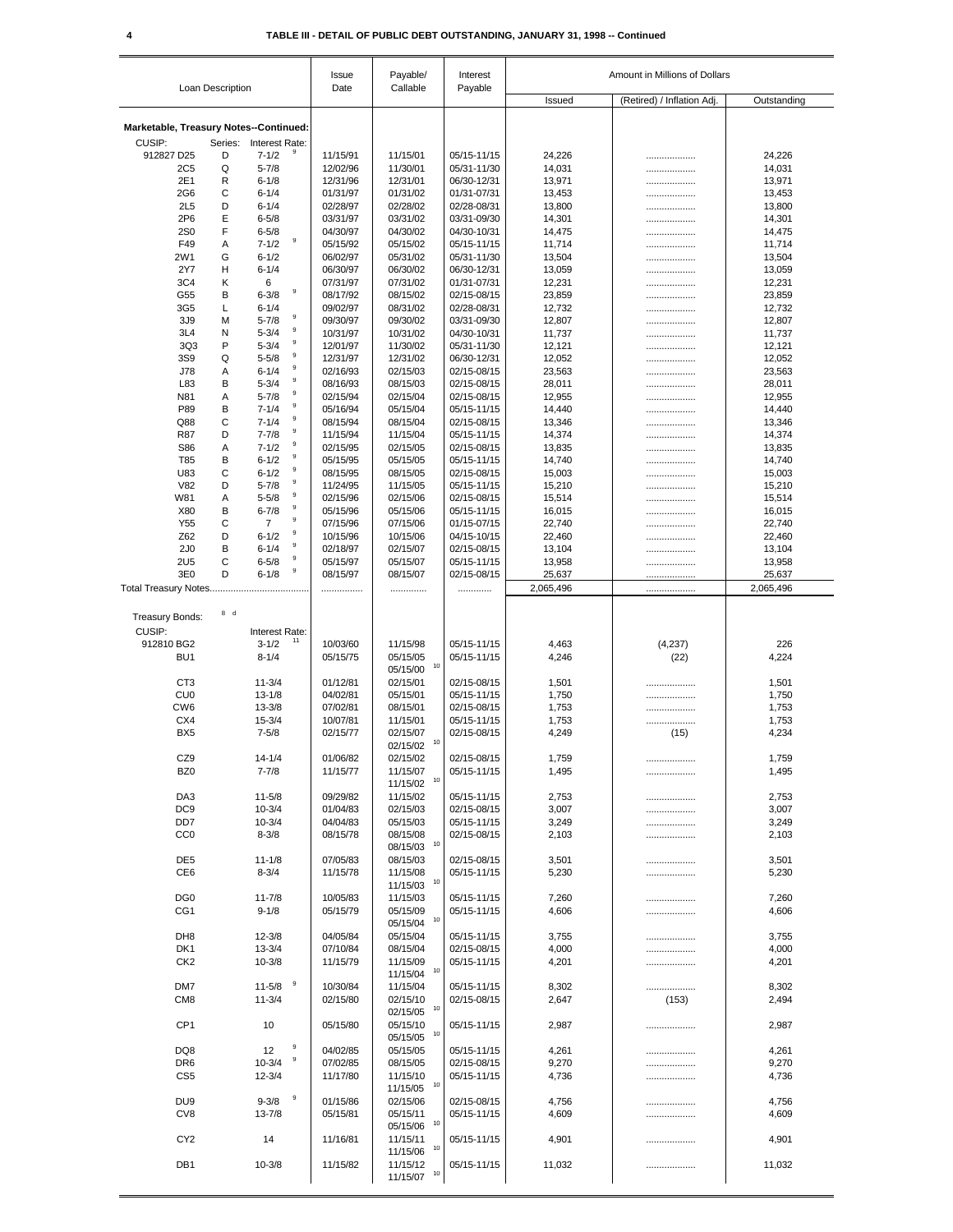| Loan Description                            |         |                        |                  | Issue<br>Date | Payable/<br>Callable | Interest<br>Payable | Amount in Millions of Dollars |                            |                   |
|---------------------------------------------|---------|------------------------|------------------|---------------|----------------------|---------------------|-------------------------------|----------------------------|-------------------|
|                                             |         |                        |                  |               |                      |                     | Issued                        | (Retired) / Inflation Adj. | Outstanding       |
| Marketable, Treasury Bonds--Continued:      |         |                        |                  |               |                      |                     |                               |                            |                   |
| CUSIP:                                      |         |                        |                  |               |                      |                     |                               |                            |                   |
| 912810 DF2                                  |         | Interest Rate:<br>12   |                  | 08/15/83      | 08/15/13             | 02/15-08/15         |                               |                            |                   |
|                                             |         |                        |                  |               | 10<br>08/15/08       |                     | 14,755                        |                            | 14,755            |
| DJ4                                         |         | $13 - 1/4$             |                  | 05/15/84      | 05/15/14             | 05/15-11/15         | 5,007                         |                            | 5,007             |
|                                             |         |                        |                  |               | 10<br>05/15/09       |                     |                               | .                          |                   |
| DL <sub>9</sub>                             |         | $12 - 1/2$             |                  | 08/15/84      | 08/15/14             | 02/15-08/15         | 5,128                         | .                          | 5,128             |
|                                             |         |                        |                  |               | 10<br>08/15/09       |                     |                               |                            |                   |
| DN <sub>5</sub>                             |         | $11 - 3/4$             | 9                | 11/15/84      | 11/15/14             | 05/15-11/15         | 6,006                         |                            | 6,006             |
|                                             |         |                        |                  |               | 10<br>11/15/09       |                     |                               |                            |                   |
| DP <sub>0</sub>                             |         | $11 - 1/4$             | 9                | 02/15/85      | 02/15/15             | 02/15-08/15         | 12,668                        |                            | 12,668            |
| DS4                                         |         | $10 - 5/8$             | 9                | 08/15/85      | 08/15/15             | 02/15-08/15         | 7,150                         |                            | 7,150             |
| DT <sub>2</sub>                             |         | $9 - 7/8$              | 9                | 11/15/85      | 11/15/15             | 05/15-11/15         | 6,900                         | .                          | 6,900             |
| DV7                                         |         | $9 - 1/4$              | $\boldsymbol{9}$ | 02/15/86      | 02/15/16             | 02/15-08/15         | 7,267                         | .                          | 7,267             |
| DW <sub>5</sub>                             |         | $7 - 1/4$              | 9                | 05/15/86      | 05/15/16             | 05/15-11/15         | 18,824                        |                            | 18,824            |
| DX3                                         |         | $7 - 1/2$              | 9                | 11/15/86      | 11/15/16             | 05/15-11/15         | 18,864                        | .                          | 18,864            |
| DY1                                         |         | $8 - 3/4$              | 9                | 05/15/87      | 05/15/17             | 05/15-11/15         | 18,194                        |                            | 18,194            |
| DZ8                                         |         | $8 - 7/8$              | 9                | 08/15/87      | 08/15/17             | 02/15-08/15         | 14,017                        |                            | 14,017            |
| EA <sub>2</sub>                             |         | $9 - 1/8$              | 9                | 05/16/88      | 05/15/18             | 05/15-11/15         | 8,709                         |                            | 8,709             |
| EB <sub>0</sub>                             |         | 9                      | 9                | 11/22/88      | 11/15/18             | 05/15-11/15         | 9,033                         |                            | 9,033             |
| EC <sub>8</sub>                             |         | $8 - 7/8$              | 9                | 02/15/89      | 02/15/19             | 02/15-08/15         | 19,251                        | .                          | 19,251            |
| ED <sub>6</sub>                             |         | $8 - 1/8$              | 9                | 08/15/89      | 08/15/19             | 02/15-08/15         | 20,214                        | .                          | 20,214            |
| EE4                                         |         | $8 - 1/2$              | 9                | 02/15/90      | 02/15/20             | 02/15-08/15         | 10,229                        | .                          | 10,229            |
| EF1                                         |         | $8 - 3/4$              | 9                | 05/15/90      | 05/15/20             | 05/15-11/15         | 10,159                        | .                          | 10,159            |
| EG9                                         |         | $8 - 3/4$              | 9                | 08/15/90      | 08/15/20             | 02/15-08/15         | 21,419                        |                            | 21,419            |
| EH7                                         |         | $7 - 7/8$              | 9                | 02/15/91      | 02/15/21             | 02/15-08/15         | 11,113                        |                            | 11,113            |
| EJ3                                         |         | $8 - 1/8$              | 9                | 05/15/91      | 05/15/21             | 05/15-11/15         | 11,959                        |                            | 11,959            |
| EK <sub>0</sub>                             |         | $8 - 1/8$              | 9                | 08/15/91      | 08/15/21             | 02/15-08/15         | 12,163                        |                            | 12,163            |
| EL8                                         |         | 8                      | 9                | 11/15/91      | 11/15/21             | 05/15-11/15         | 32,798                        |                            | 32,798            |
| EM <sub>6</sub>                             |         | $7 - 1/4$              | 9                | 08/17/92      | 08/15/22             | 02/15-08/15         | 10,353                        |                            | 10,353            |
| EN <sub>4</sub>                             |         | $7 - 5/8$              | 9                | 11/16/92      | 11/15/22             | 05/15-11/15         | 10,700                        | .                          | 10,700            |
| EP9                                         |         | $7 - 1/8$              | 9                | 02/16/93      | 02/15/23             | 02/15-08/15         | 18,374                        |                            | 18,374            |
| EQ7                                         |         | $6 - 1/4$              | $\boldsymbol{9}$ | 08/16/93      | 08/15/23             | 02/15-08/15         | 22,909                        | .                          | 22,909            |
| ES <sub>3</sub>                             |         | $7 - 1/2$              | 9<br>9           | 08/15/94      | 11/15/24             | 05/15-11/15         | 11,470                        |                            | 11,470            |
| ET <sub>1</sub>                             |         | $7 - 5/8$              | 9                | 02/15/95      | 02/15/25             | 02/15-08/15         | 11,725                        |                            | 11,725            |
| EV <sub>6</sub>                             |         | $6 - 7/8$              | 9                | 08/15/95      | 08/15/25             | 02/15-08/15         | 12,602                        |                            | 12,602            |
| EW4                                         |         | 6                      | 9                | 02/15/96      | 02/15/26             | 02/15-08/15         | 12,905                        |                            | 12,905            |
| EX <sub>2</sub>                             |         | $6 - 3/4$              | 9                | 08/15/96      | 08/15/26             | 02/15-08/15         | 10,894                        | .                          | 10,894            |
| EY0                                         |         | $6 - 1/2$              | 9                | 11/15/96      | 11/15/26             | 05/15-11/15         | 11,493                        | .                          | 11,493            |
| EZ7                                         |         | $6 - 5/8$              | 9                | 02/18/97      | 02/15/27             | 02/15-08/15         | 10,456                        | .                          | 10,456            |
| FA <sub>1</sub>                             |         | $6 - 3/8$<br>$6 - 1/8$ | 9                | 08/15/97      | 08/15/27             | 02/15-08/15         | 10,736                        | .                          | 10,736            |
| FB <sub>9</sub>                             |         |                        |                  | 11/15/97      | 11/15/27             | 05/15-11/15         | 11,184<br>591,762             | .<br>(4, 427)              | 11,184<br>587,335 |
|                                             |         |                        |                  | .             | .                    |                     |                               |                            |                   |
| Treasury Inflation-Indexed Notes:<br>CUSIP: | Series: | Interest Rate:         | 8d               |               |                      |                     |                               |                            |                   |
| 912827 2M3                                  | A       | $3 - 3/8$              | 9                | 02/06/97      | 01/15/07             | 01/15-07/15         | 15,758                        | 305                        | 16,063            |
| 3A8                                         | J       | $3 - 5/8$              | $\boldsymbol{9}$ | 07/15/97      | 07/15/02             | 01/15-07/15         | 16,817                        | 142                        | 16,959            |
| 3T7                                         | Α       | $3 - 5/8$              | 9                | 01/15/98      | 01/15/08             | 01/15-07/15         | 8,410                         | 0                          | 8,410             |
| Total Treasury Inflation-Indexed Notes      |         |                        |                  | .             | .                    | .                   | 40,986                        | 447                        | 41,432            |
|                                             |         |                        |                  |               |                      |                     |                               |                            |                   |
| Federal Financing Bank                      |         |                        |                  | Various       | Various              | Various             | 15,000                        |                            | 15,000            |
|                                             |         |                        |                  |               |                      |                     | 3,402,090                     | (3,980)                    | 3,398,110         |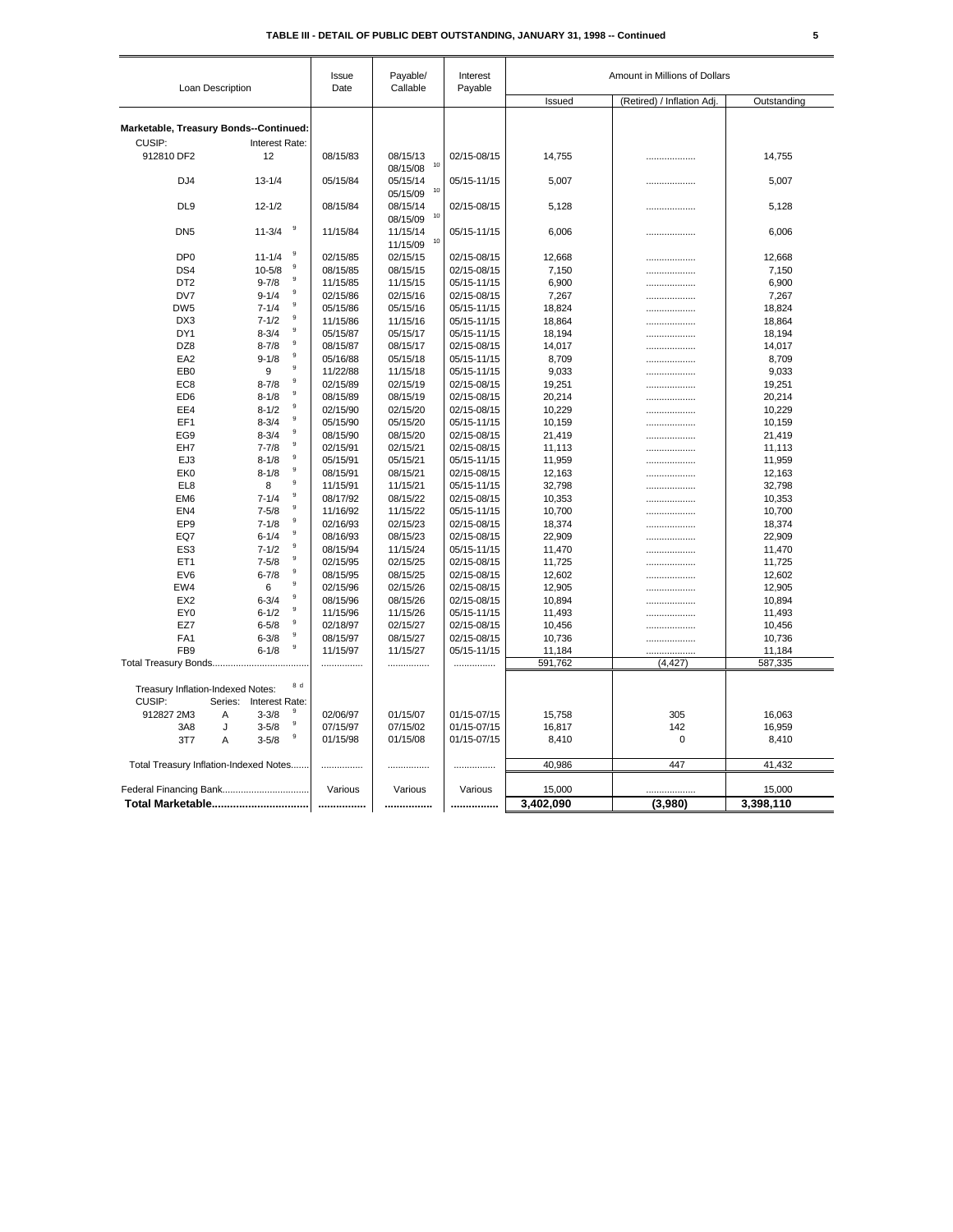| Loan Description                                                           | Issue<br>Date | Payable/<br>Callable | Interest<br>Payable |         | Amount in Millions of Dollars |              |
|----------------------------------------------------------------------------|---------------|----------------------|---------------------|---------|-------------------------------|--------------|
|                                                                            |               |                      |                     | Issued  | (Retired) / Inflation Adj     | Outstanding  |
| Nonmarketable:                                                             |               |                      |                     |         |                               |              |
| <b>Domestic Series:</b>                                                    |               |                      |                     |         |                               |              |
| Zero-coupon Treasury bond                                                  | 10/27/89      | 10/15/19             | 10/15/19            | 4,522   | .                             | 4,522        |
| Zero-coupon Treasury bond                                                  | 07/16/90      | 07/15/20             | 07/15/20            | 5,026   | .                             | 5,026        |
| Zero-coupon Treasury bond (A)                                              | 10/05/90      | 10/15/20             | 10/15/20            | 3       |                               | 3            |
| Zero-coupon Treasury bond (B)                                              | 10/05/90      | 10/15/20             | 10/15/20            | 5,000   | .                             | 5,000        |
| Zero-coupon Treasury bond                                                  | 01/14/91      | 01/15/21             | 01/15/21            | 4,941   | .                             | 4,941        |
| Zero-coupon Treasury bond                                                  | 01/29/90      | 01/15/30             | 01/15/30            | 5,002   | .                             | 5,002        |
| Zero-coupon Treasury bond                                                  | 04/16/90      | 04/15/30             | 04/15/30            | 3,501   |                               | 3,501        |
|                                                                            | 01/14/91      | 04/15/30             | 04/15/30            |         |                               |              |
| Zero-coupon Treasury bond                                                  |               |                      |                     | 2,000   |                               | 2,000        |
|                                                                            |               | .                    | .                   | 29,995  | .                             | 29,995       |
| $\mathbf{d}$<br>Foreign Series:                                            |               |                      |                     |         |                               |              |
|                                                                            | 12/08/97      | 02/05/98             | 02/05/98            | 100     |                               | 100          |
|                                                                            | 12/08/97      | 02/19/98             | 02/19/98            | 100     |                               | 100          |
|                                                                            | 12/08/97      | 03/05/98             | 03/05/98            | 100     | .                             | 100          |
|                                                                            | 12/08/97      | 03/19/98             | 03/19/98            | 100     | .                             | 100          |
|                                                                            | 12/08/97      | 04/02/98             | 04/02/98            | 100     | .                             | 100          |
|                                                                            | 12/08/97      | 04/16/98             | 04/16/98            | 100     | .                             | 100          |
|                                                                            | 12/08/97      | 05/07/98             | 05/07/98            | 100     | .                             | 100          |
|                                                                            | 12/08/97      | 05/21/98             | 05/21/98            | 100     | .                             | 100          |
|                                                                            | 12/08/97      | 06/04/98             | 06/04/98            | 100     | .                             | 100          |
|                                                                            | 12/08/97      | 06/18/98             | 06/18/98            | 100     | .                             | 100          |
|                                                                            | 12/08/97      | 07/02/98             | 07/02/98            | 100     | .                             | 100          |
|                                                                            | 12/08/97      | 07/16/98             | 07/16/98            | 200     |                               | 200          |
|                                                                            | 12/08/97      | 08/06/98             | 08/06/98            | 100     | .                             | 100          |
|                                                                            |               |                      | 08/20/98            |         | .                             |              |
|                                                                            | 12/08/97      | 08/20/98             |                     | 100     |                               | 100          |
|                                                                            | 12/08/97      | 09/03/98             | 09/03/98            | 100     | .                             | 100          |
|                                                                            | 12/08/97      | 09/17/98             | 09/17/98            | 100     | .                             | 100          |
|                                                                            | 12/08/97      | 10/01/98             | 10/01/98            | 50      | .                             | 50           |
|                                                                            | 12/08/97      | 10/15/98             | 10/15/98            | 50      | .                             | 50           |
| Zero-coupon Treasury bond                                                  | 03/28/90      | 12/31/19             | 12/31/19            | 30,220  | (9,808)                       | 20,412       |
| Zero-coupon Treasury bond                                                  | 12/18/90      | 03/31/20             | 03/31/20            | 7,258   | (96)                          | 7,162        |
| Zero-coupon Treasury bond <sup>12</sup>                                    | 04/07/93      | 03/31/23             | 03/31/23            | 6,685   |                               | 6,685        |
| Total Foreign Series                                                       |               |                      | .                   | 45,963  | (9,904)                       | 36,059       |
| R.E.A. Series:                                                             |               |                      |                     |         |                               |              |
| 5% Treasury Certificates of                                                |               |                      |                     |         |                               |              |
|                                                                            | Various       | .                    | Semiannually        | 47      | (45)                          | 1            |
|                                                                            | .             |                      | .                   | 47      | (45)                          | $\mathbf{1}$ |
|                                                                            |               |                      |                     |         |                               |              |
| State and Local Government Series:<br>Treasury Time Deposit - Certificates |               |                      |                     |         |                               |              |
| of Indebtedness (Various rates)                                            | Various       | .                    | At maturity         | 27,328  | (23, 364)                     | 3,964        |
| Treasury Time Deposit - Notes                                              |               |                      |                     |         |                               |              |
|                                                                            | Various       | .                    | Various             | 167,087 | (67, 602)                     | 99,485       |
| Treasury Special Zero's - Notes                                            | Various       | .                    | .                   | 300     | (277)                         | 23           |
| Treasury Time Deposit - Bonds                                              |               |                      |                     |         |                               |              |
|                                                                            | Various       | .                    | Various             | 30,487  | (6, 573)                      | 23,914       |
|                                                                            |               |                      |                     |         |                               |              |
| Treasury Demand Deposit <sup>12</sup>                                      | Various       | .                    | Daily               | 536     | (504)                         | 33           |
| <b>Total State and Local Government</b>                                    |               |                      |                     |         |                               |              |
|                                                                            |               |                      |                     | 225,738 | (98, 321)                     | 127,419      |
| United States Savings Securities:                                          |               |                      |                     |         |                               |              |
| 13 d<br>United States Savings Bonds:                                       |               |                      |                     |         |                               |              |
| 14<br>Series E                                                             | Various       | On demand            | At redemption       | 189,148 | (137, 539)                    | 51,610       |
| 14<br>Series EE                                                            | Various       | On demand            | At redemption       | 187,329 | (69, 356)                     | 117,972      |
| Series E and EE Unclassified <sup>14</sup>                                 | Various       | On demand            | At redemption       | 612     | (1,780)                       | (1, 168)     |
|                                                                            | Various       | On demand            | Semiannually        | 6,610   | (5,336)                       | 1,274        |
|                                                                            | Various       | On demand            | Semiannually        | 15,546  | (4, 486)                      | 11,061       |
| Series H and HH Unclassified                                               | Various       | On demand            | Semiannually        | 17      | $(*)$                         | 17           |
| Total United States Savings Bonds                                          | .             | .                    | .                   | 399,263 | (218, 497)                    | 180,766      |
| United States Savings Notes <sup>13 d</sup>                                | Various       | On demand            | At redemption       | 1,331   | (1,053)                       | 278          |
| United States Individual Retirement                                        |               |                      |                     |         |                               |              |
|                                                                            | Various       | On demand            | At redemption       | 78      | (64)                          | 15           |
| United States Retirement Plan                                              |               |                      |                     |         |                               |              |
|                                                                            | Various       | On demand            | At redemption       | 361     | (301)                         | 60           |
|                                                                            |               |                      |                     |         |                               |              |
| Total United States Savings Securities                                     |               | .                    |                     | 401,033 | (219, 915)                    | 181,118      |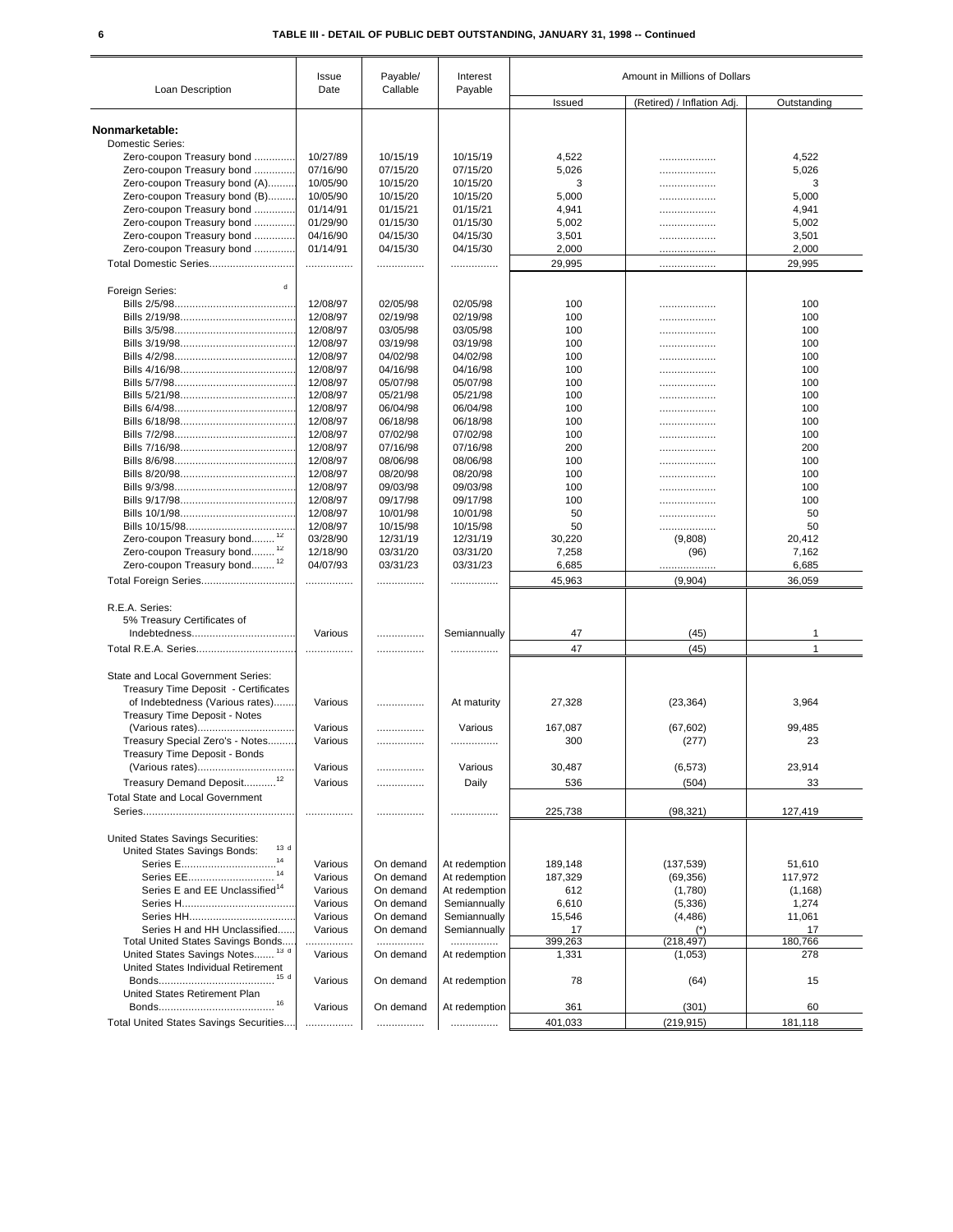# **TABLE III - DETAIL OF PUBLIC DEBT OUTSTANDING, JANUARY 31, 1998 -- Continued 7**

|                                                                              | Amount in Millions of Dollars |                            |                |  |  |
|------------------------------------------------------------------------------|-------------------------------|----------------------------|----------------|--|--|
| Loan Description                                                             | Issued                        | (Retired) / Inflation Adj. | Outstanding    |  |  |
| Nonmarketable--Continued:                                                    |                               |                            |                |  |  |
| <b>Government Account Series:</b>                                            |                               |                            |                |  |  |
| Abandoned Mines Reclamation Fund, Office of Surface Mining Reclamation       |                               |                            |                |  |  |
|                                                                              | 1,567                         | .                          | 1,567          |  |  |
|                                                                              | 11,863                        | (3,488)                    | 8,375          |  |  |
|                                                                              | 1                             | .                          | 1              |  |  |
|                                                                              | 1,670                         | (671)                      | 999            |  |  |
|                                                                              | 127                           | .                          | 127            |  |  |
| Assessment Funds, Office of the Comptroller of the Currency                  | 226                           | (2)                        | 224            |  |  |
|                                                                              | 412                           | .                          | 412            |  |  |
|                                                                              | 68                            | .                          | 68             |  |  |
|                                                                              |                               |                            |                |  |  |
|                                                                              | 26,267                        | .                          | 26,267         |  |  |
| Bequest of Major General Fred C. Ainsworth, Library, Walter Reed             |                               |                            |                |  |  |
|                                                                              |                               |                            |                |  |  |
| Bequests and Gifts, Disaster Relief, Funds Appropriated to the President     | 1                             | .                          | 1              |  |  |
| Bosnia Federation Defense Fund- Saudi Arabia United Arab Emirates,           |                               |                            |                |  |  |
|                                                                              | 76                            | .                          | 76             |  |  |
|                                                                              |                               |                            |                |  |  |
| Capitol Preservation Fund, U.S. Capitol Preservation Commission              | 26                            | .                          | 26             |  |  |
| Christopher Columbus Scholarship Fund, Christopher Columbus                  |                               |                            |                |  |  |
|                                                                              | 8                             |                            | 8              |  |  |
| Civil Service Retirement and Disability Fund, Office of Personnel Management |                               | .                          |                |  |  |
|                                                                              | 499,776                       | (92, 186)                  | 407,590        |  |  |
|                                                                              | 6                             | .                          | 6              |  |  |
|                                                                              | $\overline{2}$                | .                          | $\overline{2}$ |  |  |
| Cochiti Wet Field Solution, Special Purpose Fund, Interior, Bureau of        |                               |                            |                |  |  |
|                                                                              | $\overline{2}$                | .                          | 2              |  |  |
|                                                                              | 61                            |                            | 61             |  |  |
| Community Development Credit Union Revolving Fund, National Credit           |                               |                            |                |  |  |
|                                                                              | 1                             |                            | 1              |  |  |
|                                                                              | 3                             | .                          | 3              |  |  |
| Construction of Facilities, National Aeronautics and Space Administration    | 2                             | .                          | 2              |  |  |
|                                                                              | 5                             | .                          | 5              |  |  |
|                                                                              | 35                            | (7)                        | 28             |  |  |
|                                                                              | 3                             | .                          | 3              |  |  |
|                                                                              |                               |                            |                |  |  |
|                                                                              | 1                             | .                          | 1              |  |  |
|                                                                              | 543                           | (15)                       | 527            |  |  |
|                                                                              | 151,801                       | (12, 172)                  | 139,629        |  |  |
|                                                                              | 1                             | $(*)$                      | 1              |  |  |
|                                                                              | 1                             |                            | 1              |  |  |
|                                                                              | 1                             | .                          | 1              |  |  |
| Deposits of Proceeds of Lands Withdrawn for Native Selection, Bureau of      |                               |                            |                |  |  |
|                                                                              | 11                            | .                          | 11             |  |  |
| Deposits, Outer Continental Shelf Lands Act, Beaufort Sea, Minerals          |                               |                            |                |  |  |
|                                                                              | 1,593                         | .                          | 1,593          |  |  |
| District of Columbia Judicial Retirement and Survivors' Annuity Fund         | 3                             | .                          | 3              |  |  |
|                                                                              |                               |                            |                |  |  |
|                                                                              | 14                            | (6)                        | 8              |  |  |
| Employees' Health Benefits Fund, Office of Personnel Management              | 8,321                         | (1,768)                    | 6,552          |  |  |
| Employees' Life Insurance Fund, Office of Personnel Management               | 18,081                        | (11)                       | 18,070         |  |  |
|                                                                              |                               | .                          |                |  |  |
|                                                                              | 15                            | $(*)$                      | 15             |  |  |
| Escrowed Funds for Shared Medical Equipment Purchases, Department of         |                               |                            |                |  |  |
|                                                                              | $\overline{2}$                |                            | 2              |  |  |
|                                                                              | $\star$                       |                            | $\star$        |  |  |
|                                                                              | 15,632                        | .                          | 15.632         |  |  |
|                                                                              |                               | .                          | 496            |  |  |
|                                                                              | 520                           | (24)                       |                |  |  |
|                                                                              |                               |                            |                |  |  |
| Farm Credit Insurance Fund, Capital Corporation Investment Fund, Farm        |                               |                            |                |  |  |
|                                                                              | 1,261                         | .                          | 1,261          |  |  |
| Federal Aid to Wildlife Restoration, United States Fish and Wildlife Service | 440                           | (30)                       | 410            |  |  |
|                                                                              | 89,781                        | (21, 816)                  | 67,964         |  |  |
|                                                                              | 165,776                       | (47, 720)                  | 118,056        |  |  |
| FHA - Flexible Subsidy Fund, Housing Programs, Housing and Urban             |                               |                            |                |  |  |
|                                                                              | 178                           |                            | 178            |  |  |
| FHA - General and Special Risk Insurance Fund, Liquidating Account,          |                               |                            |                |  |  |
|                                                                              | 9                             | (1)                        | 7              |  |  |
| FHA - Homeowner Assistance Fund, Housing Programs, Housing and               |                               |                            |                |  |  |
|                                                                              | 18                            |                            | 18             |  |  |
| FHA - Liquidating Account, Housing and Urban Development                     | 13,272                        | .                          | 13,272         |  |  |
|                                                                              | 701,727                       | (103, 300)                 | 598,426        |  |  |
| Federal Ship Financing Escrow Fund, Maritime Administration                  | 368                           | (16)                       | 352            |  |  |
| Federal Ship Financing Fund, Fishing Vessels, Liquidating Account,           |                               |                            |                |  |  |
|                                                                              | 8                             |                            | 8              |  |  |
|                                                                              | 40                            |                            | 40             |  |  |
| Federal Ship Financing Fund, Revolving Fund, Maritime Administration         |                               |                            |                |  |  |
|                                                                              | 82,404                        | (46, 849)                  | 35,555         |  |  |
| Fisheries Promotional Fund, National Oceanic and Atmospheric Asministration  | 1                             | .                          | 1              |  |  |
| Fishermen's Contingency Fund, National Oceanic and Atmospheric               |                               |                            |                |  |  |
|                                                                              | 2                             |                            | $\overline{2}$ |  |  |
|                                                                              |                               |                            |                |  |  |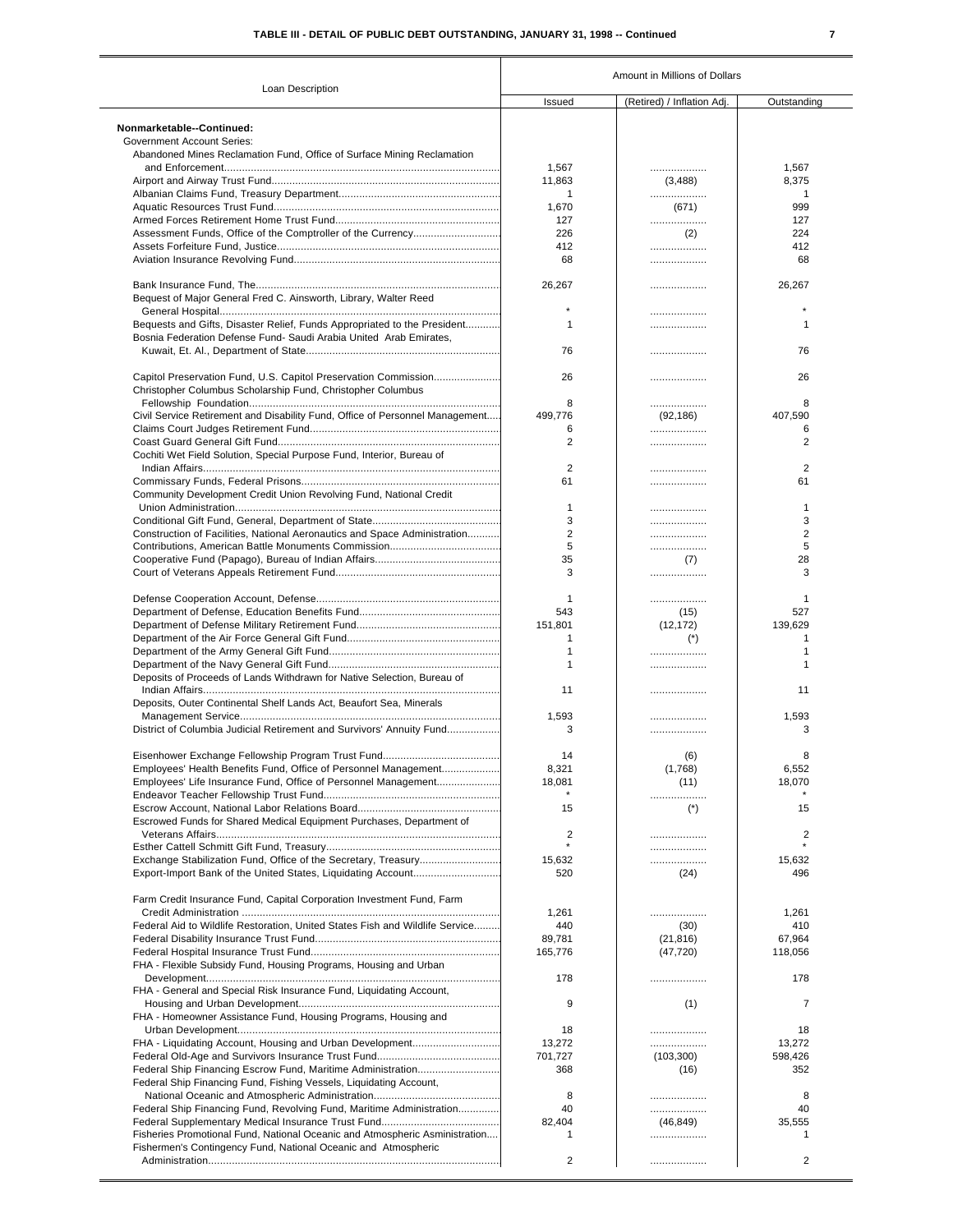# **8 TABLE III - DETAIL OF PUBLIC DEBT OUTSTANDING, JANUARY 31, 1998 -- Continued**

|                                                                                | Amount in Millions of Dollars |                            |             |  |
|--------------------------------------------------------------------------------|-------------------------------|----------------------------|-------------|--|
| Loan Description                                                               | Issued                        | (Retired) / Inflation Adj. | Outstanding |  |
| <b>Nonmarketable, Government Account Series--Continued:</b>                    |                               |                            |             |  |
| Foreign Fishing Observer Fund, National Oceanic and Atmospheric                |                               |                            |             |  |
|                                                                                | $\mathbf{1}$                  |                            | 1           |  |
|                                                                                | 9,520                         | (147)                      | 9,373       |  |
|                                                                                | 1,985                         | .                          | 1,985       |  |
| Funds Contributed for the Advancement of the Indian Race, Bureau of            |                               |                            |             |  |
|                                                                                |                               | .                          |             |  |
| General Post Fund, National Homes, Department of Veterans Affairs              | 42                            | .                          | 42          |  |
|                                                                                | 19                            | $(*)$                      | 19          |  |
| Gifts and Bequests, Office of the Secretary, Department of Transportation      |                               |                            |             |  |
|                                                                                | 1                             | .                          | 1           |  |
|                                                                                | $\star$                       | $(*)$                      |             |  |
| Guarantees of Mortgage-Backed Securities Fund, Government National             |                               | .                          |             |  |
|                                                                                | 5,539                         | (123)                      | 5,416       |  |
|                                                                                |                               |                            |             |  |
|                                                                                | 1,521                         | (292)                      | 1,228       |  |
| Harry S. Truman Memorial Scholarship Trust Fund, Harry S. Truman               |                               |                            |             |  |
|                                                                                | 56                            | (1)                        | 55          |  |
|                                                                                | 6,279                         | (680)                      | 5,599       |  |
|                                                                                | 41,035                        | (15, 593)                  | 25,442      |  |
|                                                                                |                               |                            |             |  |
|                                                                                | 494                           | (5)                        | 489         |  |
|                                                                                | 40                            |                            | 35          |  |
|                                                                                |                               | (5)                        |             |  |
|                                                                                | 372                           | (56)                       | 316         |  |
| Israeli Arab Scholarship Program, United States Information Agency             | 5                             | .                          | 5           |  |
|                                                                                |                               |                            |             |  |
|                                                                                | 39                            | .                          | 39          |  |
| Japan-United States Friendship Trust Fund, Japan-United States                 |                               |                            |             |  |
|                                                                                | 16                            | $(*)$                      | 16          |  |
| John C. Stennis Center for Public Service Training and Development             | 9                             | $(*)$                      | 8           |  |
|                                                                                | 103                           | .                          | 103         |  |
|                                                                                | 292                           | (13)                       | 279         |  |
|                                                                                | 4                             | $(*)$                      | 4           |  |
|                                                                                | 1,164                         |                            |             |  |
|                                                                                | 21                            | (28)<br>.                  | 1,136<br>21 |  |
|                                                                                |                               |                            |             |  |
| Morris K. Udall Scholarship and Excellence in National Environmental           |                               |                            |             |  |
|                                                                                | 23                            | .                          | 23          |  |
|                                                                                |                               |                            |             |  |
| National Archives Gift Fund, National Archives and Records Administration      | 2                             | .                          | 2           |  |
| National Archives Trust Fund. National Archives and Records Administration     | 12                            | .                          | 12          |  |
|                                                                                | 3,396                         | .                          | 3,396       |  |
|                                                                                |                               | .                          |             |  |
|                                                                                | 13                            | $(*)$                      | 12          |  |
|                                                                                | 55                            | $(*)$                      | 55          |  |
| National Service Life Insurance Fund. Department of Veterans Affairs           | 12,760                        | (554)                      | 12.206      |  |
| National Service Trust, Corporation for National and Community Services        | 356                           | (8)                        | 348         |  |
|                                                                                | 9                             | .                          | 9           |  |
| Natural Resource Damage Assessment and Restoration Fund, U.S. Fish             |                               |                            |             |  |
|                                                                                | 45                            |                            | 45          |  |
|                                                                                | 9,129                         | (194)                      | 8,935       |  |
|                                                                                |                               |                            |             |  |
|                                                                                | 1                             | .                          | 1           |  |
|                                                                                | 1,186                         | (62)                       | 1,125       |  |
|                                                                                |                               | .                          |             |  |
|                                                                                | 5                             | .                          | 5           |  |
| Operation and Maintenance, Indian Irrigation Systems, Bureau of Indian Affairs | 13                            |                            | 13          |  |
|                                                                                | 35                            | .                          | 35          |  |
| Overseas Private Investment Corporation, Insurance and Equity Non Credit       |                               |                            |             |  |
|                                                                                | 2,694                         | (125)                      | 2,569       |  |
|                                                                                | 84                            | (10)                       | 73          |  |
|                                                                                | 5                             |                            | 5           |  |
|                                                                                |                               | .                          |             |  |
| Payments by Alleged Violators of Department of Energy Regulations,             |                               |                            |             |  |
|                                                                                |                               |                            |             |  |
|                                                                                | 241                           | .                          | 241         |  |
| Payments to Copyright Owners, Copyright Office, Library of Congress            | 587                           | $(*)$                      | 587         |  |
|                                                                                | 12,654                        | (4, 850)                   | 7,804       |  |
|                                                                                | 15                            | .                          | 15          |  |
| Power Systems, Indian Irrigation Projects, Bureau of Indian Affairs            | 24<br>$\star$                 | $(*)$                      | 24          |  |
| Preservation, Birthplace of Abraham Lincoln, National Park Service             |                               | .                          |             |  |
|                                                                                | 65                            |                            | 65          |  |
| Public Enterprise Revolving Fund, Office of Thrift Supervision, Treasury       | 116                           | .                          | 116         |  |
| Public Health Service Conditional Gift Fund, Health Resources and Services     |                               |                            |             |  |
|                                                                                | $\star$                       | .                          | $\star$     |  |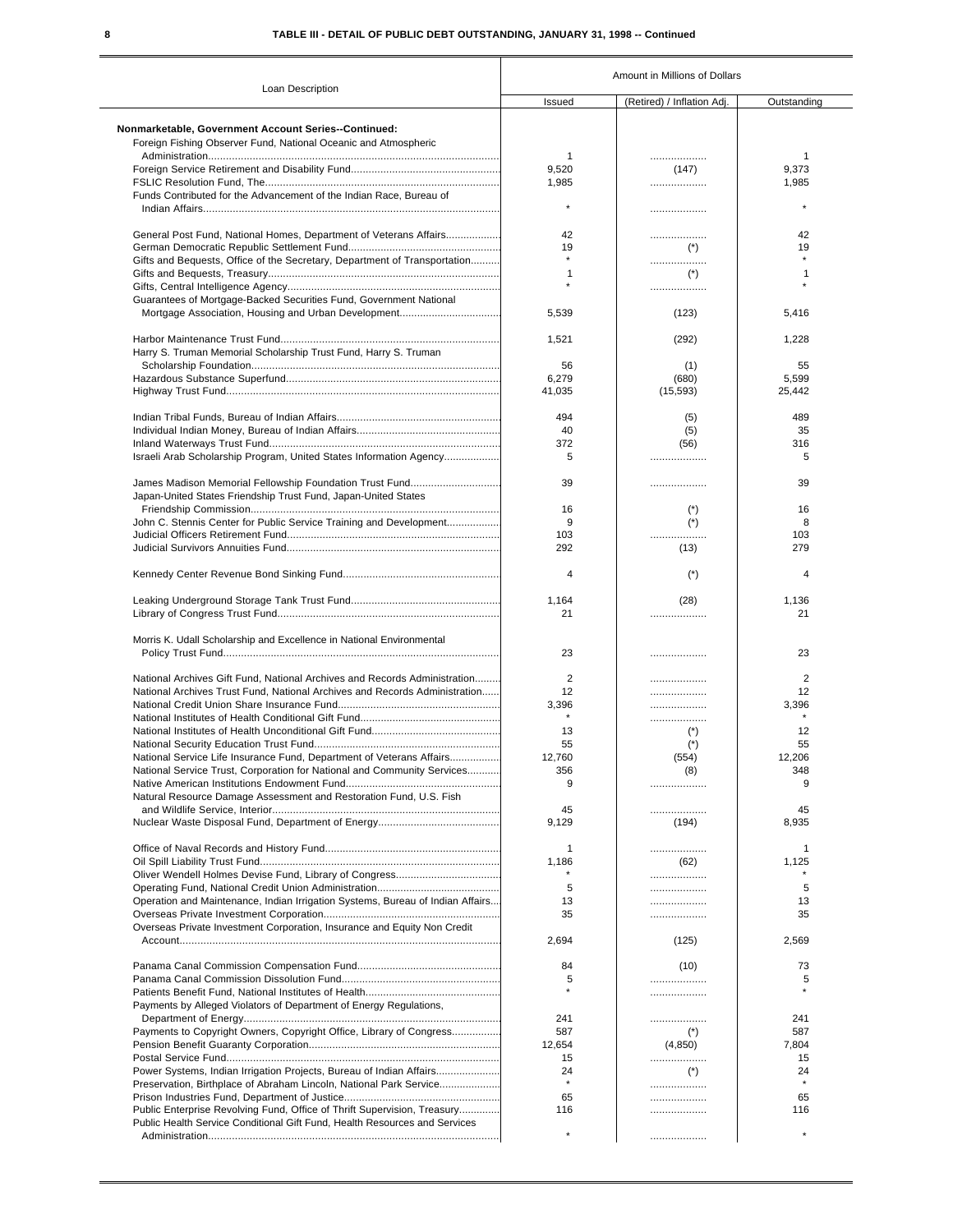# TABLE III - DETAIL OF PUBLIC DEBT OUTSTANDING, JANUARY 31, 1998 -- Continued

| Loan Description                                                              | Amount in Millions of Dollars |                            |                |  |
|-------------------------------------------------------------------------------|-------------------------------|----------------------------|----------------|--|
|                                                                               | Issued                        | (Retired) / Inflation Adj. | Outstanding    |  |
|                                                                               |                               |                            |                |  |
| Nonmarketable, Government Account Series--Continued:                          |                               |                            |                |  |
|                                                                               | 17,585                        | (249)                      | 17,336         |  |
|                                                                               | 47                            | (7)                        | 40             |  |
| Relief and Rehabilitation, Longshoremen's and Harbor Workers' Compensation    |                               |                            |                |  |
|                                                                               | 21                            | .                          | 21             |  |
| Relief and Rehabilitation, Workmen's Compensation Act, Within the District of |                               |                            |                |  |
|                                                                               | $\mathbf{1}$                  | .                          | $\mathbf{1}$   |  |
| Reregistration and Expedited Processing Fund, Environmental Protection Agency | 22                            | .                          | 22             |  |
|                                                                               | 7                             | $(*)$                      | $\overline{7}$ |  |
| Retired Employees' Health Benefits Fund, Office of Personnel Management       | $\mathbf{1}$                  | .                          | $\mathbf{1}$   |  |
| Revolving Fund for Administrative Expenses, Farm Credit Administration        | 17                            | .                          | 17             |  |
|                                                                               | 9.165                         | .                          | 9.165          |  |
| Science, Space and Technology Education Trust Fund, National Aeronautics      |                               |                            |                |  |
|                                                                               | 16                            | .                          | 16             |  |
|                                                                               | 616                           | .                          | 616            |  |
|                                                                               | 4                             | .                          | $\overline{4}$ |  |
|                                                                               | 1                             |                            | $\mathbf{1}$   |  |
| Social Security Equivalent Benefit Account, Railroad Retirement Board         | 2.252                         | (417)                      | 1.835          |  |
|                                                                               | 1,013                         | .                          | 1,013          |  |
|                                                                               | 179                           | .                          | 179            |  |
|                                                                               | 6                             | $(*)$                      | 6              |  |
| Thrift Savings Fund, Federal Retirement Thrift Investment Board               | 25.667                        | .                          | 25,667         |  |
|                                                                               | 91                            | (15)                       | 76             |  |
|                                                                               | 209                           | .                          | 209            |  |
|                                                                               | 41                            | .                          | 41             |  |
| Trust Fund, The Barry Goldwater Scholarship and Excellence in Education Fund  | 60                            | (1)                        | 60             |  |
|                                                                               | $\mathbf{1}$                  | .                          | $\mathbf{1}$   |  |
|                                                                               | 7                             | .                          | 7              |  |
|                                                                               | 74,962                        | (13,300)                   | 61,661         |  |
| United States Government Life Insurance Fund, Department of Veterans Affairs  | 98                            | (7)                        | 91             |  |
|                                                                               | 6                             | .                          | 6              |  |
|                                                                               | 2                             | .                          | $\overline{2}$ |  |
|                                                                               | 101                           | .                          | 101            |  |
| Uranium Enrichment and Decommissioning Fund, Department of Energy             | 1,365                         | .                          | 1,365          |  |
| Utah Reclamation Mitigation and Conservation Account, Interior                | 76                            | .                          | 76             |  |
|                                                                               |                               |                            |                |  |
|                                                                               | 1,294                         | (29)                       | 1,264          |  |
|                                                                               | 554                           | (24)                       | 529            |  |
| Veterans Special Life Insurance Fund, Trust Revolving Fund, Department of     |                               |                            |                |  |
|                                                                               | 1,711                         | (74)                       | 1,637          |  |
|                                                                               | 934                           | (5)                        | 929            |  |
|                                                                               | 27                            | .                          | 27             |  |
|                                                                               | 2,044,274                     | (366, 961)                 | 1,677,313      |  |
|                                                                               | 2,747,050                     | (695, 145)                 | 2,051,905      |  |
|                                                                               | 6,149,140                     | (699, 125)                 | 5,450,015      |  |

| <b>Noninterest-bearing Debt:</b>                                                                                                                                                    |                                                               |
|-------------------------------------------------------------------------------------------------------------------------------------------------------------------------------------|---------------------------------------------------------------|
| Not Subject to the Statutory Debt Limit:<br>17<br>National and Federal Reserve Bank Notes assumed by the United States on deposit of lawful money for their retirement <sup>1</sup> | 271<br>65                                                     |
|                                                                                                                                                                                     | 186<br>11                                                     |
|                                                                                                                                                                                     | 534                                                           |
| Subject to the Statutory Debt Limit:<br>h e                                                                                                                                         | 1.365<br>45<br>54<br>31,500<br>5,254<br>29<br>1,261<br>39.515 |
|                                                                                                                                                                                     | 40.049                                                        |
|                                                                                                                                                                                     | 5,490,064                                                     |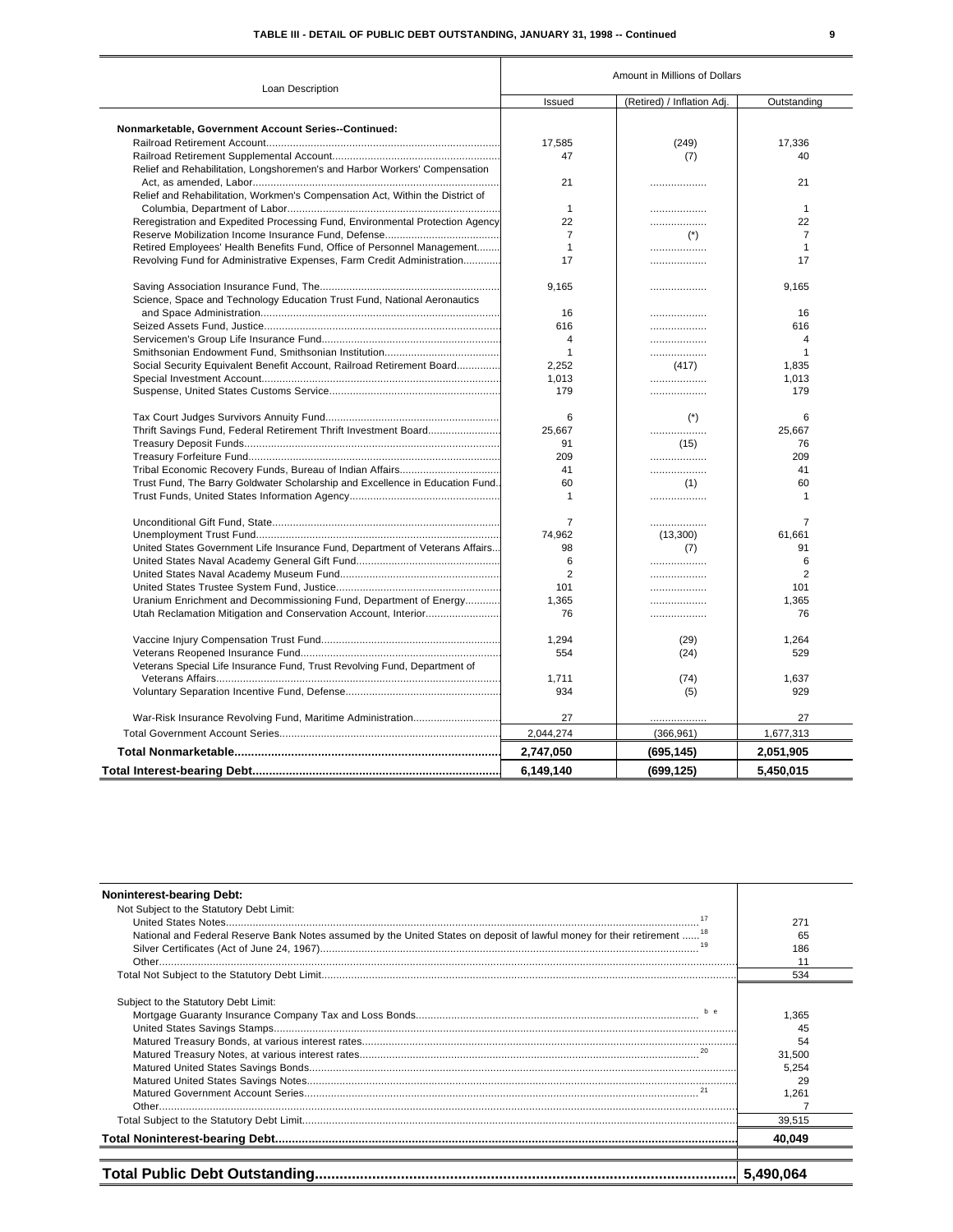#### **10 TABLE IV - STATEMENT OF GUARANTEED DEBT OF U.S. AGENCIES, JANUARY 31, 1998**

[Compiled from latest reports received by Treasury]

| Title and Authorizing Act                       | <b>Issue Date</b> | Payable <sup>22</sup> | Interest Payable | Rate of Interest | <b>Amount in Millions</b> |
|-------------------------------------------------|-------------------|-----------------------|------------------|------------------|---------------------------|
| Unmatured debt:                                 |                   |                       |                  |                  |                           |
| Federal Housing Administration:                 |                   |                       |                  |                  |                           |
| (Act of June 27, 1934, as amended)              |                   |                       |                  |                  |                           |
| General Insurance Fund:                         |                   |                       |                  |                  |                           |
| Debentures, Series MM                           | Various           | Various               | $01/01 - 07/01$  | Various          | 76                        |
| Special Risk Insurance Fund:                    |                   |                       |                  |                  |                           |
| Debentures, Series PP                           | Various           | Various               | $01/01 - 07/01$  | $6 - 7/8$        |                           |
|                                                 |                   |                       |                  |                  | 76                        |
| Matured debt (Funds for payment on deposit with |                   |                       |                  |                  |                           |
| the United States Treasury):                    |                   |                       |                  |                  |                           |
| Federal Housing Administration:                 |                   |                       |                  |                  |                           |
|                                                 |                   |                       |                  |                  |                           |
|                                                 |                   |                       |                  |                  |                           |
|                                                 |                   |                       |                  |                  |                           |
| <u>l otal …………………………………………………………………</u>         |                   | .                     |                  |                  |                           |

### **TABLE V - GIFTS TO REDUCE THE PUBLIC DEBT**

| Fiscal Year 1998 <sup>23</sup> | Fiscal Year 1997 Total |              |  |  |
|--------------------------------|------------------------|--------------|--|--|
| <b>DECEMBER</b>                | Fiscal Year to Date    |              |  |  |
| \$110,042.31                   | \$244,082.53           | \$955,897.15 |  |  |

Note: A Fiscal Year covers the period from October 1 through September 30 of the following year.

# **TABLE VI - HOLDINGS OF TREASURY SECURITIES IN STRIPPED FORM, JANUARY 31, 1998**

| Loan Description<br><b>Treasury Bonds:</b> |                        | Corpus<br><b>STRIP</b><br><b>CUSIP</b> | <b>Maturity Date</b> | Principal Amount Outstanding in Thousands |                                           |                                         | Reconstituted            |
|--------------------------------------------|------------------------|----------------------------------------|----------------------|-------------------------------------------|-------------------------------------------|-----------------------------------------|--------------------------|
|                                            |                        |                                        |                      | Total<br>Outstanding                      | Portion Held in<br><b>Unstripped Form</b> | Portion Held in<br><b>Stripped Form</b> | This Month <sup>24</sup> |
|                                            |                        |                                        |                      |                                           |                                           |                                         |                          |
| CUSIP:                                     | Interest Rate:         |                                        |                      |                                           |                                           |                                         |                          |
| 912810 DM7                                 | $11 - 5/8$             | 912803 AB9                             | 11/15/04             | 8,301,806                                 | 4,716,206                                 | 3,585,600                               | 174,400                  |
| DQ8                                        | 12                     | AD <sub>5</sub>                        | 05/15/05             | 4,260,758                                 | 2,744,208                                 | 1,516,550                               | 10,500                   |
| DR <sub>6</sub>                            | $10 - 3/4$             | AG8                                    | 08/15/05             | 9,269,713                                 | 7,236,113                                 | 2,033,600                               | $\mathbf 0$              |
| DU <sub>9</sub>                            | $9 - 3/8$              | AJ2                                    | 02/15/06             | 4,755,916                                 | 4,746,188                                 | 9,728                                   | 0                        |
| DN <sub>5</sub>                            | 10<br>$11 - 3/4$       | 912800 AA7                             | 11/15/14             | 6,005,584                                 | 2,377,584                                 | 3,628,000                               | $\Omega$                 |
| DP <sub>0</sub>                            | $11 - 1/4$             | 912803 AA1                             | 02/15/15             | 12,667,799                                | 11,415,959                                | 1,251,840                               | 718,080                  |
| DS4                                        | $10 - 5/8$             | AC7                                    | 08/15/15             | 7,149,916                                 | 6,535,516                                 | 614,400                                 | 54,720                   |
| DT <sub>2</sub>                            | $9 - 7/8$              | AE3                                    | 11/15/15             | 6,899,859                                 | 5,410,259                                 | 1,489,600                               | 156,800                  |
| DV7                                        | $9 - 1/4$              | AF <sub>0</sub>                        | 02/15/16             | 7,266,854                                 | 6,701,254                                 | 565,600                                 | 323,200                  |
| DW <sub>5</sub>                            | $7 - 1/4$              | AH <sub>6</sub>                        | 05/15/16             | 18,823,551                                | 18,669,951                                | 153,600                                 | 57,600                   |
| DX3                                        | $7 - 1/2$              | AK9                                    | 11/15/16             | 18,864,448                                | 18,010,368                                | 854,080                                 | 25,040                   |
| DY1                                        | $8 - 3/4$              | AL7                                    | 05/15/17             | 18,194,169                                | 8,052,249                                 | 10,141,920                              | 405,440                  |
| DZ8<br>EA <sub>2</sub>                     | $8 - 7/8$<br>$9 - 1/8$ | AM <sub>5</sub><br>AN <sub>3</sub>     | 08/15/17<br>05/15/18 | 14,016,858                                | 7,664,858                                 | 6,352,000                               | 236,800                  |
| EB <sub>0</sub>                            |                        | AP8                                    | 11/15/18             | 8,708,639                                 | 3,060,639                                 | 5,648,000                               | 208,000                  |
| EC <sub>8</sub>                            | 9<br>$8 - 7/8$         | AQ6                                    | 02/15/19             | 9,032,870<br>19,250,798                   | 1,813,870<br>5,405,998                    | 7,219,000<br>13,844,800                 | 123,000<br>820,800       |
| ED <sub>6</sub>                            | $8 - 1/8$              | AR4                                    | 08/15/19             | 20,213,832                                | 17,597,832                                | 2,616,000                               | 147,840                  |
| EE4                                        | $8 - 1/2$              | AS <sub>2</sub>                        | 02/15/20             | 10,228,868                                | 5,218,868                                 | 5,010,000                               | 65,200                   |
| EF1                                        | $8 - 3/4$              | AT <sub>0</sub>                        | 05/15/20             | 10,158,883                                | 3,410,883                                 | 6,748,000                               | 548,320                  |
| EG9                                        | $8 - 3/4$              | AU7                                    | 08/15/20             | 21,418,606                                | 5,394,446                                 | 16,024,160                              | 203,840                  |
| EH7                                        | $7 - 7/8$              | AV <sub>5</sub>                        | 02/15/21             | 11,113,373                                | 10,106,973                                | 1,006,400                               | 145,600                  |
| EJ3                                        | $8 - 1/8$              | AW3                                    | 05/15/21             | 11,958,888                                | 4,861,928                                 | 7,096,960                               | 186,560                  |
| EK0                                        | $8 - 1/8$              | AX1                                    | 08/15/21             | 12,163,482                                | 5,039,322                                 | 7,124,160                               | 618,240                  |
| EL8                                        | 8                      | AY9                                    | 11/15/21             | 32,798,394                                | 7,007,594                                 | 25,790,800                              | 1,249,350                |
| EM6                                        | $7 - 1/4$              | AZ6                                    | 08/15/22             | 10,352,790                                | 8,803,990                                 | 1,548,800                               | 171,200                  |
| EN <sub>4</sub>                            | $7 - 5/8$              | BA0                                    | 11/15/22             | 10,699,626                                | 2,811,626                                 | 7,888,000                               | 60,800                   |
| EP <sub>9</sub>                            | $7 - 1/8$              | BB8                                    | 02/15/23             | 18,374,361                                | 11,924,761                                | 6,449,600                               | 430,400                  |
| EQ7                                        | $6 - 1/4$              | BC <sub>6</sub>                        | 08/15/23             | 22,909,044                                | 18,305,140                                | 4,603,904                               | 369,696                  |
| ES <sub>3</sub>                            | $7 - 1/2$              | BD4                                    | 11/15/24             | 11,469,662                                | 2,729,982                                 | 8,739,680                               | 592,800                  |
| ET <sub>1</sub>                            | $7 - 5/8$              | BE <sub>2</sub>                        | 02/15/25             | 11,725,170                                | 3,869,170                                 | 7,856,000                               | 1,083,200                |
| EV6                                        | $6 - 7/8$              | BF <sub>9</sub>                        | 08/15/25             | 12,602,007                                | 11,461,847                                | 1,140,160                               | 634,560                  |
| EW4                                        | 6                      | BG7                                    | 02/15/26             | 12,904,916                                | 12,459,916                                | 445,000                                 | 161,400                  |
| EX <sub>2</sub>                            | $6 - 3/4$              | BH <sub>5</sub>                        | 08/15/26             | 10,893,818                                | 9,973,018                                 | 920,800                                 | 87,200                   |
| EY0                                        | $6 - 1/2$              | BJ1                                    | 11/15/26             | 11,493,177                                | 11,194,377                                | 298,800                                 | 0                        |
| EZ7                                        | $6 - 5/8$              | BK8                                    | 02/15/27             | 10,456,071                                | 9,182,471                                 | 1,273,600                               | 46,400                   |
| FA1                                        | $6 - 3/8$              | BL <sub>6</sub>                        | 08/15/27             | 10,735,756                                | 10,433,356                                | 302,400                                 | 0                        |
| FB <sub>9</sub>                            | $6 - 1/8$              | BM4                                    | 11/15/27             | 11,184,353                                | 11,064,353                                | 120,000                                 | $\mathbf 0$              |
| Total Treasury Bonds                       |                        |                                        |                      | 469,324,615                               | 297,413,073                               | 171,911,542                             | 10,116,986               |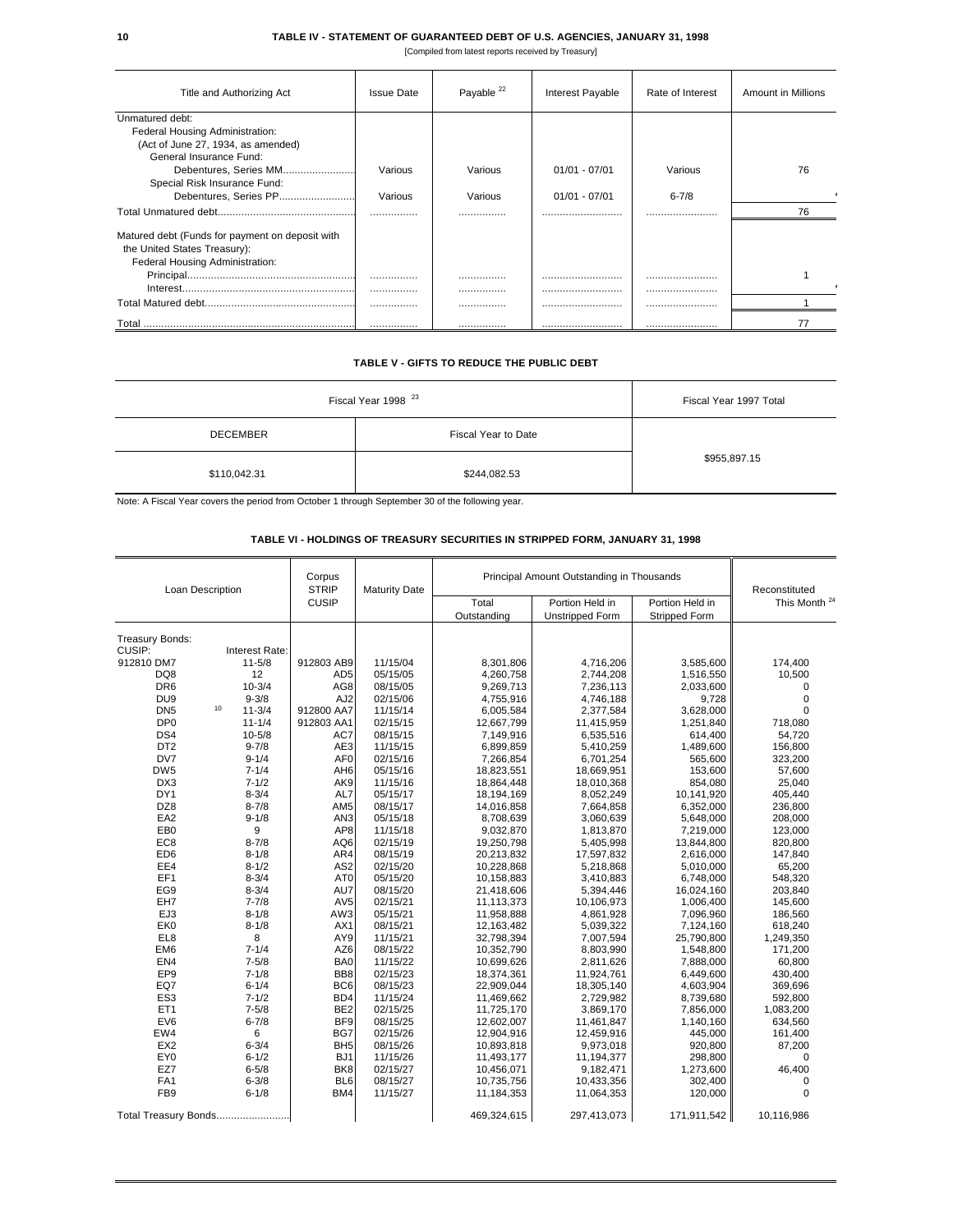| Loan Description                                                      |           | Corpus<br><b>STRIP</b><br><b>CUSIP</b> | <b>Maturity Date</b>   |                      | Principal Amount Outstanding in Thousands |                                         | Reconstituted            |            |
|-----------------------------------------------------------------------|-----------|----------------------------------------|------------------------|----------------------|-------------------------------------------|-----------------------------------------|--------------------------|------------|
|                                                                       |           |                                        |                        | Total<br>Outstanding | Portion Held in<br><b>Unstripped Form</b> | Portion Held in<br><b>Stripped Form</b> | This Month <sup>24</sup> |            |
|                                                                       |           |                                        |                        |                      |                                           |                                         |                          |            |
| <b>Treasury Notes:</b><br>CUSIP:                                      |           | Series: Interest Rate:                 |                        |                      |                                           |                                         |                          |            |
| 912827 VW9                                                            | Α         | $8 - 1/8$                              | 912820 AM9             | 02/15/98             | 9,159,068                                 | 6,528,988                               | 2.630.080                | 277,120    |
| WE8                                                                   | В         | 9                                      | AN7                    | 05/15/98             | 9,165,387                                 | 6,259,587                               | 2,905,800                | 10,600     |
| WN8                                                                   | С         | $9 - 1/4$                              | AP <sub>2</sub>        | 08/15/98             | 11,342,646                                | 7,173,046                               | 4,169,600                | 28,000     |
| WW8                                                                   | D         | $8 - 7/8$                              | AQ0                    | 11/15/98             | 9,902,875                                 | 5,875,675                               | 4,027,200                | 65,600     |
| XE7                                                                   | Α         | $8 - 7/8$                              | AR8                    | 02/15/99             | 9,719,623                                 | 8,140,423                               | 1,579,200                | 104,000    |
| XN7                                                                   | B         | $9 - 1/8$                              | AS6                    | 05/15/99             | 10,047,103                                | 6,517,503                               | 3,529,600                | 67,200     |
| XW7                                                                   | C         | 8                                      | AT4                    | 08/15/99             | 10,163,644                                | 7,018,344                               | 3,145,300                | 81,150     |
| 3H <sub>3</sub>                                                       | AK        | $5 - 3/4$                              | CB1                    | 09/30/99             | 17,487,287                                | 17,487,287                              | 0                        | 0          |
| 3K6                                                                   | <b>AL</b> | $5 - 5/8$                              | CD7                    | 10/31/99             | 16,823,947                                | 16,823,947                              | 0                        | 0          |
| YE <sub>6</sub>                                                       | D         | $7 - 7/8$                              | AU1                    | 11/15/99             | 10,773,960                                | 6,959,560                               | 3,814,400                | 16,000     |
| 3P <sub>5</sub>                                                       | AM        | $5 - 5/8$                              | CG <sub>0</sub>        | 11/30/99             | 17,051,198                                | 17,051,198                              | 0                        | 0          |
| 3R1                                                                   | AN        | $5 - 5/8$                              | CJ4                    | 12/31/99             | 16,747,020                                | 16,747,020                              | 0                        | 0          |
| YN <sub>6</sub>                                                       | Α         | $8 - 1/2$                              | AV9                    | 02/15/00             | 10,673,033                                | 8,330,633                               | 2,342,400                | 64,000     |
| YW6                                                                   | В         | $8 - 7/8$                              | AW7                    | 05/15/00             | 10,496,230                                | 5,664,230                               | 4,832,000                | 1,600      |
| ZE <sub>5</sub>                                                       | С         | $8 - 3/4$                              | AX <sub>5</sub>        | 08/15/00             | 11,080,646                                | 7,116,326                               | 3,964,320                | 9,440      |
| ZN <sub>5</sub>                                                       | D         | $8 - 1/2$                              | AY3                    | 11/15/00             | 11,519,682                                | 7,488,882                               | 4,030,800                | 12,400     |
| 3M2                                                                   | X         | $5 - 3/4$                              | CF <sub>2</sub>        | 11/15/00             | 16,036,083                                | 16,036,083                              | 0                        | 0          |
| ZX3                                                                   | Α         | $7 - 3/4$                              | AZ0                    | 02/15/01             | 11,312,802                                | 8,258,402                               | 3,054,400                | 43,200     |
| A85                                                                   | B         | 8                                      | BA4                    | 05/15/01             | 12,398,083                                | 9,142,458                               | 3,255,625                | 271,400    |
| <b>B92</b>                                                            | С         | $7 - 7/8$                              | BB <sub>2</sub>        | 08/15/01             | 12,339,185                                | 8,868,785                               | 3,470,400                | 550,400    |
| D <sub>25</sub>                                                       | D         | $7 - 1/2$                              | BC <sub>0</sub>        | 11/15/01             | 24,226,102                                | 20,063,382                              | 4,162,720                | 38,560     |
| F49                                                                   | Α         | $7 - 1/2$                              | BD <sub>8</sub>        | 05/15/02             | 11,714,397                                | 9,941,917                               | 1,772,480                | 16,240     |
| G55                                                                   | B         | $6 - 3/8$                              | BE <sub>6</sub>        | 08/15/02             | 23,859,015                                | 22,587,015                              | 1,272,000                | 84,800     |
| 3J9                                                                   | M         | $5 - 7/8$                              | CC <sub>9</sub>        | 09/30/02             | 12,806,814                                | 12,770,014                              | 36,800                   | 0          |
| 3L4                                                                   | N         | $5 - 3/4$                              | CE <sub>5</sub>        | 10/31/02             | 11,737,284                                | 11,661,284                              | 76,000                   | 0          |
| 3Q3                                                                   | P         | $5 - 3/4$                              | CH <sub>8</sub>        | 11/30/02             | 12,120,580                                | 11,934,180                              | 186,400                  | 0          |
| 3S9                                                                   | Q         | $5 - 5/8$                              | CK <sub>1</sub>        | 12/31/02             | 12,052,388                                | 12,052,388                              | 0                        | 0          |
| J78                                                                   | Α         | $6 - 1/4$                              | BF3                    | 02/15/03             | 23,562,691                                | 23,137,763                              | 424,928                  | 48,000     |
| L83                                                                   | B         | $5 - 3/4$                              | BG1                    | 08/15/03             | 28,011,028                                | 27,579,828                              | 431,200                  | 42,400     |
| N81                                                                   | Α         | $5 - 7/8$                              | BH <sub>9</sub>        | 02/15/04             | 12,955,077                                | 12,761,477                              | 193,600                  | 32,000     |
| P89                                                                   | B         | $7 - 1/4$                              | BJ <sub>5</sub>        | 05/15/04             | 14,440,372                                | 14,423,572                              | 16,800                   | 499,200    |
| Q88                                                                   | С         | $7 - 1/4$                              | BK <sub>2</sub>        | 08/15/04             | 13,346,467                                | 12,823,267                              | 523,200                  | 0          |
| <b>R87</b>                                                            | D         | $7 - 7/8$                              | BL <sub>0</sub>        | 11/15/04             | 14,373,760                                | 14,084,160                              | 289,600                  | 0          |
| S86                                                                   | Α         | $7 - 1/2$                              | BM8                    | 02/15/05             | 13,834,754                                | 13,834,194                              | 560                      | 0          |
| T85                                                                   | B         | $6 - 1/2$                              | BN <sub>6</sub>        | 05/15/05             | 14,739,504                                | 14,739,504                              | 0                        | 0          |
| U83                                                                   | C         | $6 - 1/2$                              | BP <sub>1</sub>        | 08/15/05             | 15,002,580                                | 15,002,580                              | 0                        | 0          |
| <b>V82</b>                                                            | D         | $5 - 7/8$                              | BQ <sub>9</sub>        | 11/15/05             | 15,209,920                                | 15,205,120                              | 4,800                    | 0<br>0     |
| W81<br>X80                                                            | Α<br>B    | $5 - 5/8$<br>$6 - 7/8$                 | BR7<br>BS <sub>5</sub> | 02/15/06             | 15,513,587                                | 15,509,427                              | 4,160<br>0               | 0          |
| Y55                                                                   | С         | 7                                      | BT <sub>3</sub>        | 05/15/06<br>07/15/06 | 16,015,475<br>22,740,446                  | 16,015,475                              | 0                        | 0          |
| Z62                                                                   | D         | $6 - 1/2$                              | BU <sub>0</sub>        | 10/15/06             | 22,459,675                                | 22,740,446<br>22,459,675                | 0                        | 0          |
| 2J <sub>0</sub>                                                       | В         | $6 - 1/4$                              | BW6                    | 02/15/07             | 13,103,678                                | 13,043,518                              | 60,160                   | 0          |
| <b>2U5</b>                                                            | С         | $6 - 5/8$                              | BX4                    | 05/15/07             | 13,958,186                                | 13,937,386                              | 20,800                   | 0          |
| 3E0                                                                   | D         | $6 - 1/8$                              | CA <sub>3</sub>        | 08/15/07             | 25,636,803                                | 25,616,003                              | 20,800                   | 0          |
| <b>Total Treasury Notes.</b>                                          |           |                                        |                        | 647,660,085          | 587,411,952                               | 60,248,133                              | 2,363,310                |            |
| Treasury Inflation-Indexed Notes:<br>CUSIP:<br>Series: Interest Rate: |           |                                        |                        |                      |                                           |                                         |                          |            |
| 912827 2M3                                                            | A         | $3 - 3/8$                              | 912820 BV8             | 01/15/07             | 16,063,045                                | 16,063,045                              | 0                        | 0          |
| 3A8                                                                   | J         | $3 - 5/8$                              | BZ9                    | 07/15/02             | 16,958,958                                | 16,958,958                              | 0                        | 0          |
| 3T7                                                                   | Α         | $3 - 5/8$                              | CL9                    | 01/15/08             | 8,410,286                                 | 8,410,286                               | 0                        | 0          |
| Total Inflation-Indexed Notes                                         |           | 41,432,289                             | 41,432,289             | 0                    | 0                                         |                                         |                          |            |
|                                                                       |           |                                        |                        |                      | 1,158,416,989                             | 926,257,314                             | 232,159,675              | 12,480,296 |
|                                                                       |           |                                        |                        |                      |                                           |                                         |                          |            |

Note: On the 4th workday of each month Table VI will be available after 3:00 p.m. eastern time on the Commerce Department's Economic Bulletin Board (EBB) and on the Bureau of the Public Debt's website at http://www.publicdebt.treas.gov. For more information about EBB, call (202) 482-1966. The balances in this table are subject to audit and subsequent adjustments.